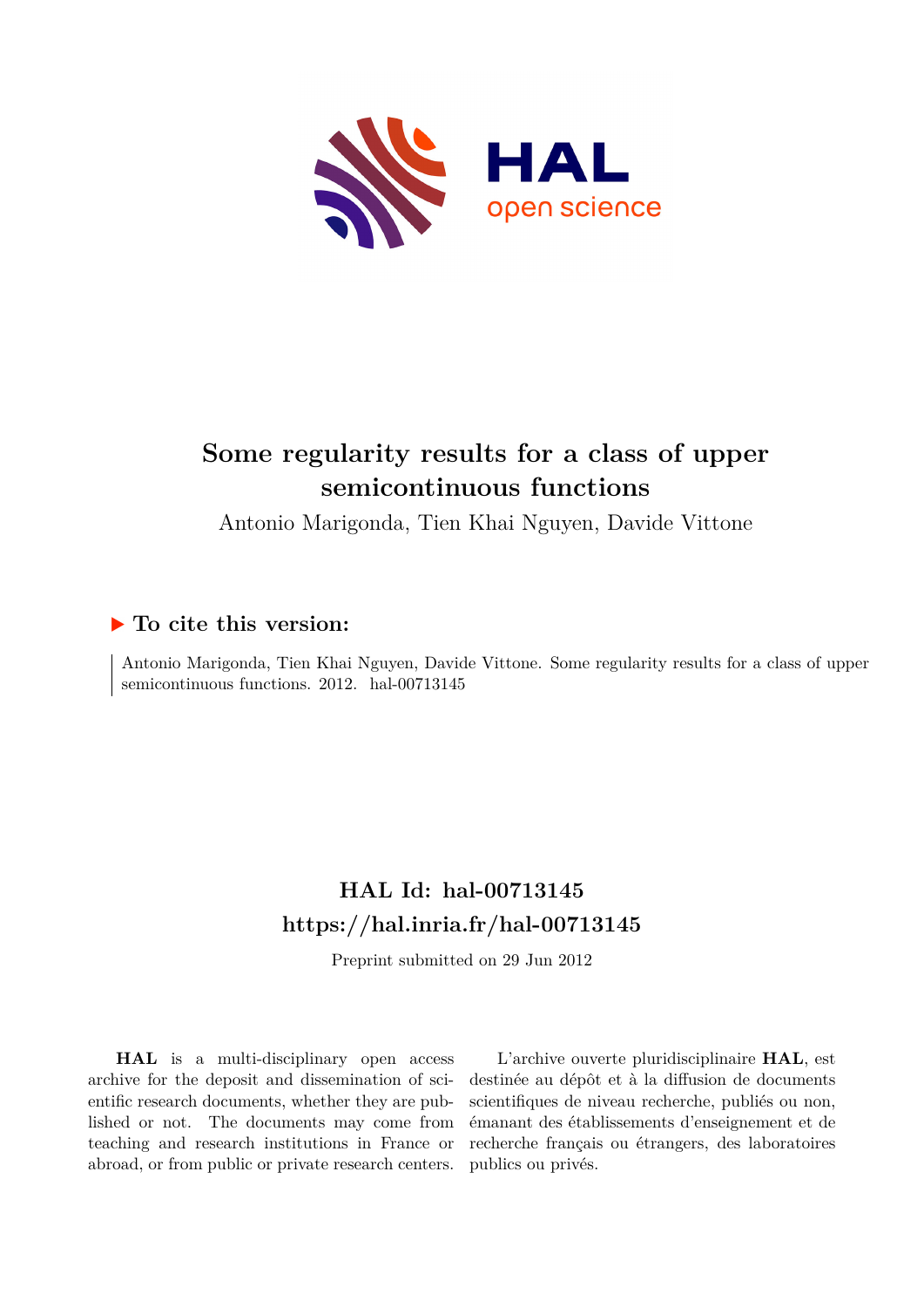## SOME REGULARITY RESULTS FOR A CLASS OF UPPER SEMICONTINUOUS FUNCTIONS

#### ANTONIO MARIGONDA, KHAI T. NGUYEN, AND DAVIDE VITTONE

Abstract. We study regularity properties enjoyed by a class of real-valued upper semicontinuous functions  $f : \mathbb{R}^d \to \mathbb{R}$  whose hypograph satisfies a geometric property implying, for each point  $P$  on the boundary of hypo  $f$ , the existence of a sort of (uniform) subquadratic tangent hypersurface whose intersection with hypo  $f$  in a neighbourhood of  $P$  reduces to  $P$ . This geometric property generalizes both the concepts of semiconcave functions and functions whose hypograph has positive reach in the sense of Federer; the associated class of functions arises in the study of regularity properties for the minimum time function of certain classes of nonlinear control systems and differential inclusions.

We will prove that these functions share several regularity properties with semiconcave functions. In particular, they are locally BV and differentiable a.e. Our approach consists in providing upper bounds for the dimension of the set of nondifferentiability points. Moreover, a finer classification of the singularities can be performed according to the dimension of the normal cone to the hypograph, thus generalizing a similar result proved by Federer for sets with positive reach. Techniques of nonsmooth analysis and geometric measure theory are used.

#### 1. INTRODUCTION

We study a class of upper semicontinuous functions  $f : \mathbb{R}^d \to \mathbb{R}$  whose hypograph hypo f (see Definition 2.3) satisfies a geometric regularity property, namely: there exist  $c > 0, \theta \in ]0,1]$ such that for each  $P$  on the boundary of hypo  $f$  there exists a unitary Fréchet (outer) normal  $v \in N^F_{\text{hypo } f}(P) \cap \mathbb{S}^d$  to hypo f with

(1) 
$$
\langle v, P - Q \rangle \le c \|P - Q\|^{1+\theta} \quad \text{for every } Q \in \text{hypo } f.
$$

Geometrically speaking, this inequality expresses the fact that, in a neighborhood of each point P on the boundary of hypo f, there exists a "subquadratic" smooth hypersurface  $\Gamma(P)$  whose intersection with hypo f reduces to P. One could also say that  $\Gamma(P)$  is *supertangent* to hypo f in a generalized sense.

Date: November 29, 2011.

<sup>1991</sup> Mathematics Subject Classification. 49J52; 26B30.

Key words and phrases. exterior sphere condition, sets with positive reach, reduced boundary.

The authors are supported by MIUR, GNAMPA of INDAM, Fondazione CaRiPaRo Project "Nonlinear Partial Differential Equations: models, analysis, and control-theoretic problems" and University of Padova research project "Some analytic and differential geometric aspects in Nonlinear Control Theory, with applications to Mechanics". A.M. is also supported by University of Verona. K.T.N is also supported by the ERC Starting Grant 2009 n.240385 ConLaws. K.T.N and D.V. are also supported by University of Padova.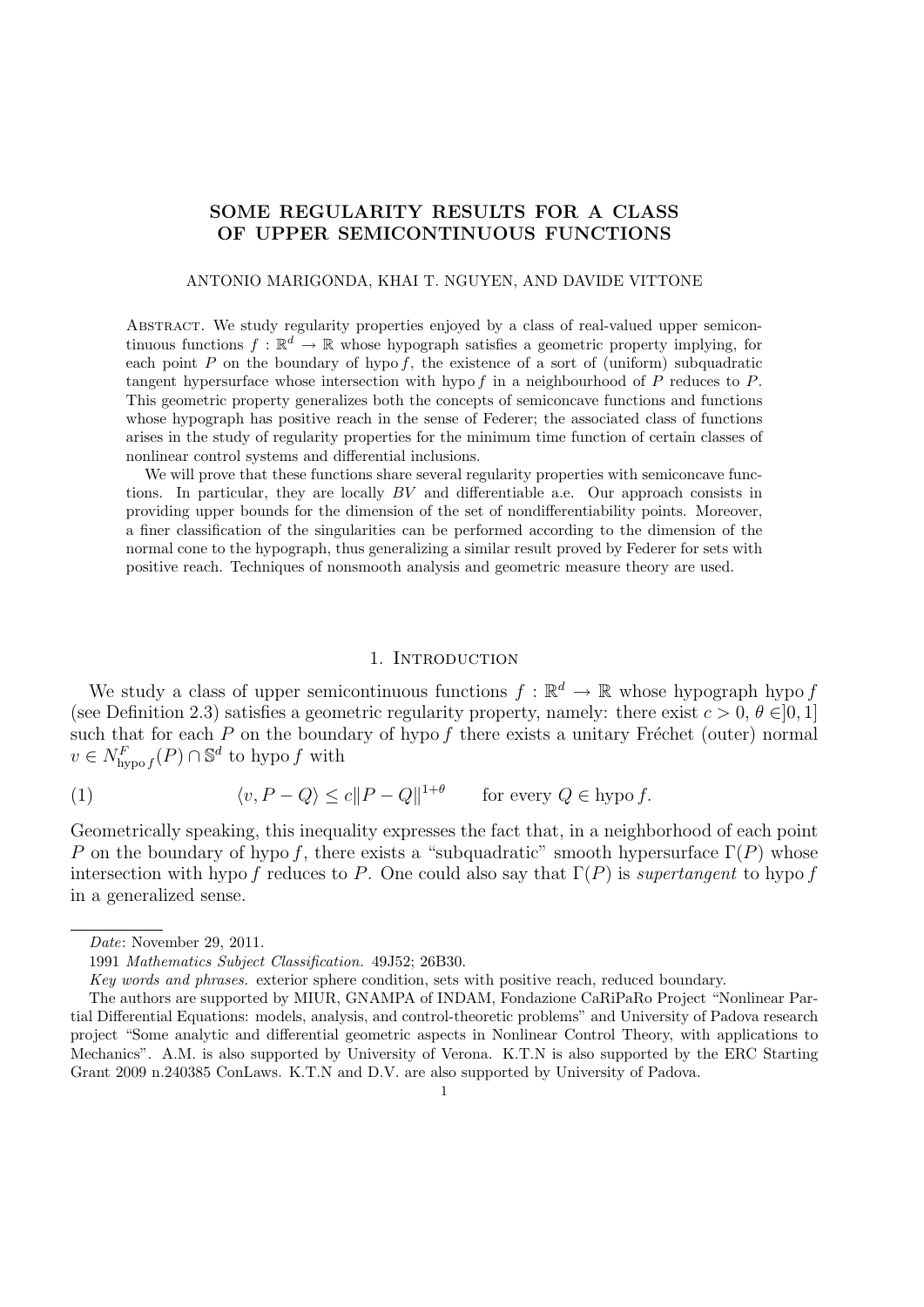When  $\theta = 1$  condition (1) reads as

(2) 
$$
\left\| \left( P - \frac{v}{2c} \right) - Q \right\| \ge \frac{1}{2c} \quad \text{for every } Q \in \text{hypo } f,
$$

which means that the open sphere of center  $P - \frac{v}{2v}$  $\frac{v}{2c}$  and radius  $\frac{1}{2c}$  lies outside hypo f and touches the boundary of hypof at P. This property is also called *exterior sphere condition* and was studied by several authors, mainly in connection with regularity problems arising in the control theory. In particular, in Proposition 3.2 of [9] it is proved that if a closed set  $K \subseteq \mathbb{R}^{d+1}$  satisfies an interior sphere condition (i.e., the closure of its complement satisfies an exterior sphere condition), then the distance function dist( $\cdot$ , K) satisfies in  $\overline{\mathbb{R}^{d+1} \setminus K}$  a regularity property called *semiconcavity with a linear modulus*, which can be regarded as a smooth  $C^2$ perturbation of concavity. We refer the reader to the monograph [10] for a detailed description of the properties of semiconcave functions and their applications to the regularity theory for the value function of optimal control problems.

If we strenghten the exterior sphere condition by requiring (2) to hold for  $every \ v \in N^F_{\text{hypo }f}(P) \cap$  $\mathbb{S}^d$  (while in its formulation this is required just for at least one normal) we are in the class of functions whose hypograph has positive reach in the sense of Federer. In finite dimension, sets of positive reach were introduced by Federer in [24] as a generalization of convex sets and sets with  $C<sup>2</sup>$ -boundary. They enjoy several strong geometrical characterization, the following statements being indeed equivalent:

- i.  $K \subseteq \mathbb{R}^{d+1}$  is a closed set with positive reach;
- ii. property (2) holds for  $every\ v \in N^F_{\text{hypo }f}(P) \cap \mathbb{S}^d;$
- iii. there exists a neighborhood U of K such that  $dist(\cdot, K)$  is of class  $C^{1,1}(U)$ ;
- iv. there exists a neighborhood  $U$  of  $K$  such that the metric projection onto  $K$  is singlevalued.

If we are also allowed to take  $C = 0$  in condition (1), then the set is convex and  $U = \mathbb{R}^{d+1}$ . Several authors studied sets with positive reach in both finite and infinite dimension; we refer to [21] for a comprehensive summary of the results on this topic.

Upper semicontinuous functions whose hypograph has positive reach share several regularity properties with concave functions: it was proved in [15] that around a.e. points of their domain they are actually Lipschitz continuous, semiconcave with linear modulus and twice differentiable a.e. In [17], [19] and [20] some regularity results were proved for the minimum time function of control problems; under suitable weak controllability assumptions, the latter is proved to have epigraph or hypograph with locally positive reach, thus generalizing the results of [9] and [10].

The link between the exterior sphere condition and the positive reach property was recently investigated in a series of paper [32–36] where several properties and sufficient conditions granting positive reach properties are proven starting from the weaker exterior sphere condition. One of the main results in this sense is that if a set satisfies an exterior sphere condition and it is wedged (i.e., the normal cone does not contain lines) then it has positive reach. From a different viewpoint, it was shown in [30, 31] that the notions of exterior sphere and positive reach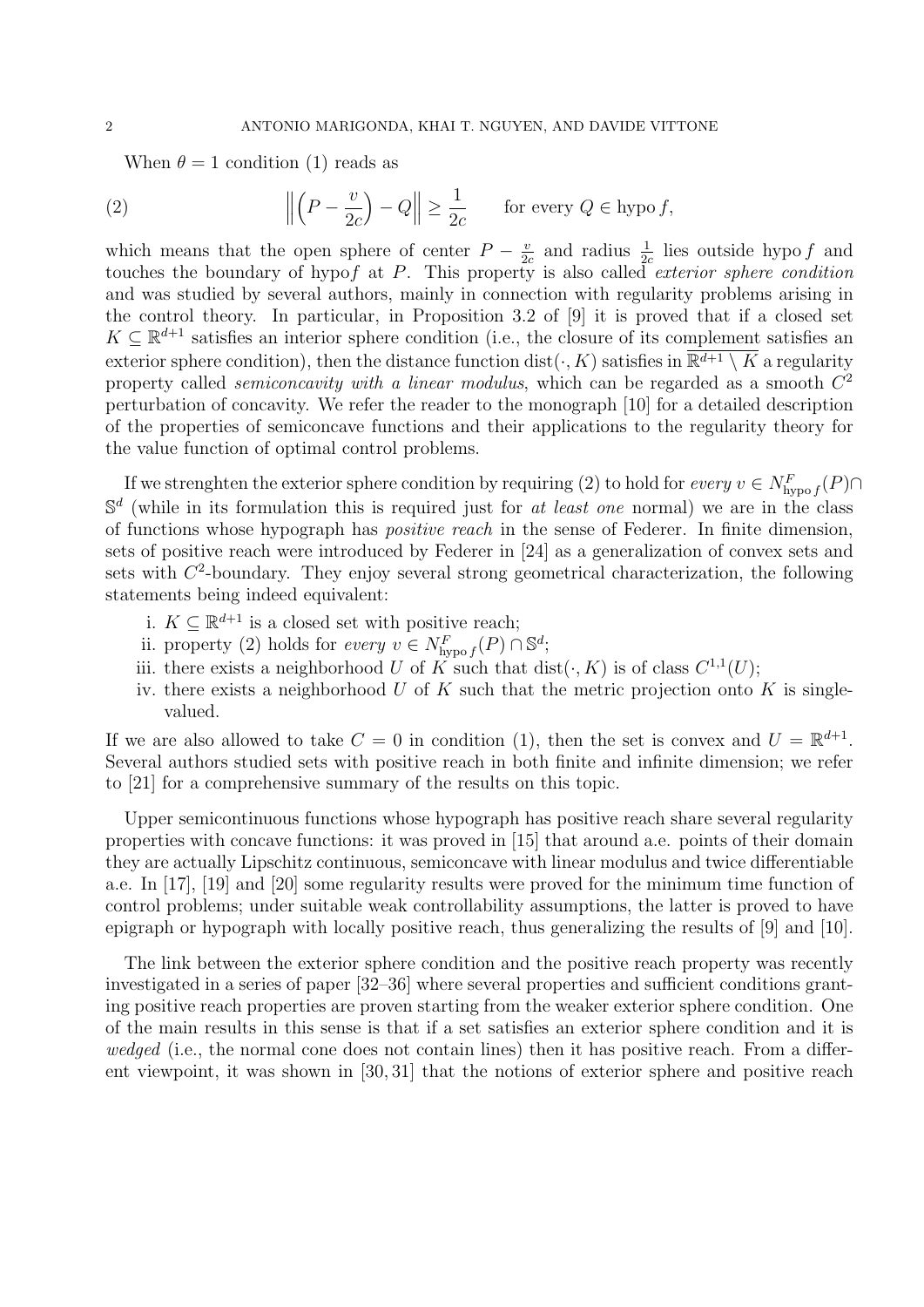are almost equivalent in the sense of measure: namely, up to a closed exceptional set of zero measure, every set satisfying a uniform exterior sphere condition has positive reach.

However, it is easy to give examples where the hypograph of the minimum time function does not satisfy an exterior sphere property, so that the results of [19, 30] can not be applied. Let us consider the constant control system

(3) 
$$
\begin{cases} \dot{x}(t) = 0, \\ \dot{y}(t) = u(t) \in [0, 1], \\ (x(0), y(0)) = (x_0, y_0) \in \mathbb{R}^2, \end{cases}
$$

together with the target  $\mathcal{T} = \{(x, \beta) \mid \beta \ge f(x)\}\,$ , where

$$
f(x) := \begin{cases} 1 & \text{if } x \le 0, \\ -x^{\frac{2}{3}} & \text{if } x > 0. \end{cases}
$$



FIGURE 1. The system  $\dot{x} = 0, \, \dot{y} \in [0, 1]$  and the target T.

The minimum time to reach the target  $\mathcal T$  subject to the above control system is denoted by  $T$ . It can be proved (see the Appendix) that hypo  $T$  does not satisfy an exterior sphere condition, but still enjoys the weaker uniformity regularity property (1) with  $\theta = 1/2$ .

The previous considerations motivate us to study the class  $\mathcal{F}(\Omega)$  of real functions defined on  $\Omega \subset \mathbb{R}^d$  satisfying condition (1) in order to provide a new regularity class which, hopefully, will cover the regularity properties for the minimum time function of certain classes of nonlinear control systems and differential inclusions [11] that does not satisfy an exterior sphere condition.

We state our first general result for closed set  $K \subset \mathbb{R}^{d+1}$  concerning the structure and dimension of the set  $K^{(j)}$  of points on ∂K where the Fréchet normal cone to ∂K has dimension larger than or equal to j. This result generalizes a similar result proved by Federer for sets with positive reach. Indeed, it shows that  $K^{(j)}$  can be covered by countably many Lipschitz graphs of  $d - j + 1$  variables.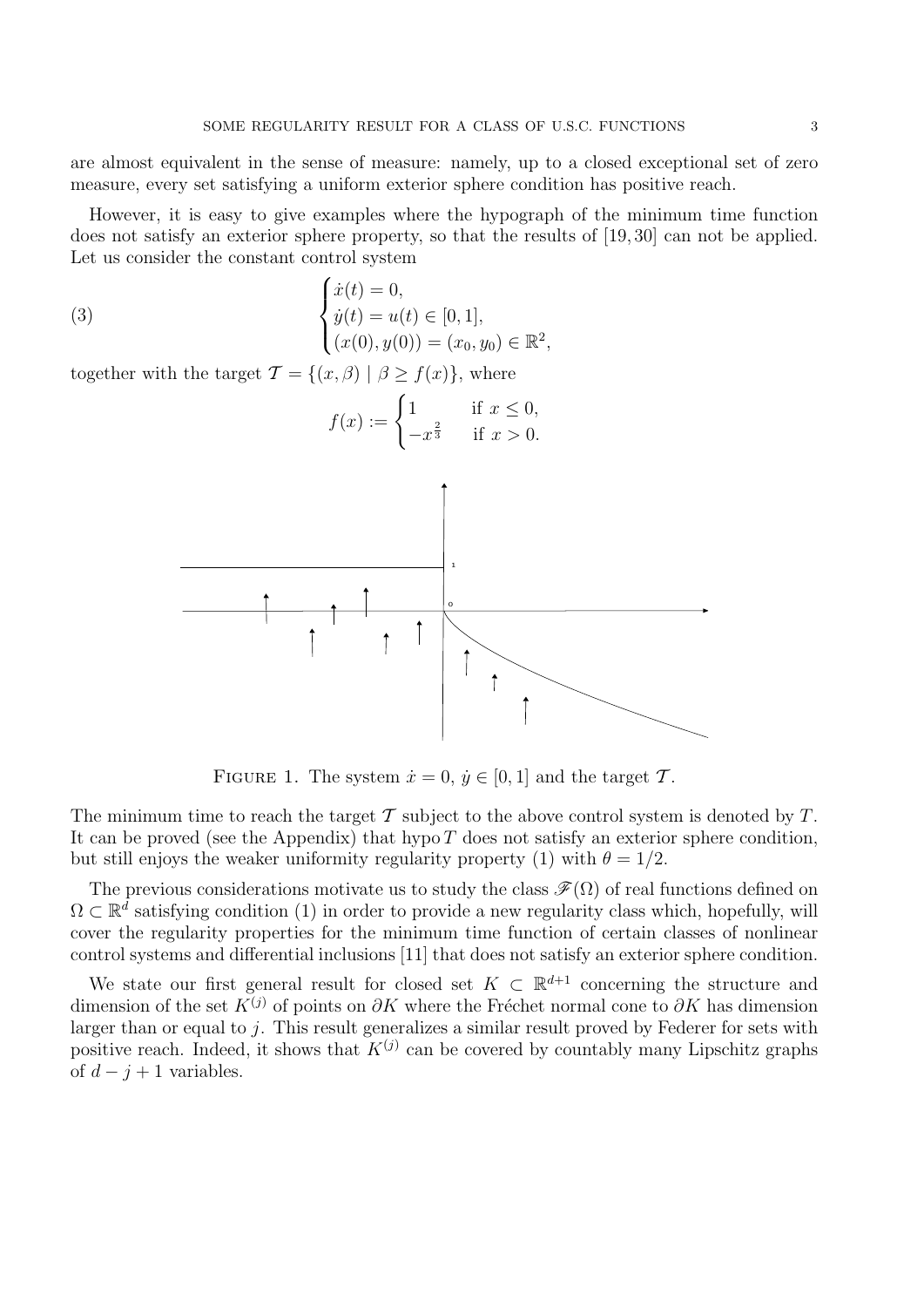**Theorem 1.1.** Let  $K \subseteq \mathbb{R}^{d+1}$  be closed; then  $K^{(j)}$  is countably  $\mathcal{H}^{d-j+1}$ -rectifiable. In particular, also  $K_{\pm}^{(j)}$  are countably  $\mathscr{H}^{d-j+1}$ -rectifiable.

The sets  $K_{\pm}^{(j)}$  are here defined in the same way of  $K^{(j)}$  by taking the normal cone to, respectively, K and  $\overline{\mathbb{R}^{d+1} \setminus K}$ ; see Definition 4.1. Concerning the differentiability properties of functions, we denote by  $\mathscr{S}_f$  the set of non-differentiability points of f and prove the following result:

**Theorem 1.2.** Let  $\Omega$  be a nonempty open subset of  $\mathbb{R}^d$  and let  $f \in BV_{loc}(\Omega)$  be an upper semicontinuous function; set  $K := \text{hypo } f$ . Assume that for  $\mathscr{H}^d$ -a.e.  $(x, \beta_x) \in \partial K \cap (\Omega \times \mathbb{R})$ it holds  $N_K^F(x, \beta_x) \neq \{0\}$ . Then  $\mathscr{L}^d(\mathscr{S}_f) = 0$ .

The previous result is applied to show that functions in the class  $\mathscr{F}(\Omega)$  will share several properties with semiconcave functions with a nonlinear modulus like having (locally) bounded variation and being differentiable a.e. Moreover, for function in  $\mathscr{F}(\Omega)$  finer BV estimates can be performed around singular points; such estimates give sharp upper bounds, related to the exponent  $\theta$  appearing in (1), on the dimension of  $\mathscr{S}_f$ .

**Theorem 1.3.** Let  $\Omega \subseteq \mathbb{R}^d$  be nonempty and open and let  $f \in \mathscr{F}(\Omega)$ . Then for any open set  $U \subset\subset \Omega$  we have

$$
\mathcal{H}^{d-\frac{\theta}{1+\theta}}(\mathcal{S}_f \cap U) < +\infty.
$$
  
In particular,  $\dim_{\mathcal{H}} \mathcal{S}_f \leq d - \frac{\theta}{1+\theta}.$ 

There is still an open problem, arising in the study of the minimum time function, to provide suitable sufficient conditions yielding SBV regularity; indeed, as showed in [18], in general this property does not hold even in the positive reach case.

The paper is organized as follows. In Section 2 we fix the notation and state definitions and preliminary known results of nonsmooth analysis and geometric measure theory that will be used later. In Section 3 we introduce the main objects of our investigations and discuss their simplest properties. Section 4 and 5 are devoted to the proofs and consequences of, respectively, Theorems 1.1 and 1.2. In Section 6 we give sufficient conditions on functions ensuring the local semiconcavity property out of the singular set and perform a comparison between the Frechet and measure theoretic normals to sets. In Section 7 we prove Theorem 1.3. Finally, in the Appendix we discuss an example arising in the minimum time problem.

#### 2. Preliminaries and notation

We begin by recalling some basic notation.

**Definition 2.1.** Let K be a closed subset of  $\mathbb{R}^d$ ,  $S \subseteq \mathbb{R}^d$ ,  $x = (x_1, \ldots, x_d) \in K$ ,  $y =$  $(y_1, \ldots, y_d) \in \mathbb{R}^d$ ,  $r > 0$ . We denote by

- $\langle \cdot, \cdot \rangle$ , the usual scalar product in  $\mathbb{R}^d$ ;
- $\partial S$ , int(S),  $\overline{S}$ , the topological boundary, interior and closure of S, respectively;
- diam(S) := sup{ $||z_1 z_2|| : z_1, z_2 \in S$ }, the *diameter* of S;
- $\mathcal{P}(S) := \{ B \subseteq \mathbb{R}^d : B \subseteq S \},\$  the power set of S;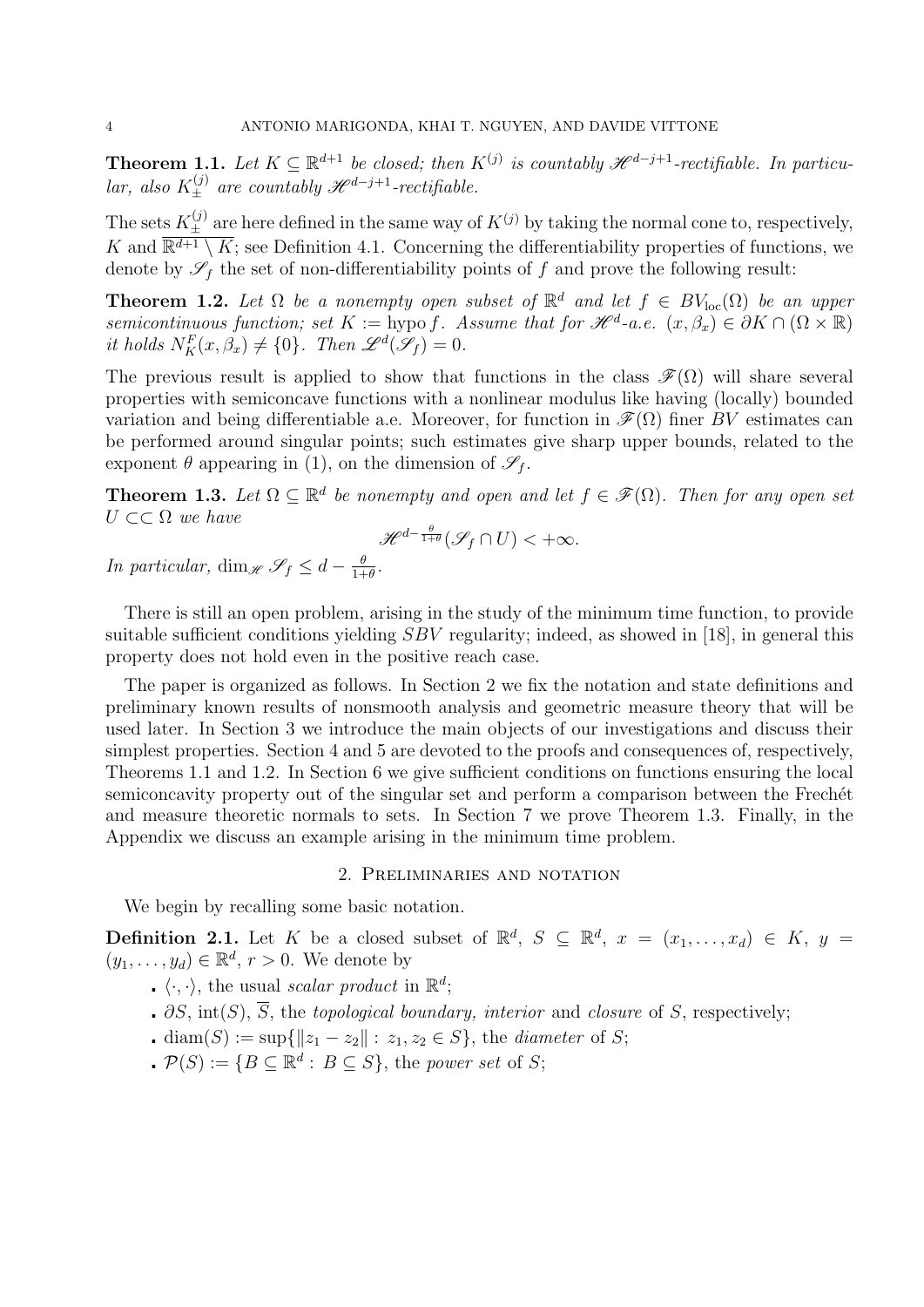- $\mathbb{B}^d := \{ w \in \mathbb{R}^d : ||w|| < 1 \},\$  the unit open ball (centered at the origin);
- $\mathbb{S}^{d-1} := \{w \in \mathbb{R}^d : ||w|| = 1\} = \partial \mathbb{B}^d$ , the *unit sphere* (centered at the origin);
- $B(y,r) := \{z \in \mathbb{R}^d : ||z y|| < r\} = y + r\mathbb{B}^d$ , the *open ball* of center y and radius r;
- $\mathbf{S}_q(y,r) := \{(z_1,\ldots,z_d) \in \mathbb{R}^d : \max_{i=1,\ldots,d} |y_i z_i| < r\},\$ the open square of center y and side  $2r$ :
- **d**<sub>K</sub>(y) := dist(y, K) = min{ $||z y||$  : z ∈ K}, the distance of y from K;
- $\pi_K(y) := \{z \in K : ||z y|| = d_K(y)\}\$ , the set of projections of y onto K.

If  $\pi_K(y) = {\xi}$ , i.e. it is a singleton, we will identify the set  $\pi_K(y)$  with its unique element and write  $\pi_K(y) = \xi$ .

The *characteristic function*  $\chi_S : \mathbb{R}^d \to \{0,1\}$  of S is defined as  $\chi_S(x) = 1$  if  $x \in S$  and  $\chi_S(x) = 0$  if  $x \notin S$ .

- If  $S_1, S_2 \subseteq \mathbb{R}^d$ , their symmetric difference is defined as  $S_1 \triangle S_2 = (S_1 \cup S_2) \setminus (S_1 \cap S_2)$ .
- If  $V, W \subseteq \mathbb{R}^d$  are two subset of  $\mathbb{R}^d$ , we will write  $V \subset\subset W$  if V is bounded and  $\overline{V} \subseteq W$ .

The Fréchet normal cone and the Bouligand tangent cone to K at x are defined respectively by

$$
N_K^F(x) := \left\{ v \in \mathbb{R}^d : \limsup_{\substack{y \to x \\ y \in K \setminus \{x\}}} \left\langle v, \frac{y - x}{\|y - x\|} \right\rangle \le 0 \right\};
$$
  

$$
T_K^F(x) := \left\{ \lambda \xi \in \mathbb{R}^d : \lambda \ge 0, \exists \{y_n\}_n \subseteq K \setminus \{x\}, y_n \to x \text{ s.t. } \xi = \lim_{n \to \infty} \frac{y_n - x}{\|y_n - x\|} \right\}.
$$

Notice that  $N_K^F(x)$  is always closed and convex. We have

$$
N_K^F(x) = (T_K^F(x))^* := \{v \in \mathbb{R}^d : \langle v, w \rangle \le 0 \text{ for all } w \in T_K^F(x)\}.
$$

**Definition 2.2.** Let  $V, W \subseteq \mathbb{R}^{d+1}$  be nonempty. The vector space generated by V is

Span(V) := 
$$
\left\{\sum_{j=1}^{n} a_j v_j : n \in \mathbb{N}, a_j \in \mathbb{R}, v_j \in V, j = 1, ..., n\right\}.
$$

The set W is called *convex* if for every  $w_1, w_2 \in W$ ,  $\lambda \in [0, 1]$ , we have  $\lambda w_1 + (1 - \lambda)w_2 \in W$ . We denote by dim W the dimension of the linear space  $\text{Span}(W - W)$  spanned by the elements of  $W - W := \{w_1 - w_2 : w_1, w_2 \in W\}$ , and notice that  $\text{Span}(W - W) = \text{Span}(W)$  if  $0 \in W$ .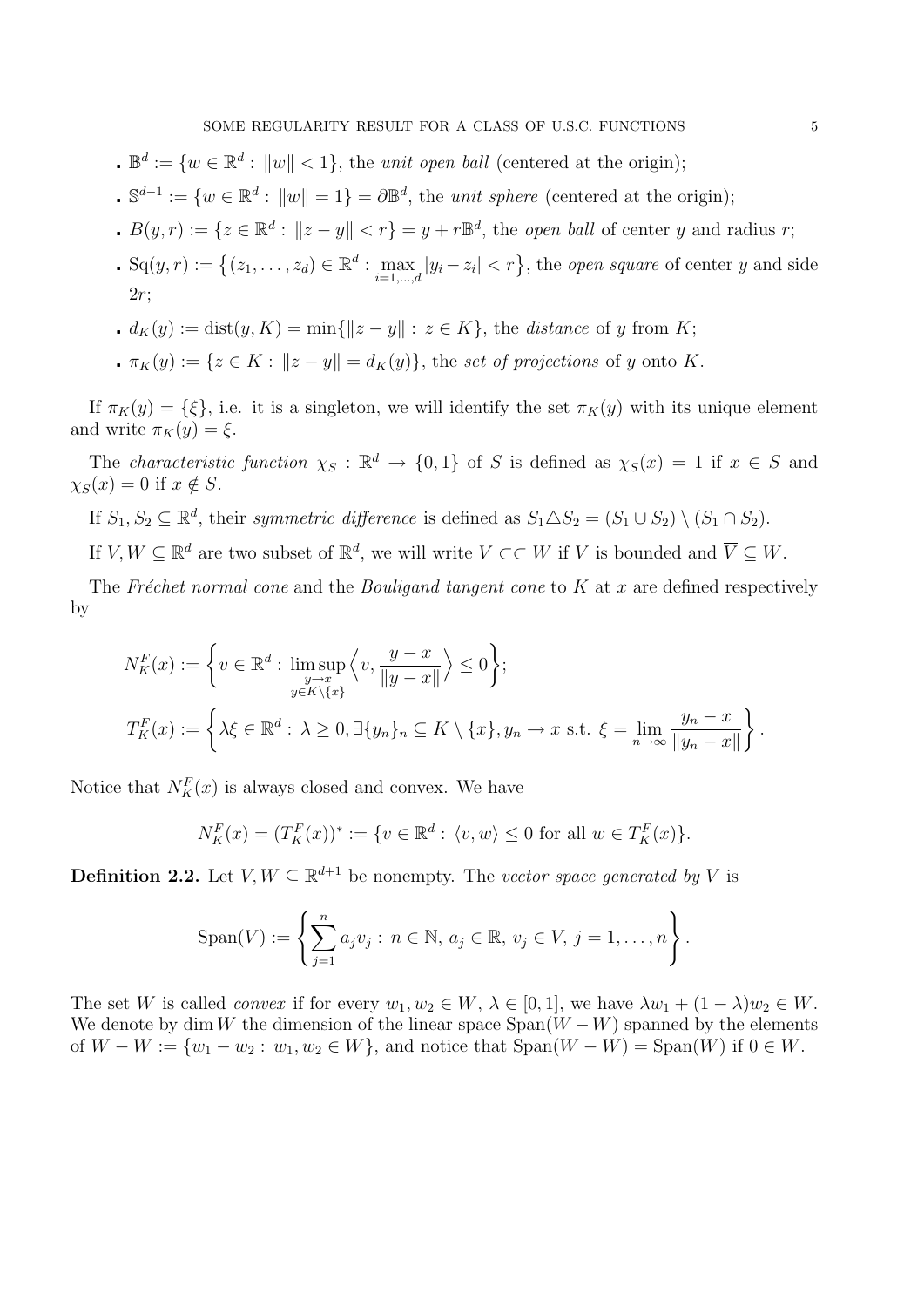**Definition 2.3.** Let  $\Omega \subseteq \mathbb{R}^d$  and  $f : \Omega \to \mathbb{R} \cup {\{\pm \infty\}}$  be a function. For  $x \in \Omega$  fixed we denote by

$$
\overline{f}(x) := \limsup_{\substack{y \to x \\ y \neq x}} f(y), \quad \widetilde{f}(x) := \limsup_{y \to x} f(y) = \max\{f(x), \overline{f}(x)\}
$$
\n
$$
\underline{f}(x) := \liminf_{\substack{y \to x \\ y \neq x}} f(y), \quad \underline{f}(x) := \liminf_{\substack{y \to x \\ y \to x}} f(y) = \min\{f(x), \underline{f}(x)\}
$$
\n
$$
\text{dom}(f) := \{z \in \Omega : f(z) \in \mathbb{R}\}, \text{ the domain of } f;
$$
\n
$$
\text{hypo } f := \{(z, \beta) \in \Omega \times \mathbb{R} : \beta \le f(z)\}, \text{ the } hypergraph \text{ of } f;
$$
\n
$$
\text{epi } f := \{(z, \alpha) \in \Omega \times \mathbb{R} : \alpha \ge f(z)\}, \text{ the } epigraph \text{ of } f;
$$
\n
$$
\partial^F f(x) := \{v \in \mathbb{R}^d : (-v, 1) \in N^F_{\text{hypof}}(x, f(x))\};
$$
\n
$$
\partial_F f(x) := \{v \in \mathbb{R}^d : (v, -1) \in N^F_{\text{epi } f}(x, f(x))\}.
$$

We say that f is upper (respectively, lower) semicontinuous if  $f(x) \geq \overline{f}(x)$  (resp., if  $f(x) \leq f(x)$ ) for any  $x \in \Omega$ . Equivalently, if hypo f (resp., epi f) is relatively closed in  $\Omega \times \mathbb{R}$ . For u.s.c. functions it holds

$$
\underline{f}(x) = \underline{f}(x) \le \overline{f}(x) \le f(x) = f(x) \qquad \forall x \in \Omega
$$

while for l.s.c. functions one has

$$
\underline{f}(x) = f(x) \le \underline{f}(x) \le \overline{f}(x) = \widetilde{f}(x) \qquad \forall x \in \Omega.
$$

The sets  $\partial^F f(x)$  and  $\partial_F f(x)$  are called respectively the Fréchet superdifferential and the Fréchet subdifferential of  $f$  at  $x$ . We recall that

$$
\partial_F f(x) = \left\{ v \in \mathbb{R}^d : \liminf_{y \to x} \frac{f(y) - f(x) - \langle v, y - x \rangle}{\|y - x\|} \ge 0 \right\};
$$
  

$$
\partial^F f(x) = \left\{ v \in \mathbb{R}^d : \limsup_{y \to x} \frac{f(y) - f(x) - \langle v, y - x \rangle}{\|y - x\|} \le 0 \right\}
$$

are respectively the set of Fréchet subgradients and supergradients of f at x. If  $\partial_F f(x)$  contains more than one element, we have that  $\partial^F f(x) = \emptyset$  and conversely if  $\partial^F f(x)$  contains more than one element, we have that  $\partial_F f(x) = \emptyset$ . It may happen that  $\partial_F f(x) = \partial^F f(x) = \emptyset$ . We have that f is differentiable at x, with differential denoted by  $\nabla f(x)$ , if and only if  $\partial_F f(x)$  and  $\partial^F f(x)$  are both nonempty; in this case  $\partial_F f(x) = \partial^F f(x) = {\nabla f(x)}$ .

For the sake of completeness we state and prove the following simple results, which we will use several times throughout the paper.

**Lemma 2.4.** Let  $\Omega$  be a nonempty open subset of  $\mathbb{R}^d$  and  $f : \Omega \to \mathbb{R}$  be a function. Set  $K := \text{hypo } f$ . Then

- (i) if  $(x, \beta) \in \partial K$  and  $v \in N_K^F(x, \beta)$ , then  $v_{d+1} \geq 0$ ;
- (ii) for all  $x \in \Omega$  we have  $(x, \beta) \in \partial K \iff f(x) \leq \beta \leq f(x)$ ;
- (iii) if  $f(x) < \beta < f(x)$  we have  $N_{\partial K}^F(x,\beta) \subseteq \mathbb{R}^d \times \{0\}$ ;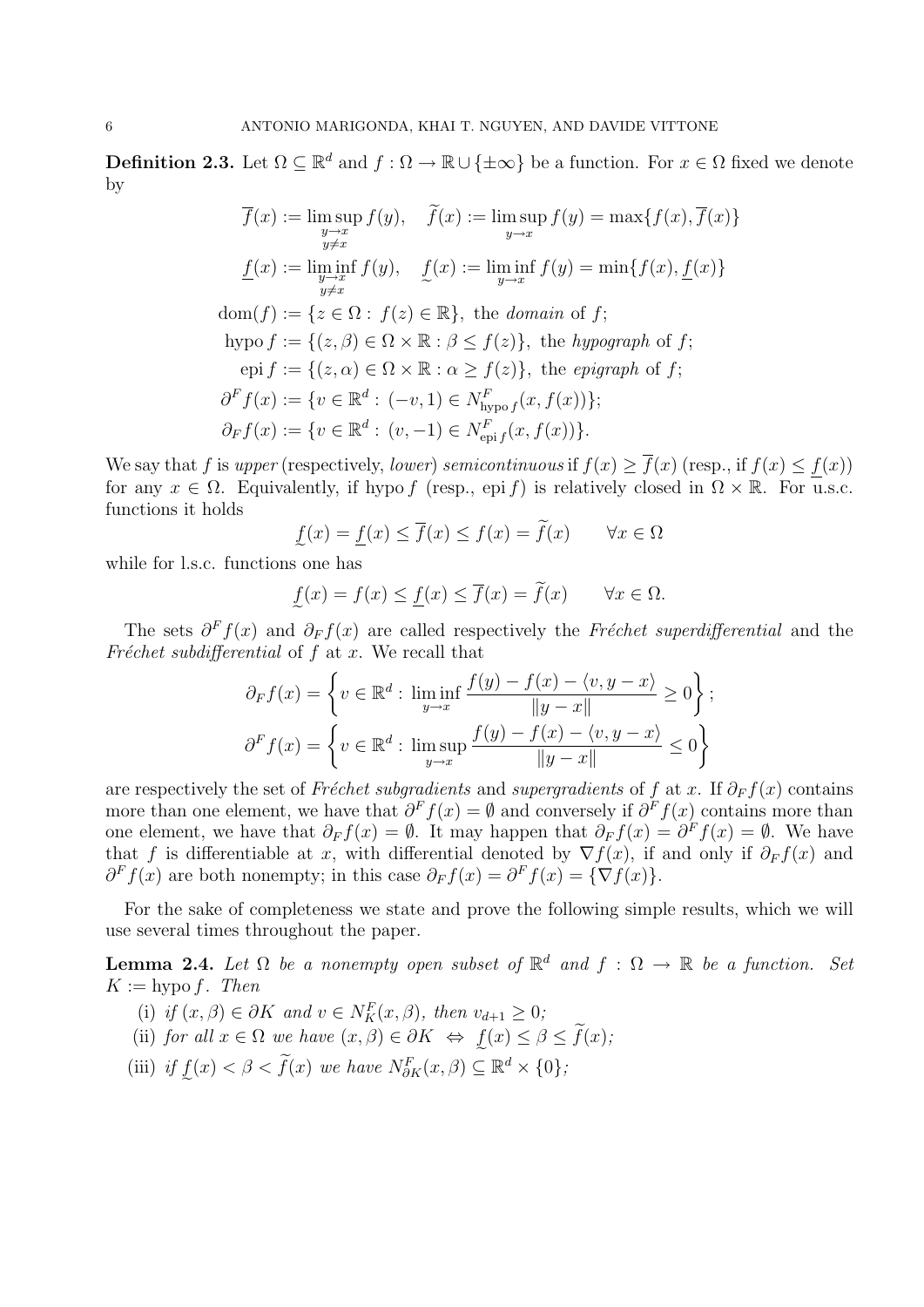(iv) if  $f(x) \leq \beta < f(x)$  we have  $N_K^F(x, \beta) \subseteq \mathbb{R}^d \times \{0\};$ (v) if  $\underline{f}(x) \leq \beta_1 < \beta_2 \leq f(x)$ , then  $N_K^F(x, \beta_1) \subseteq N_K^F(x, \beta_2)$ .

*Proof.* Let us begin with statement (i). Let  $\{(x_k, \beta_k)\}_{k\in\mathbb{N}} \subseteq K$  be a sequence converging to  $(x, \beta) \in \partial K$ . Since

$$
\gamma_k := \min\{\beta, \beta_k\} - \|x_k - x\|^{1/2} < \beta_k \le f(x_k)
$$

we have also  $(x_k, \gamma_x) \in K$  for any k. Moreover, one has  $(x_k, \gamma_k) \to (x, \beta)$  and

$$
||x_k - x|| = o(||x_k - x||^{1/2}) \le o(|\gamma_k - \beta|)
$$

(we have used  $|\gamma_k - \beta| = \beta - \gamma_k \ge ||x_k - x||^{1/2}$ ) and this gives

$$
-v_{d+1} = \lim_{k \to \infty} \left\langle v, \frac{(x_k, \gamma_k) - (x, \beta)}{\|(x_k, \gamma_k) - (x, \beta)\|} \right\rangle \le 0
$$

because  $v \in N_K^F(x,\beta)$ .

We now examine statement (ii). If  $\beta < f(x)$  (respectively,  $\beta > f(x)$ ) it is easy to show that  $(x, \beta) \in \text{int } K \text{ (resp., } (x, \beta) \in \text{int } (\mathbb{R}^{d+1} \setminus K))$ . This proves one implication. For the reverse one, fix  $x \in \Omega$  and let  $\{\underline{x}_k\}_{k \in \mathbb{N}}$ ,  $\{\overline{x}_k\}_{k \in \mathbb{N}}$  be two sequences in  $\Omega$  converging to x and such that

$$
f(\overline{x}_k) \to \widetilde{f}(x), \quad f(\underline{x}_k) \to \underline{f}(x) \quad \text{as } k \to +\infty.
$$

Take  $\underline{f}(x) \leq \beta \leq \tilde{f}(x), \beta \in \mathbb{R}$ ; possibly passing to a (not relabeled) subsequence we have for large enough  $k$ 

$$
f(\underline{x}_k) < \beta + \frac{1}{k}
$$
 and  $\beta - \frac{1}{k} < f(\overline{x}_k)$ ,

i.e.,

 $(\underline{x}_k, \beta + \frac{1}{k})$  $(\overline{x}_k) \notin K$ ,  $(\overline{x}_k, \beta - \frac{1}{k})$  $(\frac{1}{k}) \in K.$ 

This gives  $(x, \beta) \in \partial K$  because both  $(\underline{x}_k, \beta + \frac{1}{k})$  $\frac{1}{k}$ ) and  $(\overline{x}_k, \beta - \frac{1}{k})$  $\frac{1}{k}$ ) converge to  $(x, \beta)$ .

Concerning statement (iii), we want to prove that, if  $v = (v', v_{d+1}) \in \mathbb{R}^d \times \mathbb{R}$  is such that  $v_{d+1} \neq 0$ , then  $v \notin N_{\partial K}^F(x, \beta)$ . If  $\varepsilon > 0$  is small enough we have  $\beta + \varepsilon \operatorname{sgn}(v_{d+1}) \in ]\underline{f}(x), \overline{f}(x)]$ and, by statement (ii),

$$
(x,\beta+\varepsilon\,\mathrm{sgn}(v_{d+1}))\in\partial K.
$$

Thus

$$
\lim_{\varepsilon \to 0^+} \left\langle v, \frac{(x, \beta + \varepsilon \operatorname{sgn}(v_{d+1})) - (x, \beta)}{\|(x, \beta + \varepsilon \operatorname{sgn}(v_{d+1})) - (x, \beta)\|} \right\rangle = |v_{d+1}| > 0,
$$

i.e.,  $v \notin N_{\partial K}^F(x,\beta)$ .

As for statement (iv), we have by (i) that  $v_{d+1} \geq 0$  for any  $v \in N_K^F(x, \beta)$ ,  $\beta \in [\underline{f}(x), \overline{f}(x)]$ . Since  $(x, \beta + \varepsilon) \in K$  for  $\varepsilon > 0$  small enough one has

$$
v_{d+1} = \lim_{\varepsilon \to 0^+} \left\langle v, \frac{(x, \beta + \varepsilon) - (x, \beta)}{\|(x, \beta + \varepsilon) - (x, \beta)\|} \right\rangle \le 0,
$$

whence  $v_{d+1} = 0$ , as desired.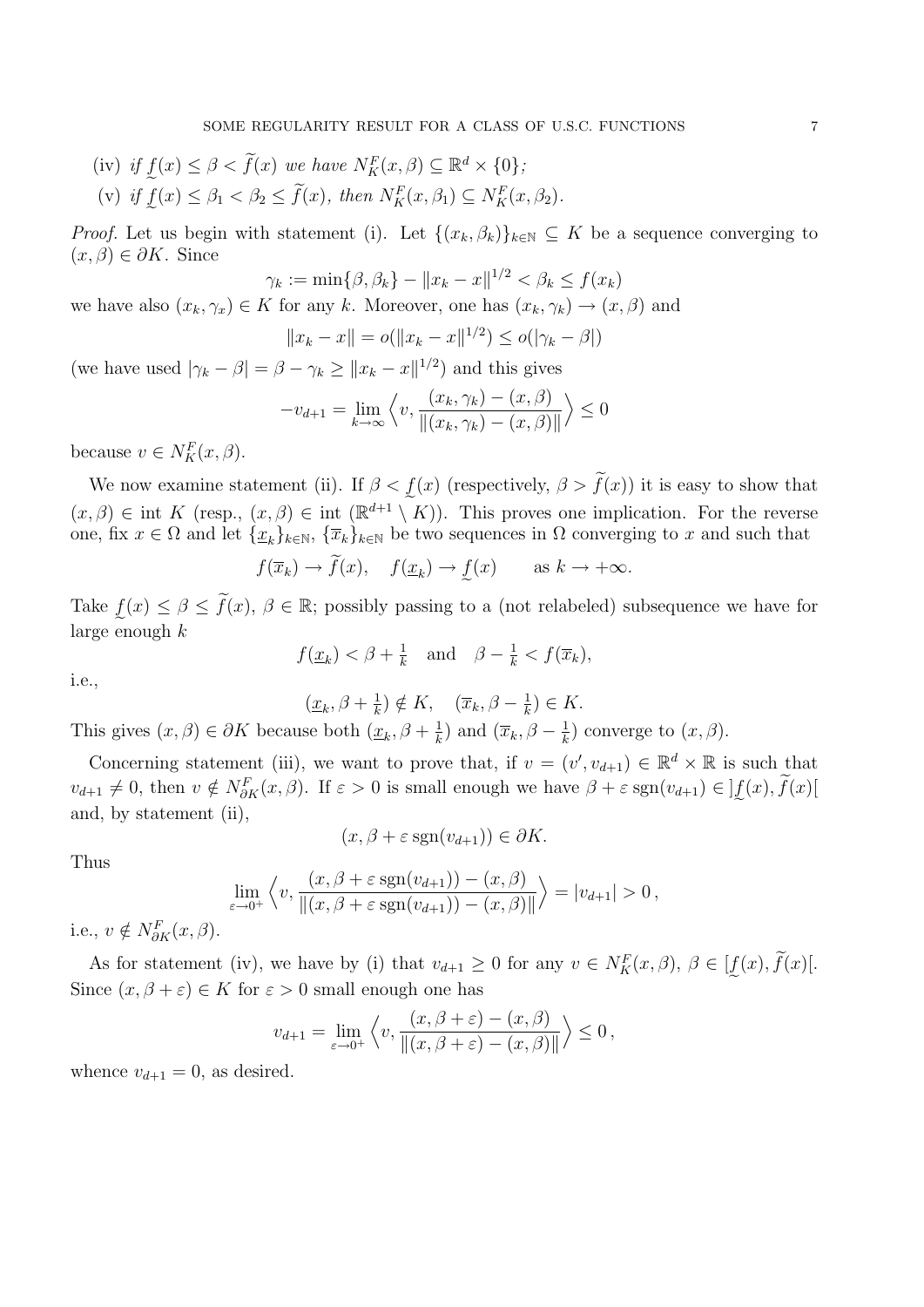Finally, statement (iv) ensures that, if  $v \in N_K^F(x, \beta_1)$  and  $\beta_1 < \beta_2$ , then  $v_{d+1} = 0$ . Therefore

$$
\limsup_{K \ni(y,\gamma) \to (x,\beta_2)} \left\langle v, \frac{(y,\gamma) - (x,\beta_2)}{\|(y,\gamma) - (x,\beta_2)\|} \right\rangle = \limsup_{K \ni(y,\gamma) \to (x,\beta_2)} \left\langle v, \frac{(y,\gamma - (\beta_2 - \beta_1)) - (x,\beta_1)}{\|(y,\gamma - (\beta_2 - \beta_1)) - (x,\beta_1)\|} \right\rangle
$$
  

$$
\leq \limsup_{K \ni(y,\tilde{\gamma}) \to (x,\beta_1)} \left\langle v, \frac{(y,\tilde{\gamma}) - (x,\beta_1)}{\|(y,\tilde{\gamma}) - (x,\beta_1)\|} \right\rangle \leq 0,
$$

i.e.,  $v \in N_K^F(x, \beta_2)$ . We have used the fact that

$$
(y, \gamma) \to (x, \beta_2) \Longleftrightarrow (y, \tilde{\gamma}) := (y, \gamma - (\beta_2 - \beta_1)) \to (x, \beta_1)
$$
  

$$
(y, \gamma) \in K \Longrightarrow (y, \tilde{\gamma}) := (y, \gamma - (\beta_2 - \beta_1)) \in K,
$$

This concludes the proof of statement  $(v)$  and of the Lemma.

**Definition 2.5.** Let  $C \subseteq \mathbb{R}^{d+1}$  and  $N : C \to \mathcal{P}(\mathbb{R}^{d+1})$  be a set valued map, which will be also called a *multifunction* and denoted by  $N: C \rightrightarrows \mathbb{R}^{d+1}$ . We say that N has closed graph if, for every sequence  $\{(x_n, v_n)\}_{n\in\mathbb{N}} \subseteq C \times \mathbb{R}^{d+1}$  converging to  $(x, v) \in C \times \mathbb{R}^{d+1}$  and such that  $v_n \in N(x_n)$  for every  $n \in \mathbb{N}$ , we have  $v \in N(x)$ .

A multifunction  $N: C \rightrightarrows \mathbb{R}^{d+1}$  is upper semicontinuous if for every  $x \in C$  and  $c = c_x > 0$ there exists  $\delta = \delta(c_x, x) > 0$  such that  $N(y) \subseteq N(x) + c_x \mathbb{B}^{d+1}$  for every  $y \in C \cap (x + \delta(c_x, x) \mathbb{B}^{d+1})$ . It holds that a compact-valued multifunction with closed graph is upper semicontinuous (see e.g. Theorem 1 p. 41 in [1]).

The notion of *semiconcave function* will also be used (see [10]):

**Definition 2.6.** Let  $\Omega \subseteq \mathbb{R}^d$  be open,  $\overline{\omega} : [0, +\infty[ \rightarrow [0, +\infty[$  be an upper semicontinuous nondecreasing function such that  $\lim_{r\to 0^+} \overline{\omega}(r) = 0$ . We say that a function  $f : \Omega \to \mathbb{R}$  is semiconcave of modulus  $\overline{\omega}$  if the inequality

$$
\lambda f(x) + (1 - \lambda)f(y) - f(\lambda x + (1 - \lambda)y) \le \lambda (1 - \lambda)\overline{\omega}(\Vert x - y \Vert) \Vert x - y \Vert
$$

holds for every  $x, y \in \Omega$ ,  $\lambda \in [0, 1]$  such that  $\lambda x + (1 - \lambda)y \in \Omega$ . We call locally semiconcave a function which is semiconcave on each compact convex subsets of its domain.

This definition generalizes the classical notion of semiconcavity, which concerns moduli  $\omega(\cdot)$ of the form  $\omega(r) = cr$ , for a suitable constant  $c > 0$ . If this is the case, we say that f is semiconcave with linear modulus and we call c semiconcavity constant. A function f is called semiconvex if  $-f$  is semiconcave.

The following result gives characterization of semiconcavity with linear modulus (see [10]).

**Proposition 2.7.** Let  $\Omega \subseteq \mathbb{R}^d$  be open and  $f : \Omega \to \mathbb{R}$  be a function. Then the following statements are equivalent:

- (1) f is semiconcave with linear modulus and semiconcavity constant  $c > 0$ ;
- (2) the function  $x \mapsto f(x) c|x|^2$  is concave in every convex subset of  $\Omega$ .
- (3)  $f \in C^{0}(\Omega)$  and  $f(y+h) + f(y-h) 2f(y) \leq c|h|^{2}$  for any  $y, h \in \mathbb{R}^{d}$  such that the segment joining  $y + h$  and  $y - h$  is contained in  $\Omega$ .

We recall some basic concepts from geometric measure theory. The major references are [22], [24] and [2].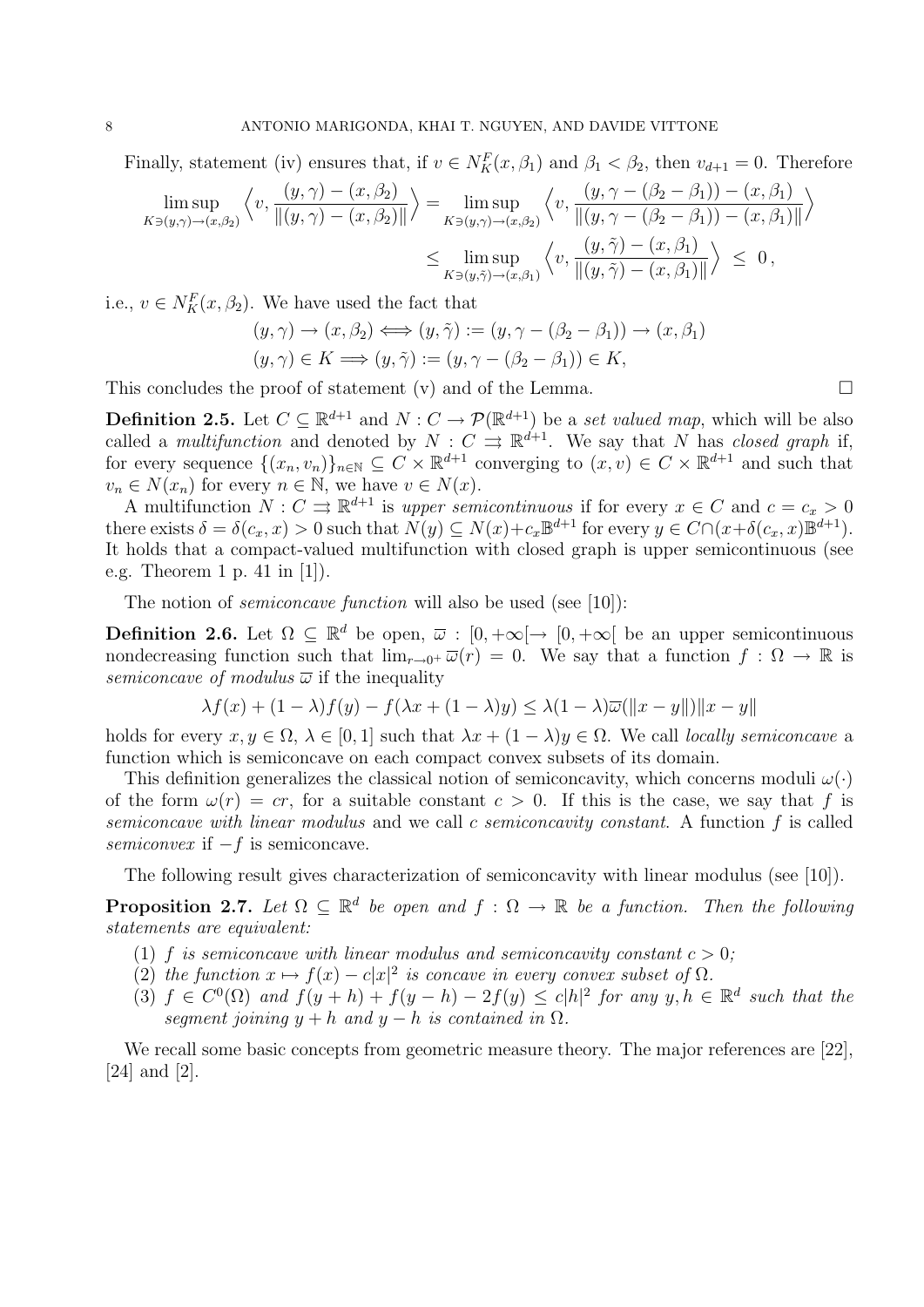**Definition 2.8.** Let  $\Omega \subseteq \mathbb{R}^d$  be open and  $L \geq 0$ . We say that a function  $f : \Omega \to \mathbb{R}$  is Lipschitz continuous of rank L in  $\Omega$ , and we will write  $f \in \text{Lip}(\Omega)$ , if

$$
|f(x) - f(y)| \le L \|x - y\| \quad \text{for all } x, y \in \Omega.
$$

We say that f is locally Lipschitz continuous in  $\Omega$ , and we write  $f \in \text{Lip}_{\text{loc}}(\Omega)$ , if for every open bounded set  $U \subseteq \Omega$  we have  $f \in \text{Lip}(U)$ .

Rademacher's theorem, see e.g. Theorem 2.14 in [2], states that if  $f \in Lip_{loc}(\Omega)$  then f is differentiable at  $\mathscr{L}^{d}$ -a.e. point of  $\Omega$ .

**Definition 2.9.** Let  $A \subseteq \mathbb{R}^d$  and  $0 \leq p \leq d$ . The *p*-dimensional Hausdorff measure  $\mathcal{H}^p(A)$  is defined by  $\mathscr{H}^p(A) = \lim_{\delta \to 0^+}$  $\mathcal{H}^p_{\delta}(A)$ , where

$$
\mathcal{H}_{\delta}^{p}(A) = \omega_{p} \inf \left\{ \sum_{i=1}^{\infty} \left( \operatorname{diam}(U_{i}) \right)^{p} : A \subseteq \bigcup_{i} U_{i}, \operatorname{diam}(U_{i}) < \delta \right\},\
$$

and

$$
\omega_p := \frac{2^p \Gamma(\frac{p}{2} + 1)}{\pi^{p/2}}, \qquad \Gamma(p) := \int_0^\infty t^{p-1} e^{-t} dt.
$$

When  $p \in \mathbb{N}$ , the constant  $\omega_p$  equals the p-dimensional Lebesgue measure of the unit ball in  $\mathbb{R}^p$ . Moreover,  $\mathscr{H}^d(A) = \mathscr{L}^d(A)$  for any  $A \subseteq \mathbb{R}^d$ .

We define the *Hausdorff dimension* dim<sub> $\mathcal{H}(A)$  of A by setting</sub>

$$
\dim_{\mathscr{H}}(A) := \inf \{ p \ge 0 : \, \mathscr{H}^p(A) = 0 \} = \sup \{ p \ge 0 : \, \mathscr{H}^p(A) = +\infty \}.
$$

Let  $k \in \mathbb{N}$ , we say that  $A \subseteq \mathbb{R}^d$  is *countably*  $\mathcal{H}^k$ *-rectifiable* if

$$
A \subseteq \mathcal{N} \cup \bigcup_{i=1}^{\infty} S_i
$$

where  $S_i$  are suitable k-dimensional Lipschitz surfaces<sup>1</sup> and N is a  $\mathcal{H}^k$ -negligible set. We say that A is  $\mathcal{H}^k$ -rectifiable if it is countably  $\mathcal{H}^k$ -rectifiable and  $\mathcal{H}^k(A) < \infty$ , while A is locally  $\mathscr{H}^k$ -rectifiable if  $A \cap K$  is  $\mathscr{H}^k$ -rectifiable for any compact set  $K \subseteq \mathbb{R}^d$ . Given an open subset  $\Omega$  of  $\mathbb{R}^d$  and a Lipschitz continuous function  $f : \Omega \to \mathbb{R}^m$ , with Lipschitz rank  $L \geq 0$ , for every  $0 \leq k \leq d$ , the estimate  $\mathcal{H}^k(f(S)) \leq L^k \mathcal{H}^k(S)$  holds for all  $S \subseteq \Omega$ . (see Proposition 2.49(iv) in [2]).

We will use several times the following result about Hausdorff and Radon measures, for which we refer to [2, Theorem 2.56].

$$
S \cap U = \{ (y, f(y)) \in \pi \times \pi^{\perp} : y \in \pi \} \cap U.
$$

<sup>&</sup>lt;sup>1</sup>We say that  $S \subseteq \mathbb{R}^{d+1}$  is a k-dimensional Lipschitz surface if for any  $x \in S$  there exists an open neighbourhood  $U \ni x$ , a k-dimensional plane  $\pi$  and a Lipschitz function  $g : \pi \to \pi^{\perp}$  such that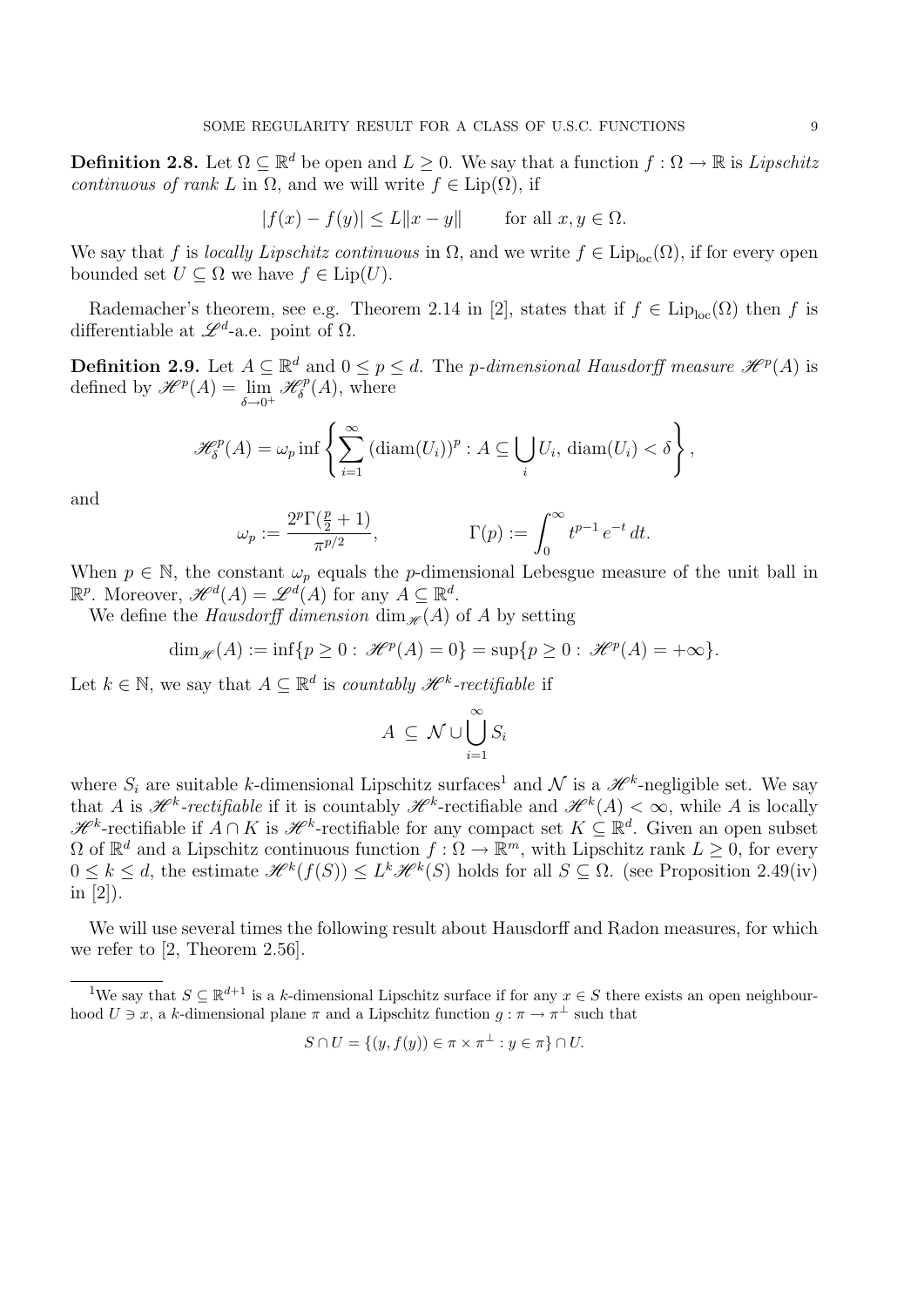**Theorem 2.10.** Let  $\Omega \subseteq \mathbb{R}^d$  be an open set and  $\mu$  a positive Radon measure in  $\Omega$ . Then for any  $t \in [0, +\infty[$  and any Borel set  $B \subset \Omega$  the following implications hold:

$$
\limsup_{r \to 0^+} \frac{\mu(x + r \mathbb{B}^d)}{\omega_p r^p} \ge t \quad \forall x \in B \quad \implies \quad \mu \ge t \mathcal{H}^p \sqcup B
$$
\n
$$
\limsup_{r \to 0^+} \frac{\mu(x + r \mathbb{B}^d)}{\omega_p r^p} \le t \quad \forall x \in B \quad \implies \quad \mu \le 2^p t \mathcal{H}^p \sqcup B
$$

The concepts of functions of bounded variation and of sets with finite perimeter will also be used (see p. 117 and p. 143 in [2]).

**Definition 2.11.** Let  $\Omega \subseteq \mathbb{R}^d$  be open, and  $u \in L^1(\Omega)$ . We say that u is a function of bounded *variation in*  $\Omega$  (denoted by  $u \in BV(\Omega)$ ) if the distributional derivative of u is representable by a finite Radon measure in  $\Omega$ , i.e., if

$$
\int_{\Omega} u \frac{\partial \varphi}{\partial x_i} dx = - \int_{\Omega} \varphi \, dD_i u \text{ for all } \varphi \in C_c^{\infty}(\Omega), i = 1, \dots, d
$$

for some Radon measure  $Du = (D_1u, \ldots, D_du)$ . We denote by  $||Du||$  the total variation of the vector measure  $Du$ , i.e.,

$$
||Du||(\Omega) := \sup \left\{ \int_{\Omega} u(x) \text{div} \phi(x) \, dx : \, \phi \in C_c^1(\Omega, \mathbb{R}^d), \, ||\phi||_{L^{\infty}(\Omega)} \le 1 \right\}.
$$

Accordingly,  $u \in L^1_{loc}(\Omega)$  is a function of locally bounded variation in  $\Omega$  (denoted by  $u \in$  $BV_{loc}(\Omega)$  if  $u \in BV(U)$  for every open set  $U \subset\subset \Omega$ .

**Definition 2.12.** Let  $E \subseteq \mathbb{R}^{d+1}$  be  $\mathscr{L}^{d+1}$ -measurable, and let  $\Omega \subseteq \mathbb{R}^{d+1}$  be open. E has finite perimeter in  $\Omega$  if its characteristic function  $\chi_E$  has bounded variation in  $\Omega$ ; the perimeter of E in  $\Omega$  is  $P(E, \Omega) := ||D\chi_E||(\Omega)$ . We say that E has locally finite perimeter in  $\Omega$  if  $P(E, U) < +\infty$ for every open set  $U \subset\subset \Omega$ .

**Definition 2.13.** Let  $\mu$  be a Radon measure on  $\mathbb{R}^d$ , and let M be the union of all open sets  $U \subseteq \mathbb{R}^d$  such that  $\mu(U) = 0$ ; the complement of M is called the support of  $\mu$  and it is denoted by supp $(\mu)$ .

The following concept of normal vector was introduced by E. De Giorgi.

**Definition 2.14.** Let  $\Omega$  be a nonempty open subset of  $\mathbb{R}^{d+1}$  and  $E \subseteq \mathbb{R}^{d+1}$  be a set of finite perimeter in  $\Omega$ ; we call *reduced boundary of E in*  $\Omega$  the set  $\partial^* E$  of all points  $x \in \text{supp}(\|D\chi_E\|)\cap \Omega$ such that

$$
\nu_E(x) := \lim_{\rho \to 0^+} \frac{D\chi_E(x + \rho \mathbb{B}^{d+1})}{\|D\chi_E\|(x + \rho \mathbb{B}^{d+1})} = \frac{dD\chi_E}{d\|D\chi_E\|}(x)
$$

exists in  $\mathbb{R}^{d+1}$  and satisfies  $\|\nu_E(x)\| = 1$ . The function  $-\nu_E : \partial^*E \to \mathbb{R}^{d+1}$  is called the *measure* theoretic outer normal to  $E$  in  $x$ .

Finally, the following measure-theoretic concepts will be used in our analysis.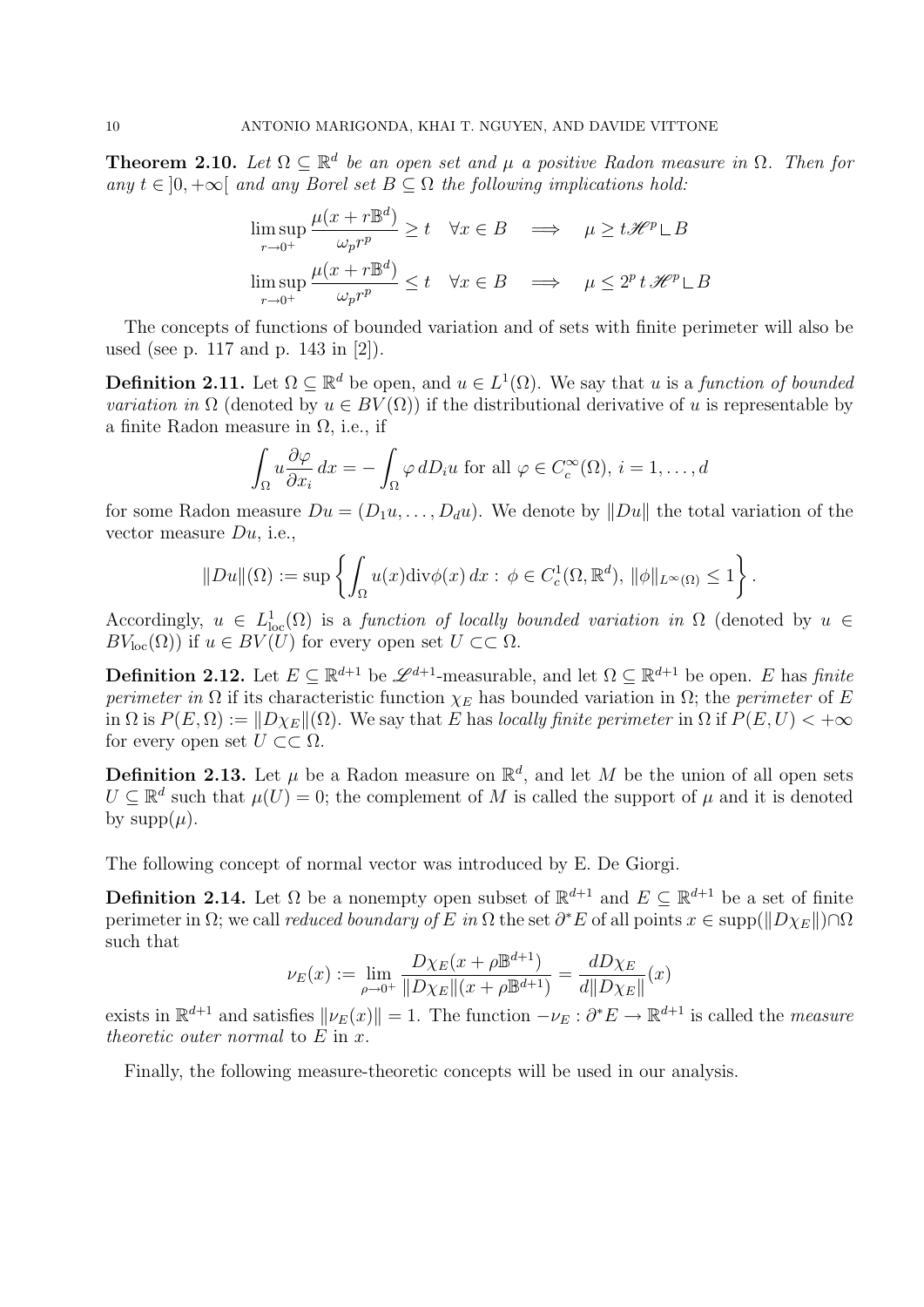**Definition 2.15.** Let  $E \subseteq \mathbb{R}^{d+1}$  be a Borel set. For  $x \in \mathbb{R}^{d+1}$  and  $0 \le k \le d+1$  we set

$$
\delta_E^k(x) = \lim_{\rho \to 0^+} \frac{\mathcal{H}^k(E \cap (x + \rho \mathbb{B}^{d+1}))}{\omega_k \rho^k}
$$

provided the limit exists. It is well known that for  $k = d + 1$  the limit actually exists and is equal to 1 for  $\mathscr{L}^{d+1}$ -a.e.  $x \in E$ ; we call *Lebesgue point* of E any such point.

**Definition 2.16.** Let  $E \subseteq \mathbb{R}^{d+1}$  be  $\mathcal{L}^{d+1}$ -measurable. We set (see p. 158 in [2])

| $E^0 := \{x \in \mathbb{R}^{d+1} : \delta_F^{d+1}(x) = 0\},\$ | the <i>measure theoretic exterior</i> of $E$ ; |
|---------------------------------------------------------------|------------------------------------------------|
| $E^1 := \{x \in \mathbb{R}^{d+1} : \delta_F^{d+1}(x) = 1\},\$ | the <i>measure theoretic interior</i> of $E$ ; |
| $\partial_M E := \mathbb{R}^{d+1} \setminus (E^0 \cup E^1),$  | the <i>measure theoretic boundary</i> of $E$ . |

Concerning the relations among the above introduced concepts of boundary, we recall the following (see Theorem 3.61, p. 158, in [2]).

**Theorem 2.17** (De Giorgi, Federer). Let  $\Omega$  be a nonempty open subset of  $\mathbb{R}^{d+1}$  and  $E \subseteq \mathbb{R}^{d+1}$ be a set of finite perimeter in  $\Omega$ . Then  $\partial^* E \cap \Omega$  is  $\mathcal{H}^d$ -rectifiable,

(4) 
$$
D\chi_E \mathcal{L} \Omega = \nu_E \mathcal{H}^d \mathcal{L}(\partial^* E \cap \Omega)
$$

(5) 
$$
||D\chi_E|| \sqcup \Omega = \mathcal{H}^d \sqcup (\partial^* E \cap \Omega)
$$

 $\partial^* E \cap \Omega \subseteq \left\{ x \in \Omega : \delta_E^{d+1} \right\}$ (6)  $\partial^* E \cap \Omega \subseteq \left\{ x \in \Omega : \delta_E^{d+1}(x) = 1/2 \right\} \subseteq \partial_M E \cap \Omega \subseteq \partial E \cap \Omega$ 

and

$$
\mathcal{H}^d(\Omega \setminus (E^0 \cup \partial^* E \cup E^1)) = 0.
$$

In particular, E has density either 0, or  $\frac{1}{2}$ , or 1 at  $\mathcal{H}^d$ -a.e.  $x \in \Omega$ , and  $\mathcal{H}^d(\partial_M E \setminus \partial^* E) = 0$ .

We conclude this Section with a Lemma which will be used several times in the sequel; the interested reader is refered to [2, Section 3.2].

**Lemma 2.18.** Let  $f \in BV(a, b)$ ; then there exists a measurable set  $I \subseteq (a, b)$  such that  $\mathscr{L}^1(I) = b - a$  and

$$
||Df||(a,b) \ge |f(t) - f(s)| \quad \text{for any } t, s \in I.
$$

### 3. Standing hypothesis and first consequences

**Definition 3.1.** Let  $U \subseteq \mathbb{R}^{d+1}$  be open and  $K \subseteq \mathbb{R}^{d+1}$  be nonempty and relatively closed in U. We say that K is N-regular in U if there exists an upper semicontinuous multifunction  $N: \partial K \cap U \rightrightarrows \mathbb{S}^d$  such that for every  $x \in \partial K \cap U$  the following two properties hold:

$$
(N1) \ \emptyset \neq N(x) \subseteq N_K^F(x) \cap \mathbb{S}^d;
$$

(N2) there exist  $\delta_x \in [0, \text{dist } (x, \partial U)]$  and a continuous function  $\omega_x : \mathbb{R}^+ \to \mathbb{R}^+$  with  $\lim_{r\to 0^+} \omega_x(r)/r = 0$  and satisfying the following uniformity property: for every  $y_1 \in$  $(x + \delta_x \mathbb{B}^{d+1}) \cap \partial K$  there exists  $\nu(y_1) \in N(y_1)$  such that

$$
\langle \nu(y_1), y_2 - y_1 \rangle \le \omega_x(||y_2 - y_1||) \text{ for all } y_2 \in \left( x + \delta_x \mathbb{B}^{d+1} \right) \cap K.
$$

We will say that  $K \subseteq \mathbb{R}^{d+1}$  is *N*-regular if K is *N*-regular in  $\mathbb{R}^{d+1}$ .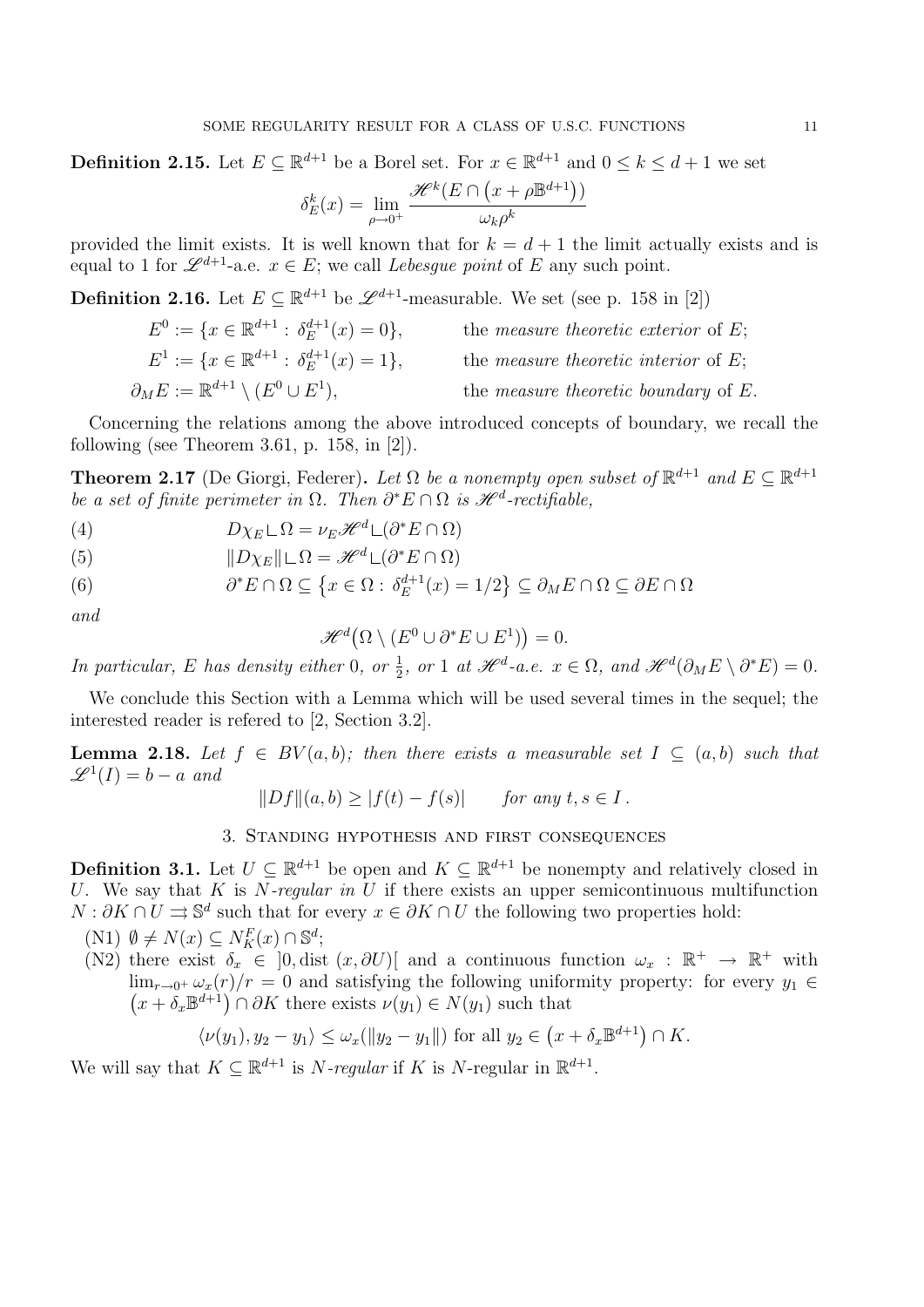*Remark* 3.2. Roughly speaking, a set is N-regular if we can find a suitable selection of the normal cone satisfying good properties of uniformity and continuity. Clearly, every set K that is the closure of an open  $C^1$  domain is N-regular: just set  $N(x) := \{ \nu_K(x) \}$  for every  $x \in \partial K$ ,  $\nu_K(x)$  being the exterior unit normal to K.

Also, a closed convex set  $C$  is  $N$ -regular with

$$
N(x) = N_C^F(x) \cap \mathbb{S}^d = \left\{ v \in \mathbb{S}^d : v \in \mathbb{R}^{d+1} : \langle v, y - x \rangle \le 0 \text{ for all } y \in C \right\}.
$$

Remark 3.3. One could give several different characterizations of N-regular sets. For instance,  $K$  is N-regular in  $U$  if and only if one of the following condition holds:

(1)  $K \cap \overline{V}$  is N-regular in  $\mathbb{R}^{d+1}$  for any  $C^1$  domain  $V \subset \subset U$ ;

(2)  $K \cap \overline{V}$  is N-regular in  $\mathbb{R}^{d+1}$  for any  $C^1$  domain with  $\overline{V} \subseteq U$ ;

The same holds if one replaces the  $C^1$  smoothness of V, in the previous conditions, with the assumption that  $V$  is a  $N$ -regular domain.

Remark 3.4. Possibly replacing the set-valued map N with  $x \mapsto \overline{N(x)}$ , when K is N-regular in U we can always assume that  $N$  has closed graph.

**Definition 3.5.** Let  $U \subseteq \mathbb{R}^{d+1}$  be open and  $K \subseteq \mathbb{R}^{d+1}$  be nonempty and relatively closed in U; let also  $z \in \partial K \cap U$ ,  $\theta \in ]0,1]$  and  $C \geq 0$ . We define

(7) 
$$
\mathcal{N}_K^{C,\theta,U}(z) := \left\{ \zeta \in \mathbb{R}^{d+1} : \langle \zeta, z'-z \rangle \leq C \cdot ||\zeta|| \cdot ||z'-z||^{1+\theta} \text{ for all } z' \in K \cap U \right\}.
$$

If K is closed,  $U = \mathbb{R}^{d+1}$  and  $z \in \partial K$  we will simply write  $\mathscr{N}_{K}^{C,\theta}(z)$  instead of  $\mathscr{N}_{K}^{C,\theta,\mathbb{R}^{d+1}}(z)$ . We notice that  $0 \in \mathcal{N}_K^{C,\theta,U}(z) \subseteq N_K^F(z)$ . Moreover (we omit the trivial proofs)

- (a) if  $\zeta \in \mathcal{N}_K^{C,\theta,U}(x)$ , then  $\mu \zeta \in \mathcal{N}_K^{C,\theta,U}(x)$  for all  $\mu \geq 0$ ;
- (b) the multifunction  $\mathcal{N}_K^{C,\theta,U} : \partial K \cap U \rightrightarrows \mathbb{R}^{d+1}$  has closed graph.

Let now  $\Omega \subseteq \mathbb{R}^d$  be nonempty and open and  $f : \Omega \to \mathbb{R}$  be upper semicontinuous. By adapting the previous definition, for  $(x, \beta_x) \in \partial$  hypo  $f \cap (\Omega \times \mathbb{R})$  we define  $\mathcal{N}_{\text{hypo}}^{C,\theta} f(x, \beta_x)$  as the set of those  $(v, \lambda) \in \mathbb{R}^d \times \mathbb{R}$  such that

(8) 
$$
\langle (v, \lambda), (y - x, \beta - \beta_x) \rangle \le C ||(v, \lambda)|| (||y - x||^{1+\theta} + |\beta - \beta_x|^{1+\theta}) \quad \forall (y, \beta) \in \text{hypo } f.
$$

We notice that there exist constants  $c_1, c_2 > 0$  depending only on d and  $\theta$  such that

$$
\mathcal{N}_{\mathrm{hypo}}^{c_1 C, \theta, \Omega \times \mathbb{R}}(x, \beta_x) \subseteq \hat{\mathcal{N}}_{\mathrm{hypo}}^{C, \theta}(x, \beta_x) \subseteq \mathcal{N}_{\mathrm{hypo}}^{c_2 C, \theta, \Omega \times \mathbb{R}}(x, \beta_x).
$$

It is clear from the definition that also  $\hat{\mathcal{N}}_{\text{hypo }f}^{c,\theta}$ :  $\partial \text{ hypo } f \cap (\Omega \times \mathbb{R}) \rightrightarrows \mathbb{R}^{d+1}$  has closed graph.

Example 3.6. Geometrically speaking, formula (7) expresses in a quantitative way the existence of a subquadratic surface touching the set K from outside. Figure 2 gives example of these subquadratic surfaces "lying outside" the set K (in a sense given by  $(7)$ ) in the 2-dimensional case. We draw the curves implicitly defined by the equation

$$
\langle v, P - Q \rangle = ||v|| \cdot ||P - Q||^{1+\theta},
$$

by taking  $Q = 0$ ,  $||v|| = 1$  and different values of  $\theta$ . Notice that the case  $\theta = 1$  corresponds to a circle and, as  $\theta \to 0$ , the suface shrinks to its longest axis of symmetry, whose direction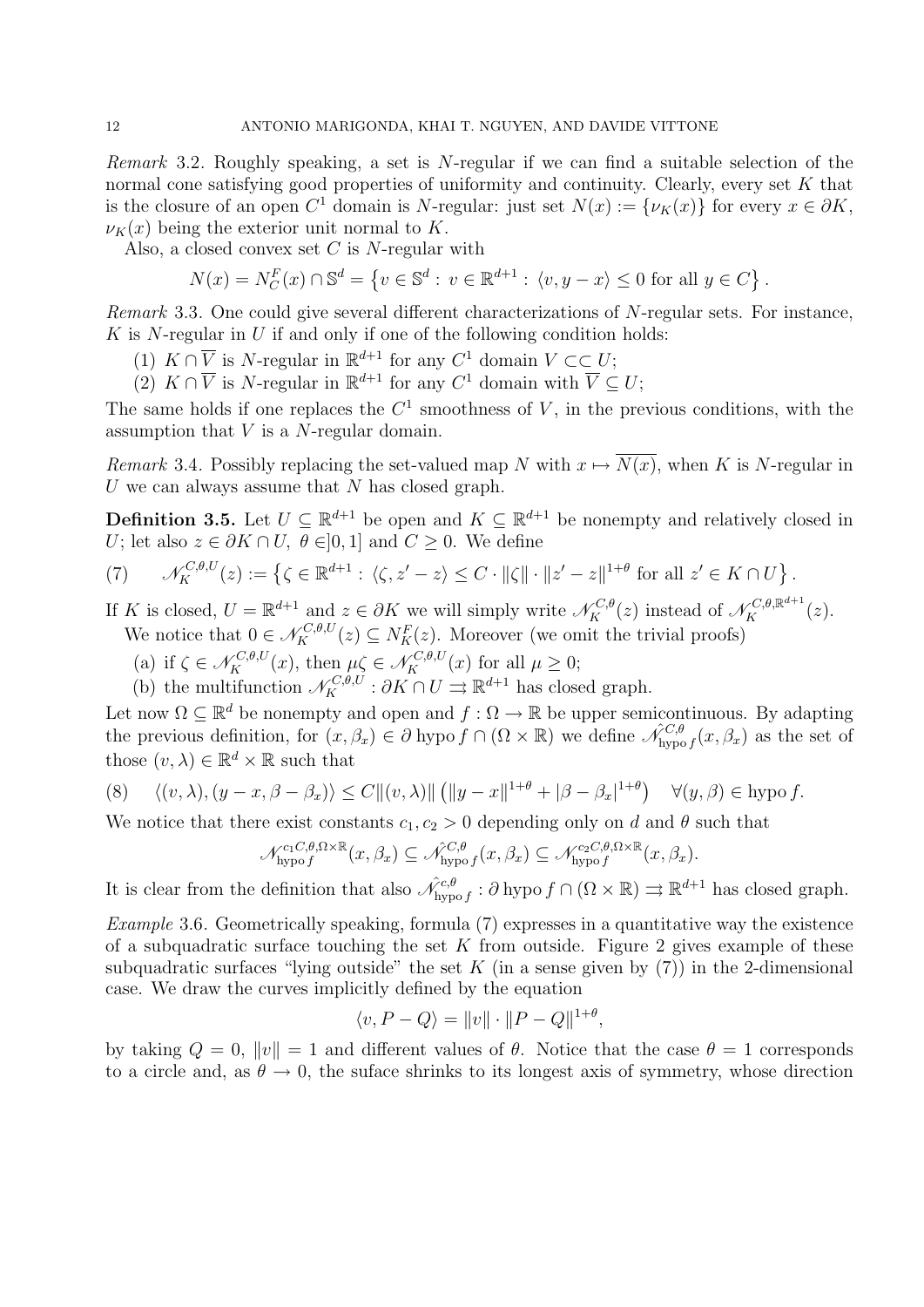is given by v. The pictures show the situation for  $v = (\cos \varphi, \sin \varphi)$  respectively in the cases  $\varphi \in \{0, \pi/6, \pi/2\}$  and  $\theta \in \{1, 1/2, 1/4, 1/8\}.$ 



FIGURE 2. The subquadratic surfaces in  $\mathbb{R}^2$ ,  $\varphi = 0, \pi/6, \pi/2$ .

We are ready now to introduce the classes of sets and functions subject of our investigation. **Definition 3.7.** Let  $U \subseteq \mathbb{R}^{d+1}$  and  $\Omega \subseteq \mathbb{R}^d$  be open. We define

$$
\mathscr{F}^U := \{ K \subseteq U : K \text{ is relatively closed in } U \text{ and } \exists C \ge 0, 0 < \theta \le 1 \text{ s.t.}
$$
  

$$
\mathscr{N}_K^{C,\theta,U}(z) \ne \{0\} \text{ for all } z \in \partial K \cap U \}
$$
  

$$
\mathscr{F} := \mathscr{F}^{\mathbb{R}^{d+1}}
$$
  

$$
\mathscr{F}(\Omega) := \{ f : \Omega \to \mathbb{R} : f \text{ u.s.c., } \text{hypo } f \in \mathscr{F}^{\Omega \times \mathbb{R}} \}
$$
  

$$
= \{ f : \Omega \to \mathbb{R} : f \text{ u.s.c., } \exists C \ge 0, 0 < \theta \le 1 \text{ such that}
$$
  

$$
\mathscr{N}_{\text{hypo}}^{C,\theta}(x,\beta_x) \ne \{0\} \ \forall (x,\beta_x) \in \partial \text{ hypo } f \cap (\Omega \times \mathbb{R}) \}.
$$

Remark 3.8. One could be tempted to define the class  $\mathscr{F}(\Omega)$  as that of those functions f such that hypo  $f \in \mathscr{F}$ . Anyway, it is desirable for  $\mathscr{F}(\Omega)$  to contain at least smooth functions, and one can check that (with this second definition) not even the constant functions would belong to  $\mathscr{F}(\Omega)$  when  $\partial\Omega$  is "very irregular".

If 
$$
K \in \mathscr{F}^U
$$
, then there exist  $C > 0$ ,  $0 < \theta \le 1$  such that K is N-regular in U with  
\n
$$
N(x) := \mathscr{N}_K^{C,\theta,U}(x) \cap \mathbb{S}^d \subseteq N_K^F(x), \quad \omega_x(r) := r^{1+\theta} \qquad \forall x \in \partial K \cap U.
$$

The upper semicontinuity of N follows from the fact that  $\mathcal{N}_K^{C,\theta,U}(x)$  has closed graph.

**Definition 3.9.** Let  $C > 0$ . We say that a closed set  $K \in \mathcal{F}$ 

- a. satisfies the *uniform exterior sphere condition* of radius  $\frac{1}{2C}$  if  $\mathcal{N}_{K}^{C,1}(z) \neq \{0\}$  for all  $z \in \partial K$ :
- b. has *positive reach* if  $\mathcal{N}_K^{C,1}(z) = N_K^F(z) \neq \{0\}$  for all  $z \in \partial K$ . In this case, we set

$$
\text{reach}(K) = \inf \left\{ \frac{1}{2C} : \mathcal{N}_K^{C,1}(z) \neq \{0\} \text{ for all } z \in \partial K \right\};
$$

c. has *locally positive reach* if  $K \cap r \mathbb{B}^{d+1}$  has positive reach for any  $r > 0$ ;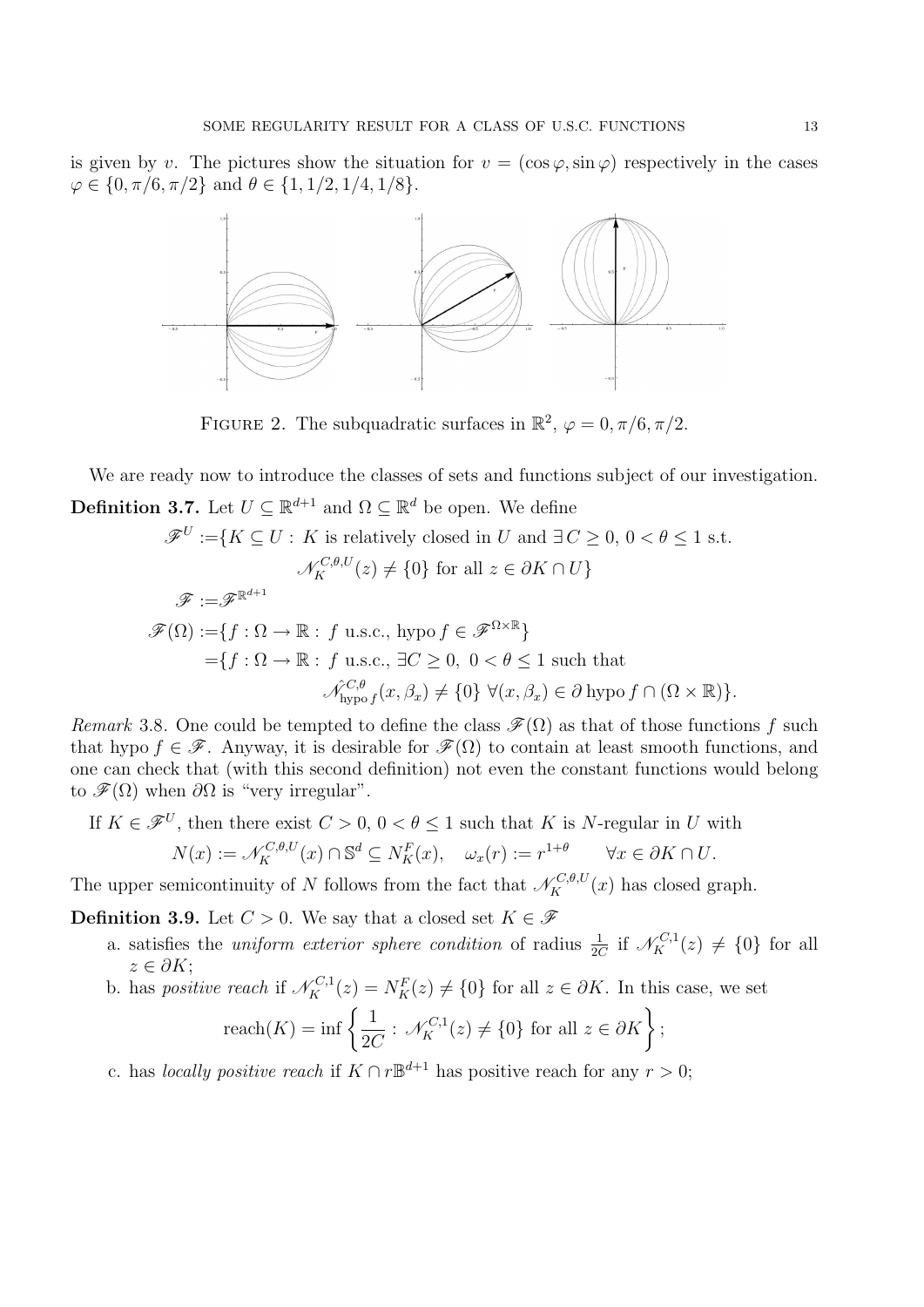#### 14 ANTONIO MARIGONDA, KHAI T. NGUYEN, AND DAVIDE VITTONE

d. is *convex* if reach $(K) = +\infty$ .

We refer the reader to [21, 24] for a survey of the properties satisfied by sets with positive reach, on which the class  $\mathscr F$  is modeled.

### 4. Regularity results for sets: rectifiability of the singular set and finite perimeter

In this section we will prove regularity results for the boundary of a closed set  $K \subseteq \mathbb{R}^{d+1}$  in a quite general setting. They will be used later to prove fine regularity properties for functions in the class  $\mathscr{F}(\Omega)$ .

The first result extends an analogous result for the class of sets with positive reach proved by Federer in Remark 4.15 of [24]. It concerns rectifiability and Hausdorff dimension of the sets of points where the Fréchet normal cone has large dimension (i.e. corners or cusps): more precisely, if we partition the boundary of K according to the dimension of the normal cone to the boundary, we have that the Hausdorff dimension of such sections decreases as the dimension of the normal cone increases. Roughly speaking, points with large normal cone are relatively few.

**Definition 4.1.** Let  $K \subseteq \mathbb{R}^{d+1}$  be closed; for  $j = 1, ..., d+1$  we define

(9) 
$$
K^{(j)} := \left\{ x \in \partial K : \dim \left( N_{\partial K}^F(x) \right) \geq j \right\},
$$

(10) 
$$
K_{+}^{(j)} := \{ x \in \partial K : \dim (N_{K}^{F}(x)) \geq j \},
$$

(11) 
$$
K_{-}^{(j)} := \left\{ x \in \partial K : \dim \left( N_{\mathbb{R}^{d+1} \setminus K}^{F}(x) \right) \geq j \right\}.
$$

We notice that  $K^{(j_1)} \supseteq K^{(j_2)}$ ,  $K^{(j_1)} \supseteq K^{(j_2)}$ ,  $K^{(j_1)} \supseteq K^{(j_2)}$  if  $1 \leq j_1 \leq j_2 \leq d+1$ , and that  $K_{\pm}^{(j)} \subseteq K^{(j)}$ . Clearly,  $K^{(1)} = \{x \in \partial K : N_{\partial K}^{F}(x) \neq \{0\}\}.$ 

In order to use local arguments, we will need the following estimate which gives some uniformity with respect to the elements of the normal cone:

**Lemma 4.2.** Let  $K \subseteq \mathbb{R}^{d+1}$  be closed and define  $\delta : K^{(1)} \times ]0,1] \rightarrow ]0,+\infty]$  by setting

$$
\delta(x,\varepsilon)
$$
  
=  $\frac{1}{2}$  sup  $\{\delta \in \mathbb{R} : \langle v, y - x \rangle \le \varepsilon ||y - x||$  for all  $y \in \partial K \cap (x + \delta \mathbb{B}^{d+1}), v \in N_{\partial K}^F(x) \cap \mathbb{S}^d\}.$ 

Then for every  $x \in K^{(1)}$  and  $0 < \varepsilon < 1$  we have  $\delta(x, \varepsilon) > 0$ .

*Proof.* Since  $N_{\partial K}^F(x) \cap \mathbb{S}^d$  is compact, we can find a finite set  $A_x := \{v_1, \ldots, v_{N_{\varepsilon}}\} \subseteq N_{\partial K}^F(x) \cap \mathbb{S}^d$ such that

$$
N_{\partial K}^F(x) \cap \mathbb{S}^d \subseteq A_x + \frac{\varepsilon}{2} \mathbb{B}^{d+1}.
$$

By definition, there exist  $\delta_1, \ldots, \delta_{N_s} > 0$  such that

$$
\langle v_i, y - x \rangle \le \frac{\varepsilon}{2} \|y - x\|
$$
 for every  $y \in \partial K \cap (x + \delta_i \mathbb{B}^{d+1}), i = 1, ..., N_{\varepsilon}.$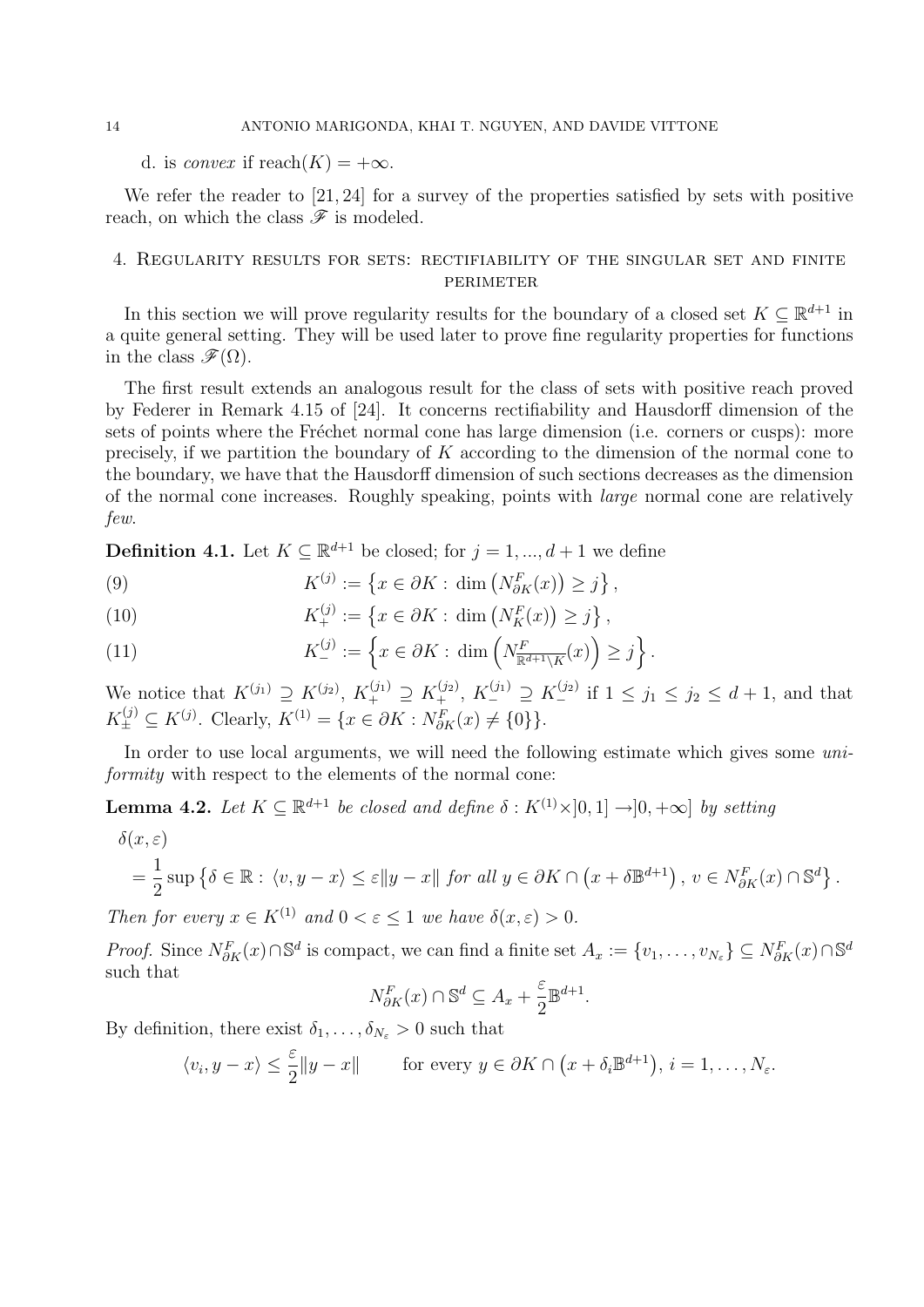Set  $\delta := \min\{\delta_i : i = 1, \ldots, N_{\varepsilon}\} > 0$ . For every  $v \in N_{\partial K}^F(x) \cap \mathbb{S}^d$ , there exists  $i \in \{1, 2, \ldots, N_{\varepsilon}\}$ such that  $||v - v_i|| \leq \frac{\varepsilon}{2}$ . Hence, for every  $y \in \partial K \cap (x + \delta \mathbb{B}^{d+1})$ , it holds

$$
\langle v, y - x \rangle = \langle v_i, y - x \rangle + \langle v - v_i, y - x \rangle \le \varepsilon \|y - x\|.
$$

Thus  $\delta(x,\varepsilon) > \delta/2 > 0$  and the proof is concluded.

We are now ready to prove the first main result of the paper.

*Proof of Theorem 1.1.* We begin by constructing a countable covering  $\{K_{n,m,h,l}^{(j)}\}_{n,m,h,l\in\mathbb{N}}$  of  $K^{(j)}$ ; we will prove later (see Claim 3) that each element of the covering is rectifiable and this will establish our result.

Define the function  $w : (\mathbb{R}^{d+1})^j \to [0,1]$ 

$$
w(v_1,...,v_j) := \min \left\{ \left\| \sum_{i=1}^j \alpha_i v_i \right\| : \alpha_i \in \mathbb{R}, \sum_{i=1}^j |\alpha_i| = 1 \right\}.
$$

We notice that  $w$  is continuous and invariant under permutations of its arguments. Roughly speaking,  $w(v_1, \ldots, v_j)$  measures how much  $V := \{v_1, \ldots, v_j\}$  is far from being an orthonormal set, a case which occurs precisely when  $w = 1/\sqrt{j}$ . Moreover

 $w(v_1, \ldots, v_i) = 0 \iff v_1, \ldots, v_i$  are linearly dependent.

By symmetry, we will write  $w(V)$  instead of  $w(v_1, ..., v_j)$  if  $V = \{v_1, ..., v_j\}$ .

Consider the set

$$
\mathcal{A}^{(j)} := \left\{ V' \subseteq \mathbb{Q}^{d+1} : \, \text{card}(V') = \dim \text{Span}(V') = j \right\},\
$$

where card(X) denotes the number of the elements of a set X. Being  $\mathcal{A}^{(j)}$  countable, we can order its elements and write  $\mathcal{A}^{(j)} = \{V_n'\}_{n \in \mathbb{N}}$ .

We set  $V_n^{(j)} = \text{Span}(V_n')$  and consider the countable set of j-dimensional planes  $V^{(j)} :=$  ${V_n^{(j)}}_{n \in \mathbb{N}}$ . Define also

$$
W_n^{(j)} := (V_n^{(j)})^\perp \quad \text{and} \quad \mathcal{W}^{(j)} := \{W_n^{(j)}\}_{n \in \mathbb{N}}, \qquad n \in \mathbb{N}.
$$

Let  $\{a_l\}_{l\in\mathbb{N}}$  be a countable dense set in  $\mathbb{R}^{d+1}$ . Finally, for  $x \in K^{(j)}$  choose  $V_x \subseteq N_{\partial K}^F(x) \cap \mathbb{S}^d$ such that  $V_x = \{v_x^{(1)}, \ldots, v_x^{(j)}\}$  and dim  $\text{Span}(V_x) = j$ .

Given  $n, m, h, l \in \mathbb{N}$ , let  $v_1, \ldots, v_j \in \mathbb{Q}^{d+1}$  be such that  $V'_n = \{v_1, \ldots, v_j\}$  and set

$$
K_{n,m,h,l}^{(j)} := \left\{ x \in K^{(j)} \cap \left( a_l + \frac{1}{2(h+1)} \mathbb{B}^{d+1} \right) : \begin{array}{l} w(V_x) \geq \frac{1}{m+3}, \ \delta\left( x, \frac{1}{2(m+3)^2} \right) \geq \frac{1}{h+1}, \\ \|v_x^{(i)} - v_i\| \leq \frac{1}{2(m+3)^2} \text{ for } i = 1, \dots, j \end{array} \right\},
$$

where  $\delta(x, \frac{1}{2(m+3)^2})$  is as in Lemma 4.2 with  $\varepsilon = (2(m+3)^2)^{-1}$ .

*Claim 1:*  $K^{(j)} \subseteq \bigcup_{n,m,h,l \in \mathbb{N}} K_{n,m,h,l}^{(j)}$ .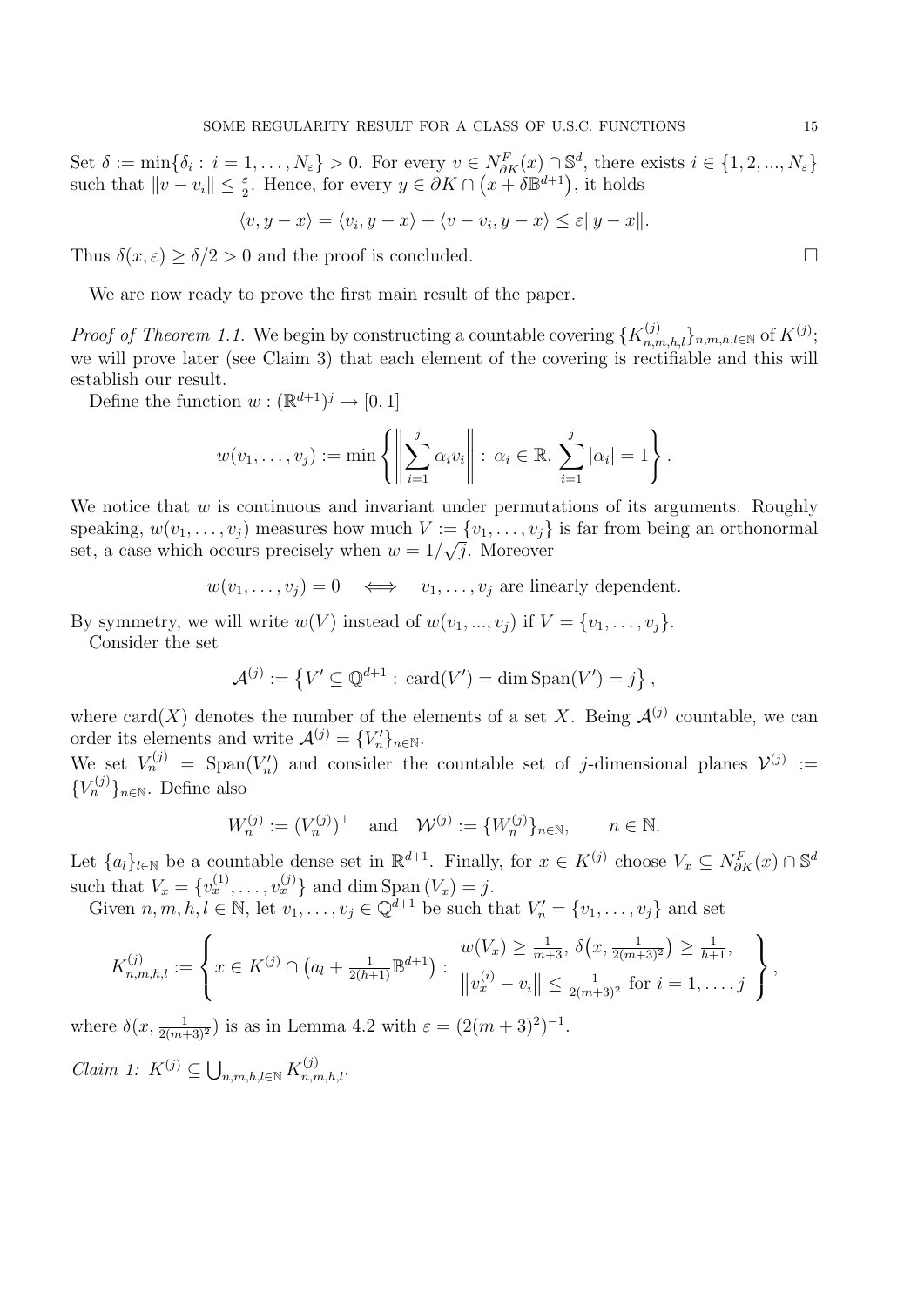*Proof of Claim 1:* Let  $x \in K^{(j)}$ . Since  $V_x$  is a set of linearly independent vectors, we have that  $w(V_x) > 0$ , hence there exists  $\overline{m} \in \mathbb{N}$ , such that  $w(V_x) \ge 1/(m+3)$  for all  $m \in \mathbb{N}$  with  $m > \overline{m}$ . By the density of  $\mathbb Q$  in  $\mathbb R$ , for all  $m \ge \overline{m}$  we can choose  $V' = \{v_1, \ldots, v_j\} \subseteq \mathbb Q^{d+1}$  such that

$$
\max_{i=1,\dots,j} ||v_i - v_x^{(i)}|| \le \frac{1}{2(m+3)^2}.
$$

For m large enough, we have also that  $\dim \mathrm{Span}(V') = j$  and

(12) 
$$
w(V') \ge \frac{1}{2(m+3)},
$$

hence there exists  $n \in \mathbb{N}$  such that  $V' = V'_n$ . According to Lemma 4.2 we have  $\delta(x, \frac{1}{2(m+3)^2}) > 0$ , thus we can choose  $h \in \mathbb{N}$  such that

$$
\delta\left(x, \frac{1}{2(m+3)^2}\right) > \frac{1}{h+1}.
$$

By the density of  $\{a_l\}_{l\in\mathbb{N}}$  in  $\mathbb{R}^{d+1}$  we can select  $l \in \mathbb{N}$  such that  $x \in a_l + \frac{1}{2(h+1)} \mathbb{B}^{d+1}$ . This proves that x ∈ K (j) n,m,h,l and Claim 1 is proved. ⋄

*Claim 2:* For any  $x_1, x_2 \in K_{n,m,h,l}^{(j)}$  the orthogonal projection  $\pi_{W_n^{(j)}}: K_{n,m,h,l}^{(j)} \to W_n^{(j)}$  satisfies

(13) 
$$
\|\pi_{W_n^{(j)}}(x_2 - x_1)\|^2 \ge \frac{m+1}{m+3} \|x_2 - x_1\|^2.
$$

Proof of Claim 2: By assumption we have

$$
||x_1 - x_2|| \le ||x_1 - a_l|| + ||x_2 - a_l|| \le \frac{1}{h+1}
$$
  

$$
\le \min \left\{ \delta \left( x_1, \frac{1}{2(m+3)^2} \right), \delta \left( x_2, \frac{1}{2(m+3)^2} \right) \right\}.
$$

Let  $v_1, \ldots v_j \in \mathbb{Q}^{d+1}$  be such that  $V'_n = \{v_1, \ldots, v_j\}$ ; by the definition of  $\delta$ , for every  $i = 1, \ldots, j$ it holds

$$
\langle v_i, x_2 - x_1 \rangle \le \langle v_i - v_{x_1}^{(i)}, x_2 - x_1 \rangle + \langle v_{x_1}^{(i)}, x_2 - x_1 \rangle \le \frac{1}{(m+3)^2} ||x_2 - x_1||,
$$
  

$$
\langle v_i, x_1 - x_2 \rangle \le \langle v_i - v_{x_2}^{(i)}, x_1 - x_2 \rangle + \langle v_{x_2}^{(i)}, x_1 - x_2 \rangle \le \frac{1}{(m+3)^2} ||x_2 - x_1||,
$$

and this gives

$$
|\langle v_i, x_2 - x_1 \rangle| \le \frac{1}{(m+3)^2} ||x_2 - x_1||
$$
 for every  $i = 1, ..., j$ .

Given  $v \in V_n^{(j)}$ ,  $v \neq 0$ , we can find (in a unique way)  $\alpha_i \in \mathbb{R}$ ,  $i = 1, \ldots, j$  such that  $v = \sum_{i=1}^j \alpha_i v_i$ ; therefore  $i=1 \alpha_i v_i$ ; therefore

$$
\left| \left\langle \frac{v}{\|v\|}, x_2 - x_1 \right\rangle \right| \le \frac{\sum_{i=1}^j |\alpha_i| \cdot |\langle v_i, x_2 - x_1 \rangle|}{\left\| \sum_{i=1}^j \alpha_i v_i \right\|} \le \frac{\|x_2 - x_1\|}{(m+3)^2} \frac{\sum_{i=1}^j |\alpha_i|}{\left\| \sum_{i=1}^j \alpha_i v_i \right\|}.
$$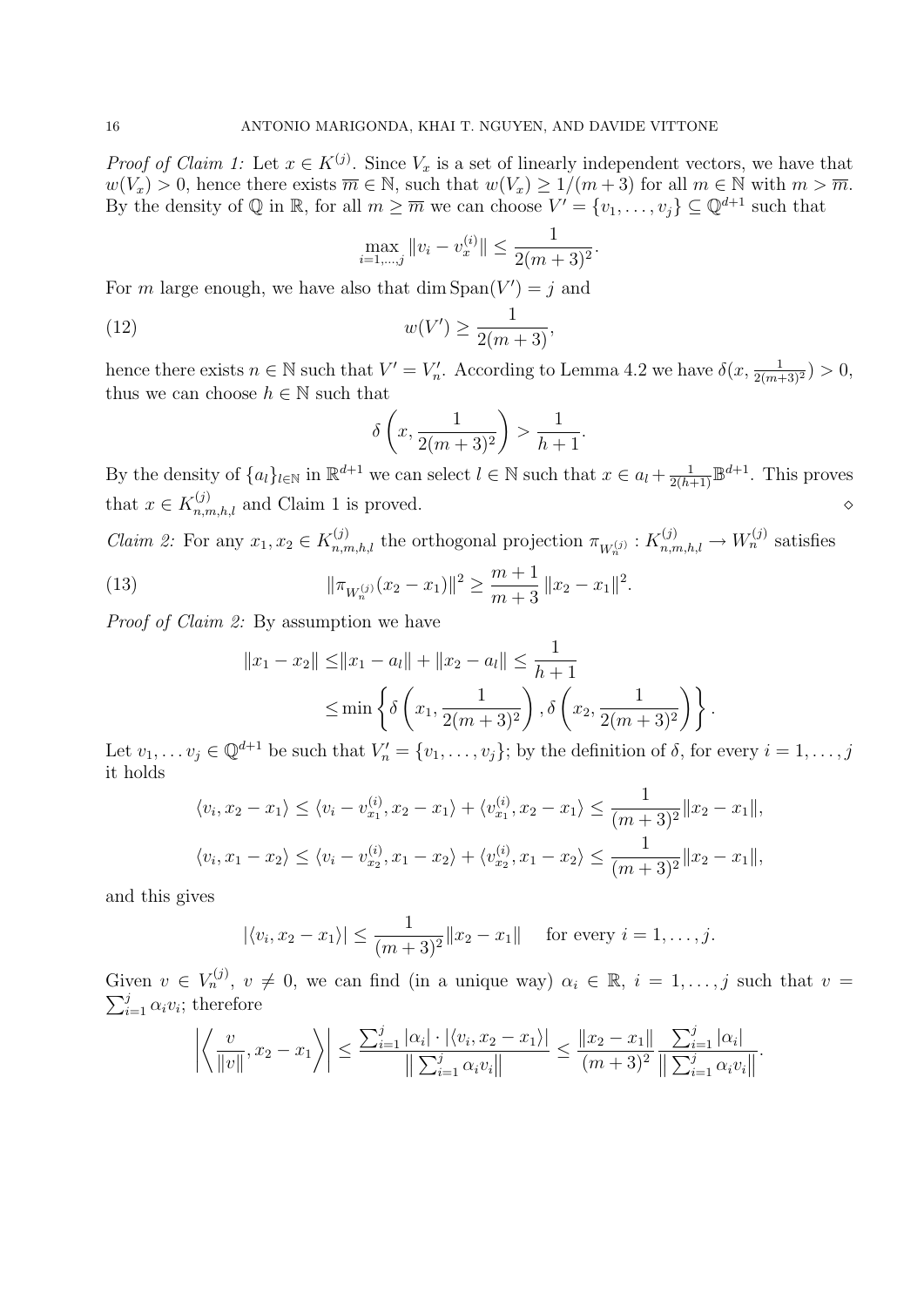Set 
$$
\beta_i := \alpha_i / \sum_{s=1}^j |\alpha_s|
$$
; we have  $\sum_{i=1}^j |\beta_i| = 1$  and thus  
\n
$$
\left| \left\langle \frac{v}{\|v\|}, x_2 - x_1 \right\rangle \right| \le \frac{\|x_2 - x_1\|}{(m+3)^2} \frac{1}{\|\sum_{i=1}^j \beta_i v_i\|} \le \frac{\|x_2 - x_1\|}{(m+3)^2} \frac{1}{w(v_1, \dots, v_j)} \le \frac{2}{m+3} \|x_2 - x_1\|
$$
\nbecause  $w(v_1, \dots, v_j) \ge (2(m+3))^{-1}$  (recall (12)). Therefore,

$$
\|\pi_{W_n^{(j)}}(x_2 - x_1)\|^2 = \|x_2 - x_1\|^2 - \langle \pi_{V_n^{(j)}}(x_2 - x_1), x_2 - x_1 \rangle
$$
  
\n
$$
\geq \|x_2 - x_1\|^2 - \frac{2}{m+3} \|\pi_{V_n^{(j)}}(x_2 - x_1)\| \|x_2 - x_1\|
$$
  
\n
$$
\geq \frac{m+1}{m+3} \|x_2 - x_1\|^2.
$$

This proves Claim 2.  $\Diamond$ 

*Claim 3:* The set  $K_{n,m,h,l}^{(j)}$  is  $\mathscr{H}^{d-j+1}$ -rectifiable. *Proof of Claim 3:* By (13), for each  $n, m, h, l$  the inverse map

$$
\pi_{W_n^{(j)}}^{-1} : \pi_{W_n^{(j)}}(K_{n,m,h,l}^{(j)}) \to K_{n,m,h,l}^{(j)}.
$$

is Lipschitz continuous and, by Kirszbraun's Theorem, it can be extended to a Lipschitz function defined on the whole W (j) <sup>n</sup> . This establishes the Claim. ⋄

The theorem is now an easy consequence of Claims 1 and 3.

Corollary 4.3. Let  $K \subseteq \mathbb{R}^{d+1}$  be closed and N-regular. Then  $\partial K \cap U$  is a finite union of Lipschitz graphs for any open set  $U \subset \mathbb{R}^{d+1}$  and, in particular, K has locally finite perimeter in  $\mathbb{R}^{d+1}$ .

*Proof.* By N-regularity we have  $\partial K = K^{(1)}$ ; moreover, for every  $x \in \partial K$  there exist  $0 < \delta_x < 1$ and  $\omega_x : [0, +\infty] \to [0, +\infty]$  such that  $\lim_{r\to 0^+} \omega_x(r)/r = 0$  and the following holds. For every  $y_1, y_2 \in (x + \delta_x \mathbb{B}^{d+1}) \cap \partial K$  there exist  $\nu(y_1) \in N(y_1), \nu(y_2) \in N(y_2)$  such that

 $\langle \nu(y_1), y_2 - y_1 \rangle \leq \omega_x(||y_1 - y_2||)$  and  $\langle \nu(y_2), y_1 - y_2 \rangle \leq \omega_x(||y_1 - y_2||).$ 

Let  $U \subseteq \mathbb{R}^{d+1}$  be a bounded open set; by compactness we can find a finite set  $\{x_l : l =$  $0, \ldots, L$ }  $\subseteq \partial K$  such that

$$
\partial K \cap \overline{U} \subseteq \bigcup_{l=1}^{L} x_{l} + \delta_{x_{l}} \mathbb{B}^{d+1}.
$$

By N-regularity, for each  $l = 1, ..., L$  we can find  $0 < \delta' < 1$  such that for every  $y \in \partial K \cap$  $(x_l + \delta_{x_l} \mathbb{B}^{d+1})$  there exists  $v_y \in N(y)$  with

$$
\langle v_y, z - y \rangle \le \frac{1}{3} \|z - y\|
$$
 for any  $z \in \partial K \cap (x_l + \delta_{x_l} \mathbb{B}^{d+1})$  with  $\|z - y\| \le \delta'_l$ .

By compactness of  $\partial K \cap (x_l + \delta_{x_l} \overline{\mathbb{B}^{d+1}})$ , we can select a finite set  $\{y_1, ..., y_{M_1}\} \subseteq \partial K$  such that

$$
\partial K \cap \overline{U} \subseteq \bigcup_{l=1}^{L} \partial K \cap (x_l + \delta_{x_l} \overline{\mathbb{B}^{d+1}}) \subseteq \bigcup_{l=1}^{L} \bigcup_{h=1}^{M_1} \partial K \cap (y_h + \frac{\delta'_l}{2} \mathbb{B}^{d+1}) \cap (x_l + \delta_{x_l} \overline{\mathbb{B}^{d+1}}).
$$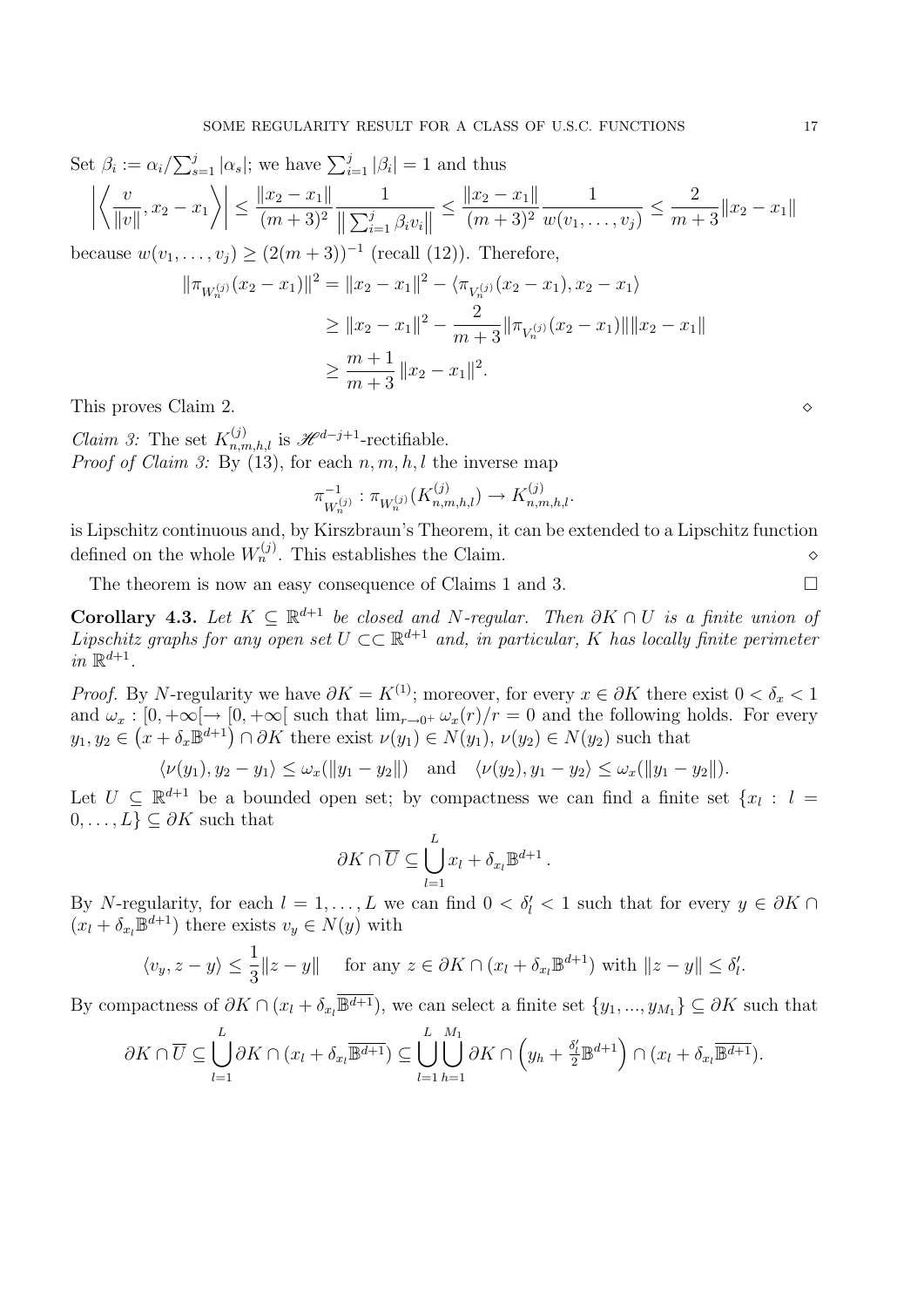We set  $B_{l,h} := (y_h + \frac{\delta_l'}{2} \mathbb{B}^{d+1}) \cap (x_l + \delta_{x_l} \overline{\mathbb{B}^{d+1}})$ , and we notice that if  $y \in B_{l,h} \cap \partial K$ , then there exists  $v_y \in N(y)$  such that

$$
\langle v_y, z - y \rangle \le \frac{1}{3} ||z - y||
$$
 for every  $z \in B_{l,h} \cap \partial K$ .

Now, by compactness of  $\mathbb{S}^d$ , we can find  $M_2 \in \mathbb{N}$  and a finite set  $\{v_1, ..., v_{M_2}\} \subseteq \mathbb{S}^d$  such that

$$
\mathbb{S}^d \subseteq \bigcup_{i=1}^{M_2} (v_i + \mathbb{B}^{d+1}/3).
$$

For  $m = 1, \ldots, M_2$  and  $h = 0, \ldots, M_1$  consider the set

$$
K_{l,h,m} := \left\{ y \in B_{l,h} \cap \partial K : ||v_y - v_m|| \leq \frac{1}{3} \right\}.
$$

We have that  $\bigcup_{l,h,m} K_{l,h,m} \supseteq U \cap \partial K$ . Given  $y_1, y_2 \in K_{l,h,m}$ , we have

$$
\langle v_m, y_1 - y_2 \rangle = \langle v_m - v_{y_2}, y_1 - y_2 \rangle + \langle v_{y_2}, y_1 - y_2 \rangle \le \frac{2}{3} ||y_1 - y_2||,
$$
  

$$
\langle v_m, y_2 - y_1 \rangle = \langle v_m - v_{y_1}, y_2 - y_1 \rangle + \langle v_{y_1}, y_2 - y_1 \rangle \le \frac{2}{3} ||y_1 - y_2||,
$$

whence  $|\langle v_m, y_2 - y_1 \rangle| \leq \frac{2}{3} ||y_1 - y_2||$  and thus, as in the proof of Theorem 1.1,

$$
\|\pi_{v_m^{\perp}}(y_1) - \pi_{v_m^{\perp}}(y_2)\|^2 = \|\pi_{v_m^{\perp}}(y_1 - y_2)\|^2 = \|y_1 - y_2\|^2 - \langle v_m, y_2 - y_1 \rangle^2 \ge \frac{5}{9} \|y_1 - y_2\|^2.
$$

So  $\pi_{v_m^{\perp}}$  is (linear) injective and hence invertible on  $K_{l,h,m}$ . We denote by  $f_m := \pi_{v_m^{\perp}}^{-1}$  its inverse map, which is Lipschitz continuous (with Lipschitz constant not greater than  $3/\sqrt{5}$ ) and is defined on a subset of a d-dimensional space. We can extend it to a map defined on the whole of  $v_m^{\perp}$ .

We notice that by Lipschitz continuity of  $f_m$  we have:

$$
\mathscr{H}^d\left(f_m\left(\pi_{v_m^\perp}\left(B_{l,h}\right)\right)\right) \leq (3/\sqrt{5})^d \mathscr{H}^d(\mathbb{B}^d).
$$

Then

$$
\mathscr{H}^{d}(U \cap \partial K) \leq \mathscr{H}^{d}\bigg(\bigcup_{l,h,m} f_m\big(\pi_{v_m^{\perp}}(B_{l,h})\big)\bigg) \leq L \cdot M_1 \cdot M_2 \cdot (3/\sqrt{5})^d \mathscr{H}^{d}(\mathbb{B}^d) < +\infty.
$$

According to Theorem 4.5.11 and Remark 4.5.12 pp. 506–508 in [25], we have that  $P(K, U)$ +∞ (see also Theorem E in [12], recalling that  $\partial_M K \subseteq \partial K$ ). The proof is concluded by the arbitrarity of U. arbitrarity of U.

Remark 4.4. Let us notice that Theorem 1.1 holds for any  $K \subseteq \mathbb{R}^{d+1}$ : the closedness assumption has never been used. Clearly, Definition 4.1 can be stated for general  $K$ . Theorem 1.1 implies that if at each point  $x$  of the boundary of a closed set  $K$  there exists at least one nontrivial Fréchet normal (either *external* to the set, i.e. in  $N_K^F(x)$ , or *internal* to the set, i.e. in  $N_{\overline{\mathbb{R}^{d+1}\setminus K}}^F(x)$ , then the boundary  $\partial K$  is countably  $\mathscr{H}^d$ -rectifiable. To prove Corollary 4.3, i.e., that the set has locally finite perimeter, it is crucial to strengthen the hypotheses of Theorem 1.1 by assuming the N-regularity of the set.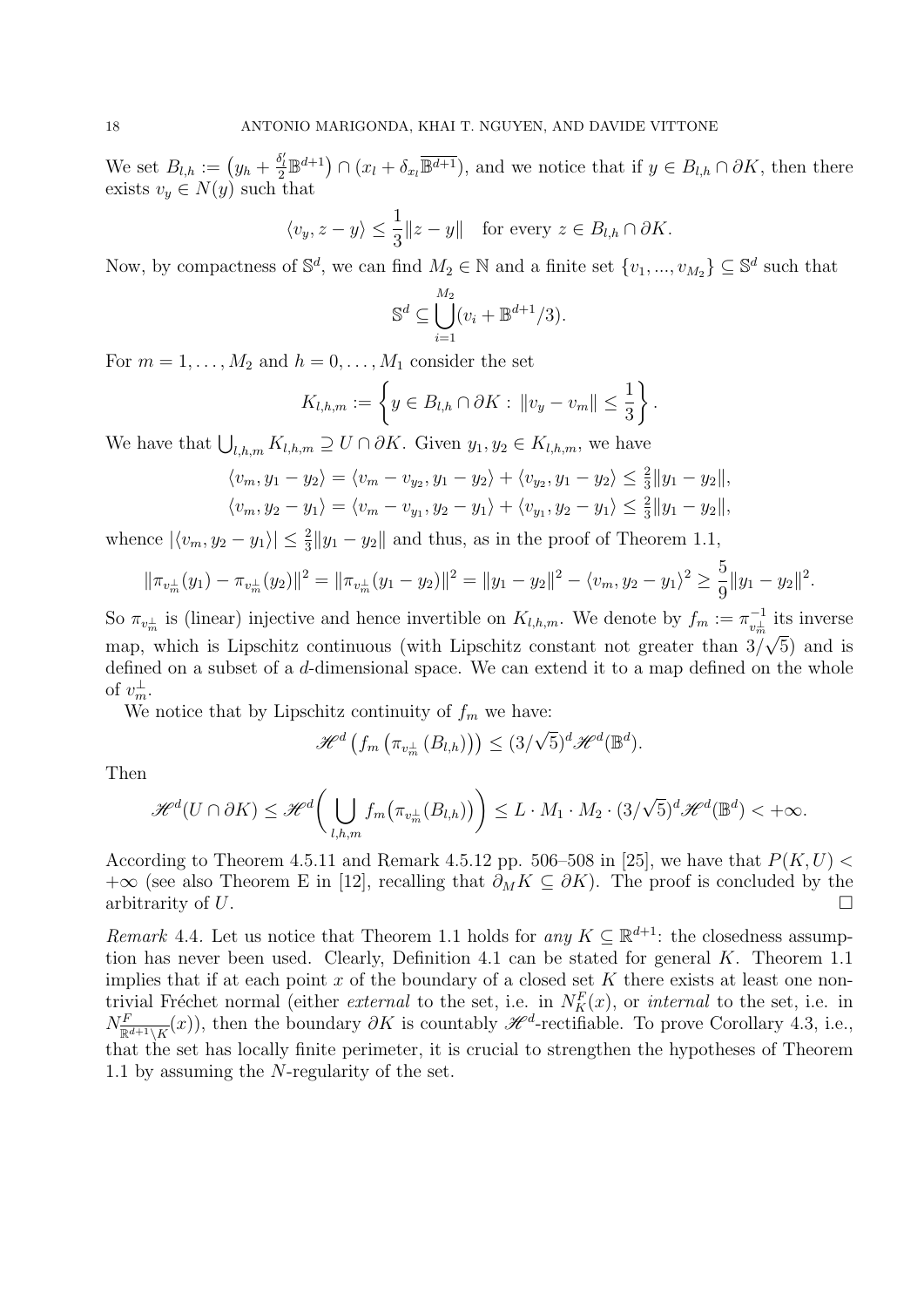For example, it is easy to see that the hypograph  $K \subseteq \mathbb{R}^2$  of the function  $u : \mathbb{R} \to \mathbb{R}$ 

$$
u(x) := \begin{cases} x^2 \sin \frac{1}{x^2} & \text{if } x \neq 0, \\ 0 & \text{if } x = 0, \end{cases}
$$

which is closed because u is continuous, satisfies  $K^{(1)} = \partial K$  (because u is differentiable) but its perimeter measure is not locally finite. This happens because  $K$  is not N-regular in any neighbourhood of  $(0,0)$ , while it is of class  $C^{1,1}$  away from the origin.

The proof of Corollary 4.3 can be easily adapted to prove its "local" version.

**Corollary 4.5.** Let  $U \subseteq \mathbb{R}^{d+1}$  be open and let  $K \subseteq \mathbb{R}^{d+1}$  be relativey closed and N-regular in U. Then, for any open set  $V \subset \subset U$  we have that  $\partial K \cap V$  is a finite union of Lipschitz graphs; in particular, K has locally finite perimeter in U.

The application of these results to sets in the class  $\mathscr{F}^U$  is immediate.

**Corollary 4.6.** Let  $U \subseteq \mathbb{R}^{d+1}$  be open and let  $K \in \mathcal{F}^U$ . Then

- (1) ∂K ∩  $U = K^{(1)} \cap U$  and ∂K ∩ V is a finite union of Lipschitz graphs for any  $V \subset\subset U$ ;
- (2) for any  $j = 1, \ldots, d$ ,  $K^{(j)} \cap U$  is countably  $\mathscr{H}^{d-j+1}$ -rectifiable;
- (3) K has locally finite perimeter in U.

*Proof.* According to Definition 3.7, we have that K is N-regular in U and, in particular,  $N_K^F(x) \neq \{0\}$  for all  $x \in \partial K \cap U$ . Thus  $\partial K \cap U = K^{(1)} \cap U$  and the conclusion follows from Theorem 1.1 and Corollary 4.5.

Remark 4.7. Our result is strictly related to Theorem 5.8 in [4], where the authors estimate the perimeter of sets enjoying an internal cone property. Indeed, the same arguments of Corollary 4.3 (for  $\theta = 0$ ,  $0 < C < 1$ ) easily gives the same conclusion of [4]. See also [26, Proposition 2.4].

5. APPLICATION TO FUNCTIONS:  $BV$  regularity and structure of singular set

In this section we will apply the results obtained in the previous one to closed sets that can be written as hypographs of upper semicontinuous functions possessing at least one normal direction at a.e. point of the boundary of their hypograph; our goal is to obtain regularity results for such functions.

Assume for simplicity that  $f \in \mathscr{F}(\Omega) \cap C^{0}(\Omega)$ . According to the second part of Corollary 4.6, we already know that at  $\mathscr{L}^d$ -a.e. point  $x \in \Omega$  there exists an unique (up to the sign) unit Fréchet normal  $(\zeta, \xi) \in \mathbb{R}^d \times \mathbb{R}$  to hypo f at  $(x, f(x))$ . This is a necessary condition for f to be differentiable at x, however it is not sufficient: in fact, if  $\xi = 0$ , i.e. the (unique) unit normal to the hypograph is *horizontal*, then  $\partial^F f(x)$  is empty, hence the function cannot be differentiable at x. For example, the graph of  $f(x) = \text{sign}(x) \sqrt{|x|}$  from R to R is of class  $C^{1,1}$ but  $\partial^F f(0) = \partial_F f(0) = \emptyset$ , so the function cannot be differentiable at 0.

Motivated by the previous considerations, we distinguish between three kinds of singularities that can occur:

(1) points x where the Fréchet normal cone to the hypograph at  $(x, \beta) \in \partial \text{hypo } f$  reduces to  $\{0\};$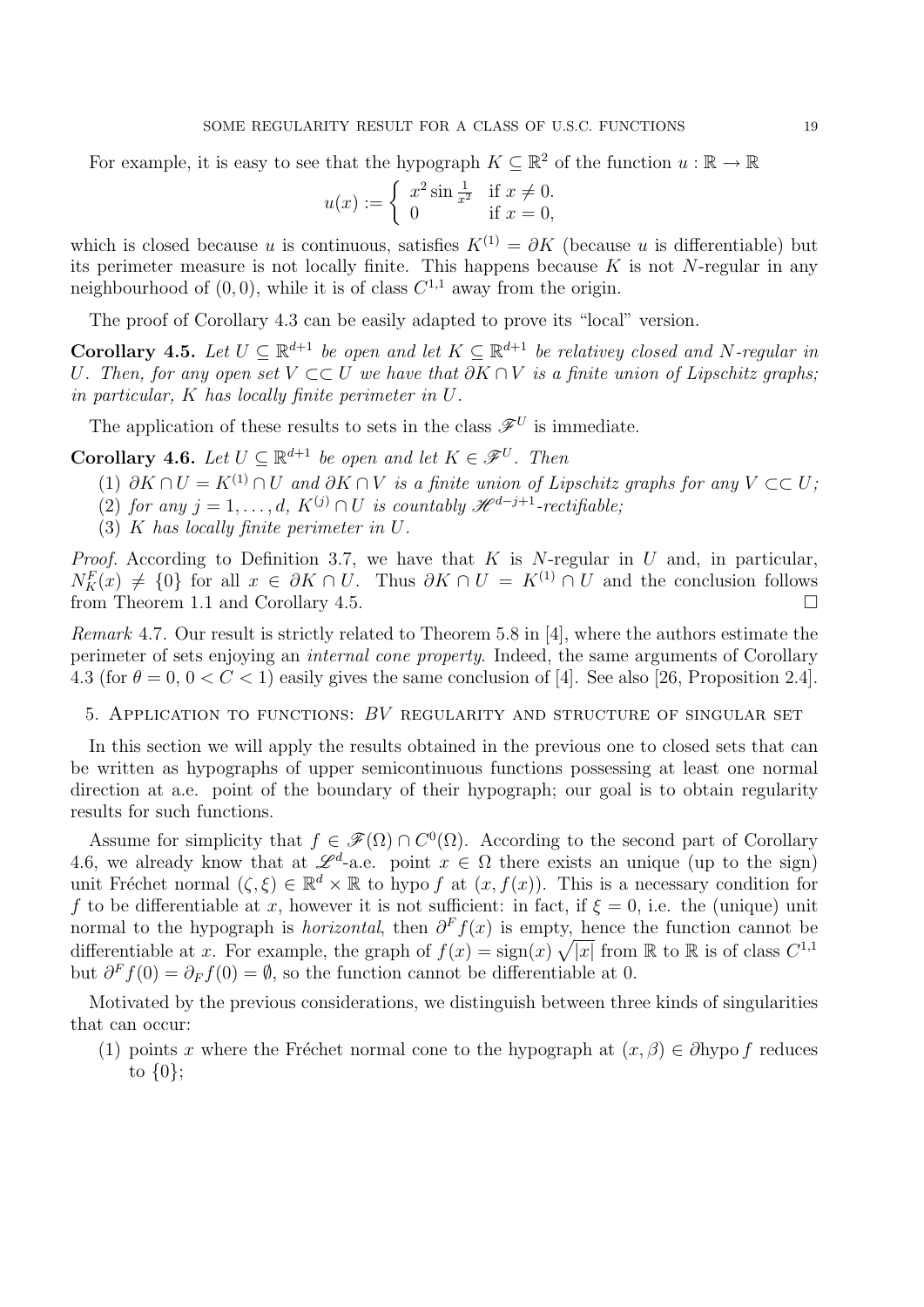- (2) points x where the Fréchet normal cone to the hypograph at  $(x, \beta) \in \partial \text{hypo } f$  has dimension greater than 1 (e.g. corners, cusps...);
- (3) points x where the Fréchet normal cone to the hypograph at  $(x, \beta) \in \partial \text{hypo } f$  has dimension 1, but its unique (up to the sign) element of norm 1 is horizontal.

The first type of singularity is excluded by the definition of the class  $\mathscr{F}(\Omega)$ , while the second kind of singularity can be controlled thanks to Corollary 4.6. The third one is not yet covered by previous results.

In [5] it is proved that given a l.s.c. function  $f : \mathbb{R}^d \to ]-\infty, +\infty]$ , the set of points where the lower Dini subdifferential contains more than element is  $\mathscr{H}^{d-1}$ -rectifiable. This result was later improved in [38], where it was proved that the set of points where the lower Dini subdifferential has convex dimension k is  $\mathscr{H}^{\bar{d}-k}$ -rectifiable. These results cannot deal with the third kind of singularities, since in that case the subdifferential is empty. Our purpose is to cover also this situation.

**Definition 5.1.** Let  $\Omega$  be a nonempty open subset of  $\mathbb{R}^d$  and  $f : \Omega \to \mathbb{R}$  be a function. For each  $x \in \Omega$ , we define

$$
J_f := \{ x \in \Omega : \tilde{f}(x) \neq \underline{f}(x) \} = \{ x \in \Omega : f \text{ is not continuous at } x \},
$$
  
\n
$$
S_f := \{ x \in \Omega \setminus J_f : (\mathbb{S}^{d-1} \times \{0\}) \cap N^F_{\text{hypo } f}(x, f(x)) \neq \emptyset \},
$$
  
\n
$$
\mathscr{S}_f := J_f \cup S_f.
$$

We begin with a trivial corollary of Theorem 1.1, dealing with the singularities corresponding to large dimension of the normal cone. Let us point out once more that for upper semicontinuous functions it holds  $\underline{f} = \underline{f} \le f \le f = f$ .

Corollary 5.2. Let  $\Omega$  be a nonempty open subset of  $\mathbb{R}^d$  and  $f : \Omega \to \mathbb{R}$  be an upper semicontinuous function. Set  $K =$  hypo f and assume that

$$
N_K^F(x,\beta) \neq \{0\}
$$
 for  $\mathcal{H}^d$ -a.e.  $(x,\beta) \in \partial K \cap (\Omega \times \mathbb{R})$ .

Then for  $\mathscr{L}^d$ -almost every  $x \in \Omega$  there exists  $\zeta_x \in \mathbb{S}^d$  such that

 $N_K^F(x,\beta) \subseteq \mathbb{R}\zeta_x$  for all  $\beta$  with  $(x,\beta) \in \partial K \cap (\Omega \times \mathbb{R})$ .

Proof. Recalling Definition 4.1, we have that

$$
\mathscr{H}^d\left((\partial K\setminus K^{(1)})\cap(\Omega\times\mathbb{R})\right)=0.
$$

By Theorem 1.1 and Remark 4.4,  $K^{(2)}$  is  $\mathscr{H}^{d-1}$ -rectifiable and hence  $\mathscr{H}^d$ -negligible. If  $\pi$ :  $\Omega \times \mathbb{R} \to \Omega$  denotes the canonical projection on  $\Omega$ , then  $\Omega \cap (\pi(\partial K \setminus K^{(1)}) \cup \pi(K^{(2)}))$  is  $\mathscr{L}^d$ -negligible, hence

$$
E := \Omega \setminus \left( \pi(\partial K \setminus K^{(1)}) \cup \pi(K^{(2)}) \right)
$$

has the same measure of  $\Omega$ . It is enough to prove the statement for any point  $x \in E$ .

If  $x \in E$ , then by Lemma 2.4  $(x, \beta) \in \partial K$  if and only if  $f(x) \leq \beta \leq f(x)$ . By definition of E we have  $(x, \beta) \in K^{(1)} \setminus K^{(2)}$  for any such  $\beta$ , hence

$$
N_K^F(x,\beta) \subseteq \mathbb{R}\zeta_{x,\beta}
$$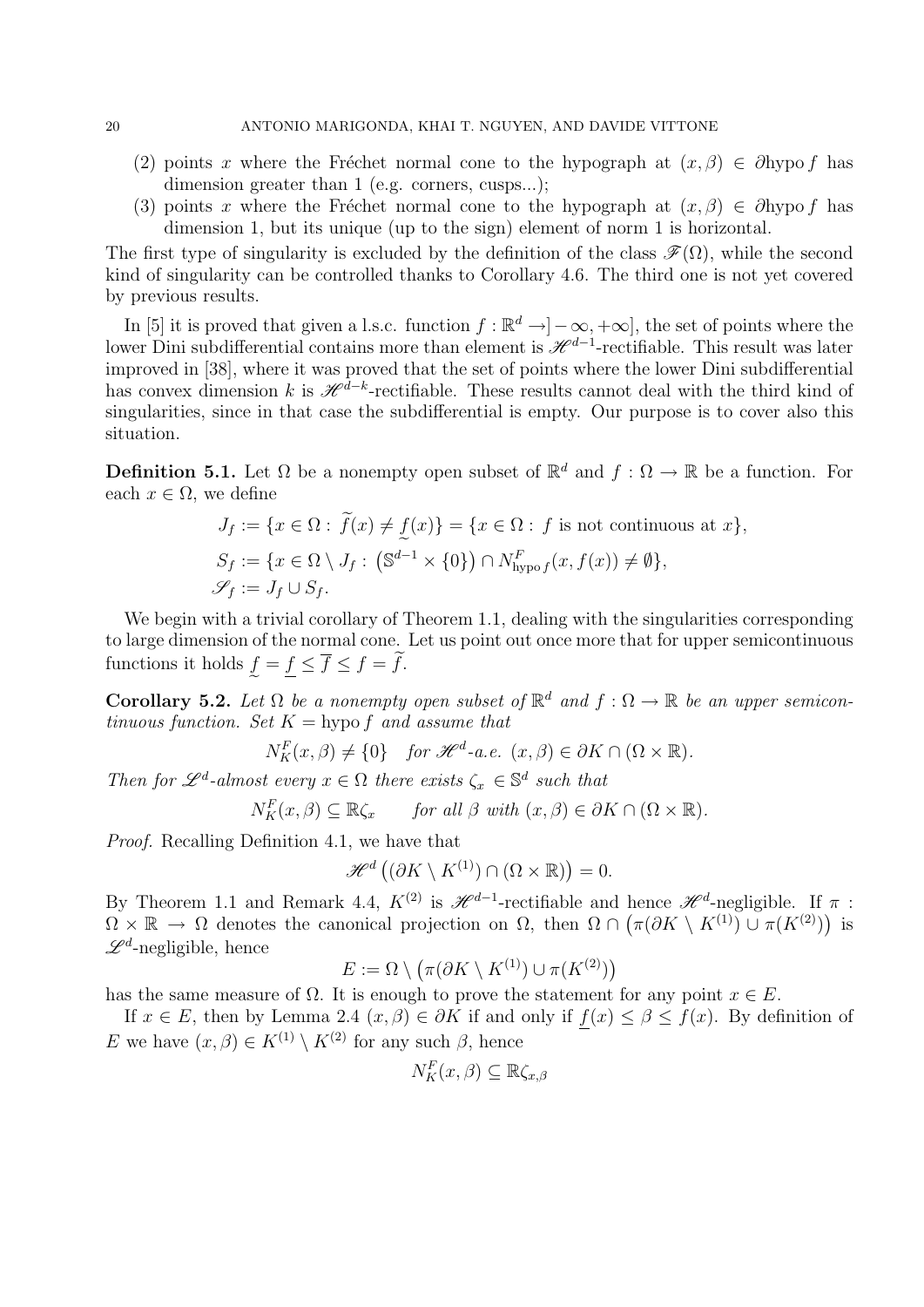for a suitable  $\zeta_{x,\beta} \in \mathbb{S}^d \cap N_K^F(x,\beta)$ . Hence it is enough to show that actually one can choose  $\zeta_{x,\beta} = \zeta_{x,f(x)}$ , so that  $\zeta_{x,\beta}$  is independent of  $\beta$ . This follows from Lemma 2.4 (v), which gives

$$
\zeta_{x,\underline{f}(x)} \in N_K^F(x,\underline{f}(x)) \subseteq N_K^F(x,\beta) \subseteq \mathbb{R}\zeta_{x,\beta}
$$

for any  $\beta \in [f(x), f(x)]$ .

One of our primary goals is to estimate the size of the singular set  $\mathscr{S}_f$ ; to this aim it will be important to assume that  $f$  is of class  $BV$ . We can now prove the second main result of the paper.

*Proof of Theorem 1.2.* We reason by contradiction and prove that the assumption  $\mathscr{L}^d(\mathscr{S}_f) > 0$ contradicts the fact that  $f \in BV_{loc}(\Omega)$ . The first step consists in reducing the problem to estimate the total variation around points where the unit Fréchet normal to the hypograph is unique and horizontal. More precisely we define the set  $T$  of points where the normal cone has dimension 1 and is horizontal

 $T := \left\{ (x, \beta_x) \in \partial K \cap (\Omega \times \mathbb{R}) : \text{ there exists } v_x \in \mathbb{S}^{d-1} \text{ with } N_K^F(x, \beta_x) \subseteq \mathbb{R}(v_x, 0) \right\},$ 

where as usual we have set  $K :=$  hypo f. The projection of T on the first d components is the set

$$
S := \left\{ x \in \mathscr{S}_f : \exists v_x \in \mathbb{S}^{d-1}, \, \beta_x \in [\underline{f}(x), f(x)] \text{ s.t. } N_K^F(x, \beta_x) \subseteq \mathbb{R}(v_x, 0) \right\}.
$$

Throughout this proof, for each  $z \in S$  we denote by  $\beta_z$  a real number such that

 $\beta_z \in [\underline{f}(z), f(z)], \quad \dim N_K^F(z, \beta_z) = 1, \quad \text{and} \quad N_K^F(z, \beta_z) \subseteq \mathbb{R}^d \times \{0\}.$ 

Claim 1:  $\mathscr{L}^d(\mathscr{S}_f \setminus S) = 0$ .

Proof of Claim 1: Define (see also Definition 4.1)

$$
\mathcal{N} := \pi\big(K_+^{(2)} \cap (\Omega \times \mathbb{R})\big) \cup \{x \in \Omega : \exists \beta_x \in \mathbb{R} \text{ with } (x, \beta_x) \in \partial K \text{ and } N_K^F(x, \beta_x) = \{0\}\},\
$$

where  $K_+^{(2)}$  is as in Definition 4.1 and  $\pi$  is the canonical projection  $\pi : \Omega \times \mathbb{R} \to \Omega$ . By assumption, and using Theorem 1.1, Remark 4.4 and the Lipschitz continuity of  $\pi$ , we have that  $\mathscr{L}^d(\mathcal{N}) = 0$ . We notice that

a. if  $x \in J_f \setminus \mathcal{N}$  then (by Lemma 2.4) there exists  $f(x) < \beta_x < f(x)$  such that

$$
N_K^F(x, \beta_x) \subseteq \mathbb{R}^d \times \{0\} \quad \text{and} \quad \dim N_K^F(x, \beta_x) = 1,
$$

hence  $x \in S$ .

b. by definition,  $S \supseteq S_f \setminus \mathcal{N}$ .

This gives  $S \supseteq \mathscr{S}_f \setminus \mathcal{N}$ , i.e.,  $\mathscr{S}_f \setminus S \subseteq \mathcal{N}$ , and Claim 1 is proved.  $\diamond$ 

By Claim 1, for our purposes it will suffice to show that  $\mathscr{L}^d(S) = 0$ . *Claim 2:* There exists  $c = c(d) > 0$  such that for every  $\varepsilon \in [0, 1/16]$  and for  $\mathscr{L}^d$ -a.e.  $x \in S$ there exists  $\delta_{x,\varepsilon} > 0$  such that

$$
||Df||(x+\delta \mathbb{B}^d) \ge \frac{c}{\varepsilon} \delta^d \qquad \forall \delta \in ]0, \delta_{x,\varepsilon}[.
$$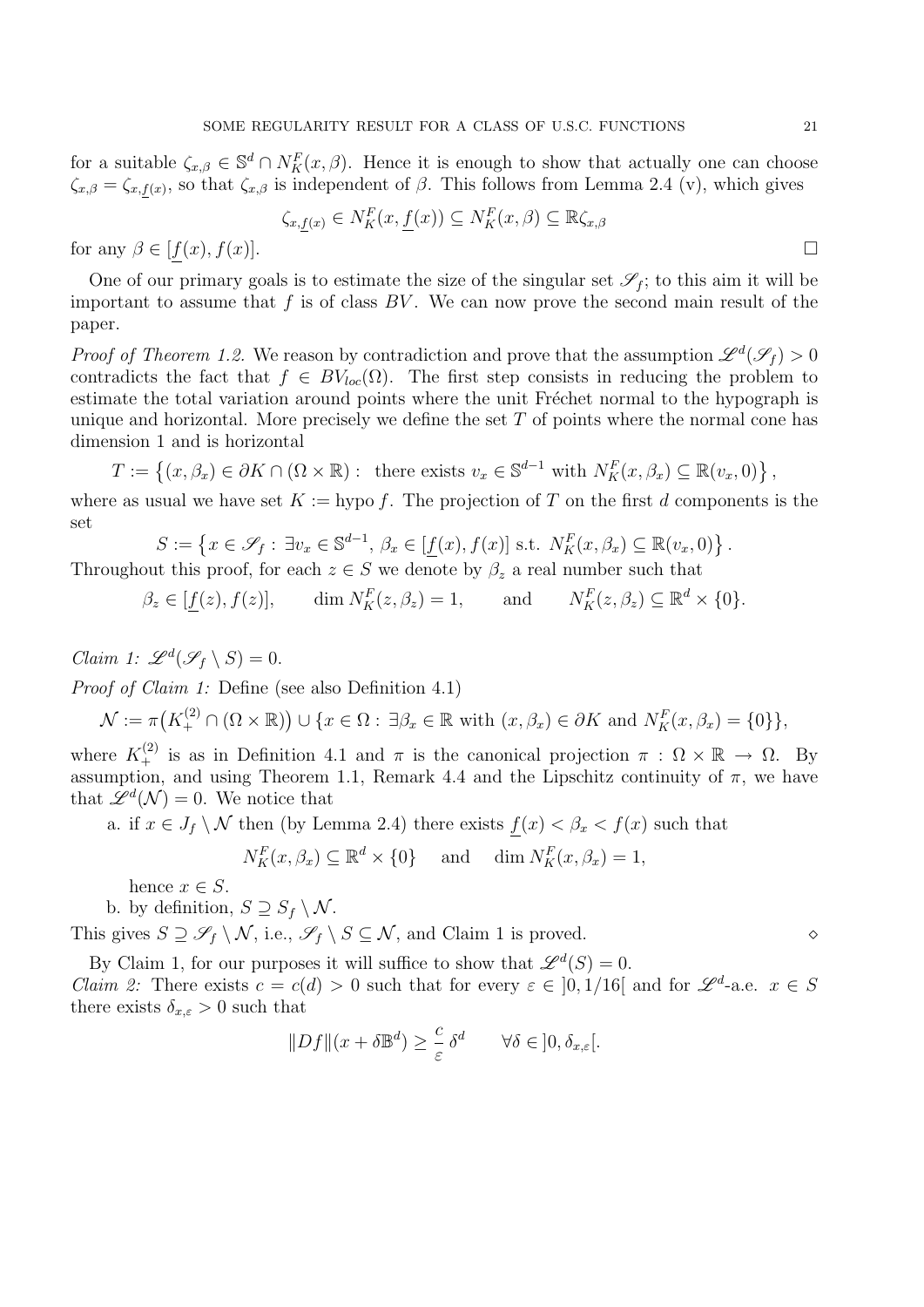*Proof of Claim 2:* Let  $\varepsilon \in [0, 1/16]$  be fixed. By compactness, there exist  $m \in \mathbb{N}$  and  $v_1, \ldots, v_m \in \mathbb{S}^{d-1}$  such that

$$
\mathbb{S}^{d-1} \subseteq \bigcup_{i=1}^m (v_i + \mathbb{B}^d/8).
$$

Given  $i \in \{1, \ldots, m\}$  and  $\delta > 0$  we define

$$
S^i := \left\{ x \in S : \, \text{dist}((v_i, 0), N_K^F(x, \beta_x)) < 1/8 \right\}
$$

and

$$
S_0^{i, \delta} := \{ x \in S^i : \text{Sq}(x, 4\delta) \subseteq \Omega \text{ and } \exists v_x \in v_i + \mathbb{B}^d / 4 \text{ with } (v_x, 0) \in N_K^F(x, \beta_x) \text{ and } \langle v_x, y - x \rangle \le \varepsilon (\|y - x\| + |f(y) - \beta_x|) \,\forall y \in \text{Sq}(x, 4\delta) \}.
$$

Clearly,  $S^i = \begin{bmatrix} \end{bmatrix}$  $\delta$  $>$ 0  $S_0^{i, \delta}$  $j_0^{i,\delta}$ . Denote by  $S^{i,\delta} \subseteq S_0^{i,\delta}$  $t_0^{i,\delta}$  the set of Lebesgue points of  $S_0^{i,\delta}$  $\zeta_0^{i,o}$ ; since

$$
S^{i, \delta_1} \subseteq S^{i, \delta_2} \text{ for any } 0 < \delta_2 < \delta_1
$$
  

$$
\mathscr{L}^d(S^{i, \delta}) = \mathscr{L}^d(S_0^{i, \delta}) \to \mathscr{L}^d(S^i) \text{ monotonically increasing as } \delta \to 0^+,
$$

we have

$$
\mathscr{L}^d\Big(S^i\setminus\bigcup_{\delta>0}S^{i,\delta}\Big)=0,
$$

and thus

$$
\mathscr{L}^d\Big(S\setminus \bigcup_{i,\delta}S^{i,\delta}\Big)=0\,.
$$

Therefore it is enough to prove the claim for any point  $x \in S$  for which there exist  $i, \delta_0$  such that  $x \in S^{i,\delta_0}$ .

Let then  $x \in S^{i,\delta_0}$  and  $\delta \in ]0,\delta_1[$  be fixed; here,  $\delta_1 = \delta_1(x) < \delta_0$  is a positive constant which will be chosen later. For any  $y \in S^{i,\delta} \cap \mathrm{Sq}(x,\delta)$  we have  $y = x + u + tv_i$  for suitable  $u \in v_i^{\perp} \cap \mathrm{Sq}(0, \delta)$  and  $t \in ]-\delta, \delta[$ . By assumption there exists  $v_y \in v_i + \mathbb{B}^d/8$  such that

$$
(v_y, 0) \in N_K^F(y, \beta_y)
$$
 and  $\langle v_y, z - y \rangle \le \varepsilon (\|z - y\| + |f(z) - \beta_y|) \forall z \in \text{Sq}(y, 4\delta).$ 

In particular, for any z such that  $z = x + u + sv_i$  for  $s \in ]2\delta, 3\delta[$  (i.e.,  $z - y = (s - t)v_i)$ ) we have

$$
z \in \text{Sq}(y, 4\delta)
$$
 and  $\delta < s - t = ||z - y|| < 4\delta$ .

Thus, for any  $\beta \leq f(z)$  we have

$$
\delta \le \langle v_i, z - y \rangle = \langle v_i - v_y, z - y \rangle + \langle v_y, z - y \rangle
$$
  
\n
$$
\le \langle v_i - v_y, (s - t)v_i \rangle + \varepsilon(|s - t| + |\beta - \beta_y|)
$$
  
\n
$$
< \frac{1}{2}\delta + \varepsilon(4\delta + |\beta - \beta_y|)
$$
  
\n
$$
< \frac{3}{4}\delta + \varepsilon|\beta - \beta_y|.
$$

Therefore

(14) 
$$
\varepsilon |\beta - \beta_y| \geq \frac{1}{4} \delta \qquad \forall \beta \leq f(z).
$$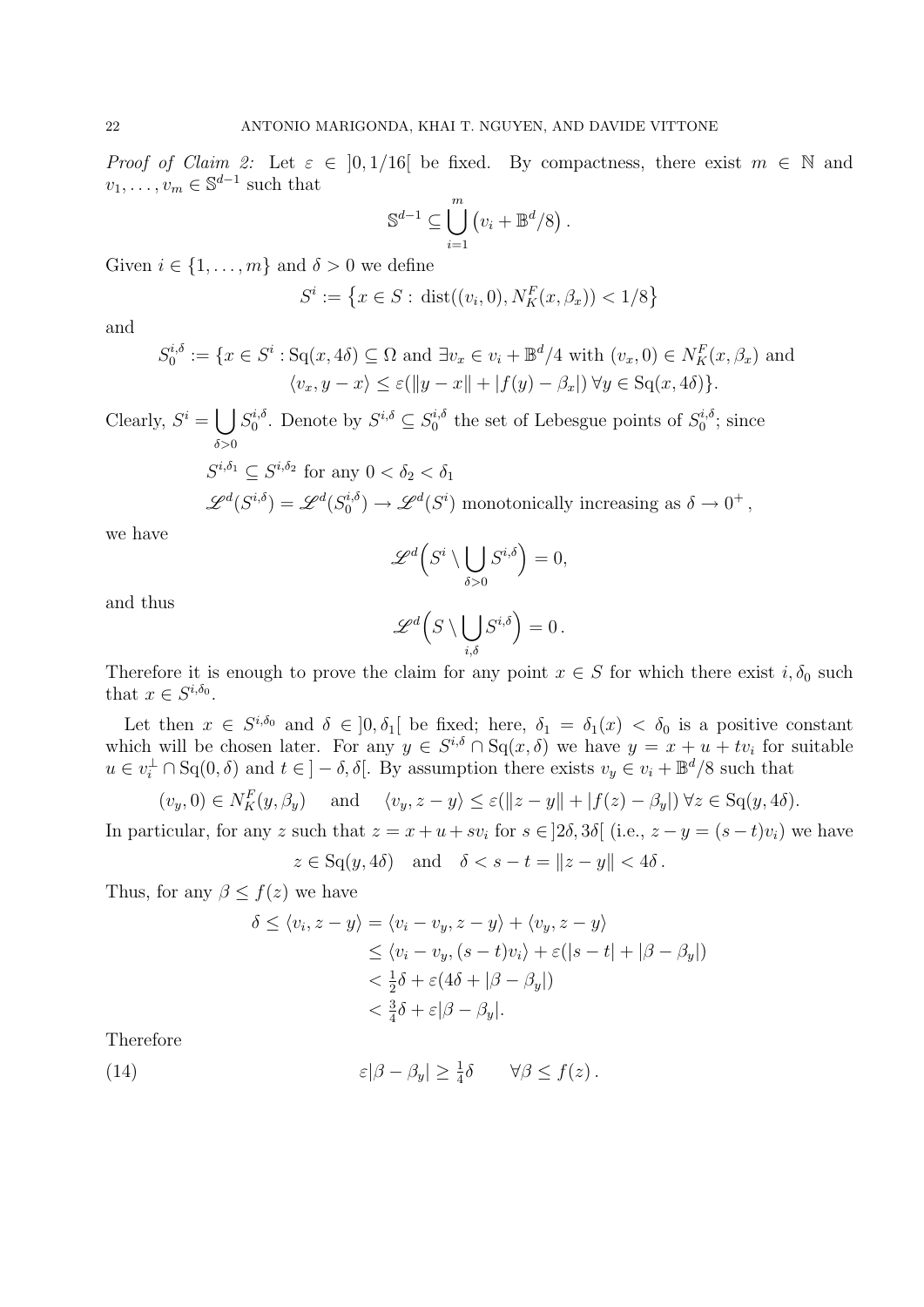If  $\beta_y \le f(z)$ , then we are allowed to take  $\beta = \beta_y$  in the previous inequality obtaining  $\delta \le 0$ , a contradiction. So we must have  $\beta_y > f(z)$  and taking  $\beta = f(z)$  in (14) we get

(15) 
$$
f(y) - f(z) \ge \beta_y - f(z) \ge \frac{\delta}{4\varepsilon}
$$

because  $f(y) = \tilde{f}(y) \ge \beta_y \ge \underline{f}(y)$  by upper semicontinuity.

Since x is a Lebesgue point for  $S^{i,\delta_0}$  for any  $\delta \in ]0,\delta_0[$ , there exists a positive  $\delta_1 < \delta_0$  such that for all  $\delta \in ]0, \delta_1[$ 

$$
\mathscr{L}^d(S^{i,\delta}\cap \mathrm{Sq}(x,\delta)) \geq \mathscr{L}^d(S^{i,\delta_0}\cap \mathrm{Sq}(x,\delta)) \geq \frac{1}{2}\mathscr{L}^d(\mathrm{Sq}(x,\delta)) = 2^{d-1}\delta^d.
$$

For any  $u \in v_i^{\perp} \cap Sq(0, \delta)$  denote by  $L_u \subseteq Sq(x, \delta)$  the line segment joining  $x + u - \delta v_i$  and  $x + u + \delta v_i$ . Moreover, define  $f^u : ] - 4\delta, 4\delta \rightarrow \mathbb{R}$  by

$$
f^u(r) := f(x + u + rv_i).
$$

By Fubini's theorem

(16) 
$$
\mathscr{L}^d(S^{i,\delta}\cap \mathrm{Sq}(x,\delta))=\int_{v_i^{\perp}\cap \mathrm{Sq}(0,\delta)}\mathscr{L}^1(S^{i,\delta}\cap L_u)\,d\mathscr{L}^{d-1}(u),
$$

and, since the integrand is not greater than  $2\delta$ , we must have

$$
\mathscr{L}^{d-1}(\lbrace u \in v_i^{\perp} \cap \mathrm{Sq}(0,\delta) : \mathscr{L}^1(S^{i,\delta} \cap L_u) > 0 \rbrace) \geq 2^{d-2} \delta^{d-1},
$$

otherwise (16) would be contradicted.

It is well known that  $f^u \in BV_{loc}(-4\delta, 4\delta)$  for  $\mathscr{L}^{d-1}$ -a.e. u, hence the set

 $U^{x,i,\delta} := \{ u \in v_i^{\perp} \cap \mathrm{Sq}(0,\delta) : \mathscr{L}^1(S^{i,\delta} \cap L_u) > 0 \text{ and } f^u \in BV_{loc}(-4\delta, 4\delta) \}$ 

satisfies  $\mathscr{L}^{d-1}(U^{x,i,\delta}) \geq 2^{d-2}\delta^{d-1}$ . By Lemma 2.18, for any  $u \in U^{x,i,\delta}$  there exists  $I^u \subseteq ]-4\delta, 4\delta[$ such that  $]-4\delta, 4\delta[\{I^u \text{ is } \mathscr{L}^1\text{-negligible and} \}$ 

$$
||Df^u||(-4\delta, 4\delta) \ge |f^u(t) - f^u(s)| \quad \forall t, s \in I^u.
$$

Since for any  $u \in U^{x,i,\delta}$   $\mathscr{L}^1(S^{i,\delta} \cap L_u) > 0$  and  $I^u$  covers almost all  $] - 4\delta, 4\delta[$ , we can find  $t \in I^u \cap ] - \delta, \delta[$  such that  $y := x + u + tv_i \in S^{i,\delta} \cap L_u$ ; moreover we can choose  $s \in I^u \cap ]2\delta, 3\delta[$ . The previous inequality and (15) give

$$
||Df^u||(-4\delta, 4\delta) \ge f^u(t) - f^u(s) = f(y) - f(z) \ge \frac{\delta}{4\varepsilon} \quad \forall u \in U^{x, i, \delta}
$$

whence (see [2])

$$
||Df||(\mathrm{Sq}(x,4\delta)) \ge ||D_{v_i}f||(\mathrm{Sq}(x,4\delta)) = \int_{v_i^{\perp}S\mathrm{q}(0,4\delta)} ||Df^u||(-4\delta,4\delta) d\mathcal{L}^{d-1}
$$
  
\n
$$
\ge \int_{U^{x,i,\delta}} ||Df^u||(-4\delta,4\delta) d\mathcal{L}^{d-1}
$$
  
\n
$$
\ge \frac{\delta}{4\varepsilon} \mathcal{L}^{d-1}(U^{x,i,\delta}) \ge \frac{2^{d-4}}{\varepsilon} \delta^d \qquad \forall \delta \in ]0,\delta_1[,
$$

where we have denoted by  $D_{v_i} f$  the distributional derivative of f in direction  $v_i$  and by  $||D_{v_i} f||$ the total variation of such measure. This proves the Claim up to standard considerations.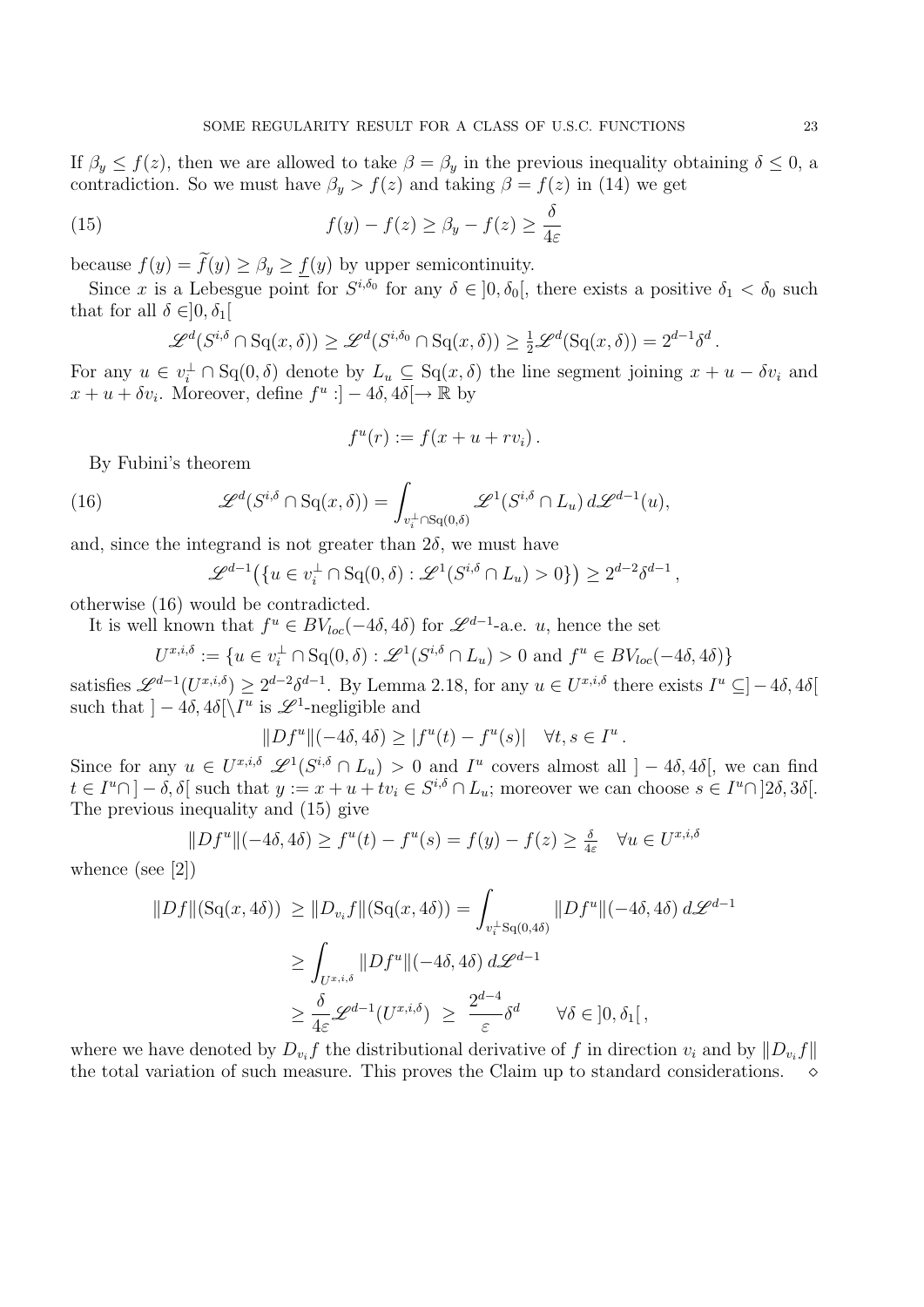Claim 2 allows to conclude easily. Let  $\varepsilon \in ]0, 1/16[$  be fixed; Claim 2 implies that there exists  $S' \subseteq S$  with  $\mathscr{L}^d(S \setminus S') = 0$  such that

$$
\limsup_{\delta \to 0^+} \frac{\|Df\|(x + \delta \mathbb{B}^d)}{\omega_d \delta^d} \ge \frac{\tilde{c}}{\varepsilon} \quad \forall x \in S'
$$

for a suitable  $\tilde{c} = \tilde{c}(d) > 0$ . By Theorem 2.10 we deduce

$$
||Df|| \sqcup S \ge ||Df|| \sqcup S' \ge \frac{\tilde{c}}{\varepsilon} \mathscr{L}^d \sqcup S' = \frac{\tilde{c}}{\varepsilon} \mathscr{L}^d \sqcup S.
$$

In particular, for any  $U \subset\subset \Omega$  we have

$$
\mathscr{L}^d(S \cap U) \le \varepsilon \, \frac{\|Df\|(U)}{\tilde{c}} < +\infty
$$

which gives  $\mathscr{L}^d(S \cap U) = 0$  for any  $U \subset\subset \Omega$ . This proves the Theorem.

#### 6. Smoothness of functions with N-regular hypograph

#### 6.1. Semiconcavity with modulus.

We are going to study the regularity properties of upper semicontinuous functions  $f$  such that hypof is N-regular. More precisely, we will prove that the set  $\mathscr{S}_f$  introduced in Definition 5.1 is closed and  $\mathscr{L}^d$ -negligible. In particular, we will show that f is locally semiconcave with a modulus  $\omega$  in  $\Omega \setminus \mathscr{S}_f$  and hence enjoys several regularity properties (see [10] or Chapter 10 in [42]).

The natural counterpart of Corollaries 4.3 and 4.5 for functions is given by the following

**Proposition 6.1.** Let  $\Omega \subseteq \mathbb{R}^d$  be a nonempty open set and  $f : \Omega \to \mathbb{R}$  be an upper semicontinuous function with  $f \in L^{\infty}_{loc}(\Omega)$ . Assume that the closed set  $K := \text{hypo } f$  is N-regular in  $\Omega \times \mathbb{R}$ . Then  $f \in BV_{\text{loc}}(\Omega)$ .

*Proof.* Let us prove that  $f \in BV(U)$  for any open set U such that  $U \subset\subset \Omega$ . By assumption there exists  $M > 0$  such that  $|f(x)| \leq M$  for  $\mathscr{L}^d$ -a.e.  $x \in \overline{U}$ ; this implies that

$$
P(K, U \times \mathbb{R}) = P(K, U \times ]-2M, 2M[) < \infty,
$$

where we have also used Corollary 4.5, which guarantees that  $K$  has locally finite perimeter in  $\Omega \times \mathbb{R}$ . This implies (see e.g. [28] or [27, Theorem 14.6]) that  $f \in BV(U)$ .

 $\Box$ 

Remark 6.2. The assumption  $f \in L^{\infty}_{loc}(\Omega)$  is crucial in Proposition 6.1. Indeed, the hypograph of the u.s.c. function  $f : \mathbb{R} \to \mathbb{R}$ 

$$
f(x) = -1/|x|
$$
 if  $x \neq 0$ ,  $f(0) = 0$ 

is N-regular but  $f \notin BV_{loc}(\mathbb{R})$ .

The following corollary is a consequence of Proposition 6.1 and Theorem 1.2.

**Corollary 6.3.** Under the assumption of Proposition 6.1, we have  $\mathscr{L}^d(\mathscr{S}_f) = 0$ .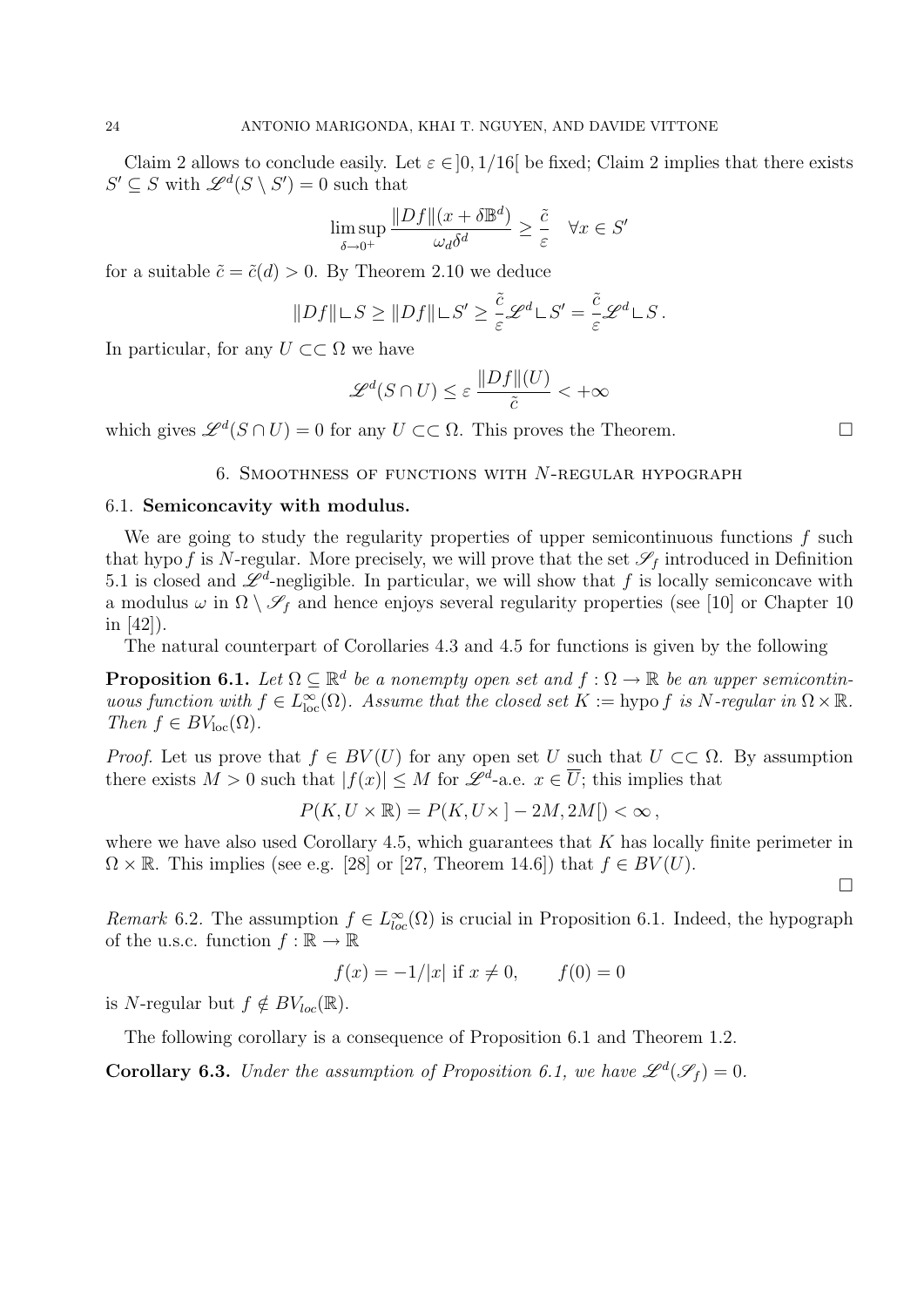We are now going to study the closure of the set  $\mathscr{S}_f$  under the the N-regularity assumption on hypo  $f$ . Let us begin with the case in which  $f$  is continuous.

**Lemma 6.4.** Let  $\Omega \subseteq \mathbb{R}^d$  be open and  $f : \Omega \to \mathbb{R}$  continuous. Assume that  $K := \text{hypo } f$ is N-regular in  $\Omega \times \mathbb{R}$ . Let  $x \in \Omega$  be such that  $N_K^F(x, f(x)) \cap (\mathbb{S}^{d-1} \times \{0\}) \neq \emptyset$ . Then, also  $N(x, f(x)) \cap (\mathbb{S}^{d-1} \times \{0\})$  is nonempty and, in particular,  $\mathscr{S}_f = S_f$  is closed.

*Proof.* The proof is in spirit of Lemma 4.2 in [30]. Let  $x \in \Omega$ ,  $v \in \mathbb{S}^{d-1}$  be such that

$$
(v,0) \in N_K^F(x,f(x)).
$$

Set  $x_n = x + v/n$ . According to Clarke's Density Theorem (see Theorem 1.3.1 in [14]), for each  $n \in \mathbb{N}$  there exists  $\{z_n\}_{n \in \mathbb{N}} \subseteq \Omega$  such that

$$
\partial_F f(z_n) \neq \emptyset
$$
 and  $||z_n - x_n|| < 1/n^2$ .

Since  $N_K^F(z_n, f(z_n)) \neq \{0\}$  by the N-regularity property, we have that f is differentiable at  $z_n$ . Moreover

$$
\frac{(-\nabla f(z_n),1)}{\|(-\nabla f(z_n),1)\|} \in N(z_n,f(z_n)).
$$

Up to subsequence, still denoted by  $\{z_n\}_{n\in\mathbb{N}}$ , we may assume that the left hand side converges for  $n \to +\infty$  to a vector  $(\zeta, \xi) \in \mathbb{S}^d$ . In order to prove the lemma, it is enough to show that

$$
\lim_{n \to +\infty} \|\nabla f(z_n)\| = +\infty,
$$

which would give  $\xi = 0$  and  $(\zeta, 0) \in N(x, f(x))$  because N has closed graph.

Assume by contradiction that  $\liminf_{n\to+\infty} \|\nabla f(z_n)\| = L \in \mathbb{R}$ . Up to subsequence, still denoted by  $\{z_n\}_{n\in\mathbb{N}}$  we may assume that  $\{\nabla f(z_n)\}_{n\in\mathbb{N}}$  converges to some vector in  $\mathbb{R}^d$ . Recalling that

$$
(v, 0) \in N(x, f(x))
$$
 and  $\frac{(-\nabla f(z_n), 1)}{\|(-\nabla f(z_n), 1)\|} \in N(z_n, f(z_n)),$ 

we have for  $n$  large enough

(17) 
$$
\langle v, z_n - x \rangle \leq \omega_x \left( \sqrt{\|z_n - x\|^2 + |\beta_n - f(x)|^2} \right),
$$

(18) 
$$
\left\langle \frac{(-\nabla f(z_n), 1)}{\|(-\nabla f(z_n), 1)\|}, (x - z_n, \beta - f(z_n)) \right\rangle \leq \omega_x \left( \sqrt{\|x - z_n\|^2 + |\beta - f(z_n)|^2} \right),
$$

for all  $\beta \leq f(x)$ ,  $\beta_n \leq f(z_n)$  such that  $|f(x) - \beta|$ ,  $|\beta_n - f(z_n)|$  are sufficiently small.

Since  $z_n - x = (v + n(z_n - x_n))/n$ , we have that  $\frac{z_n - x}{\|z_n - x\|} \to v$ . We take  $\beta_n = f(z_n)$  in (17), divide by  $||z_n - x||$  and pass to the lim inf as  $n \to \infty$ , obtaining

$$
1 \leq \liminf_{n \to +\infty} \frac{\omega_x(\sqrt{\|z_n - x\|^2 + |f(x) - f(z_n)|^2})}{\sqrt{\|z_n - x\|^2 + |f(x) - f(z_n)|^2}} \cdot \sqrt{1 + \left(\frac{|f(x) - f(z_n)|}{\|z_n - x\|}\right)^2}.
$$

This implies that

(19) 
$$
\lim_{n \to \infty} \frac{|f(x) - f(z_n)|}{\|z_n - x\|} = +\infty,
$$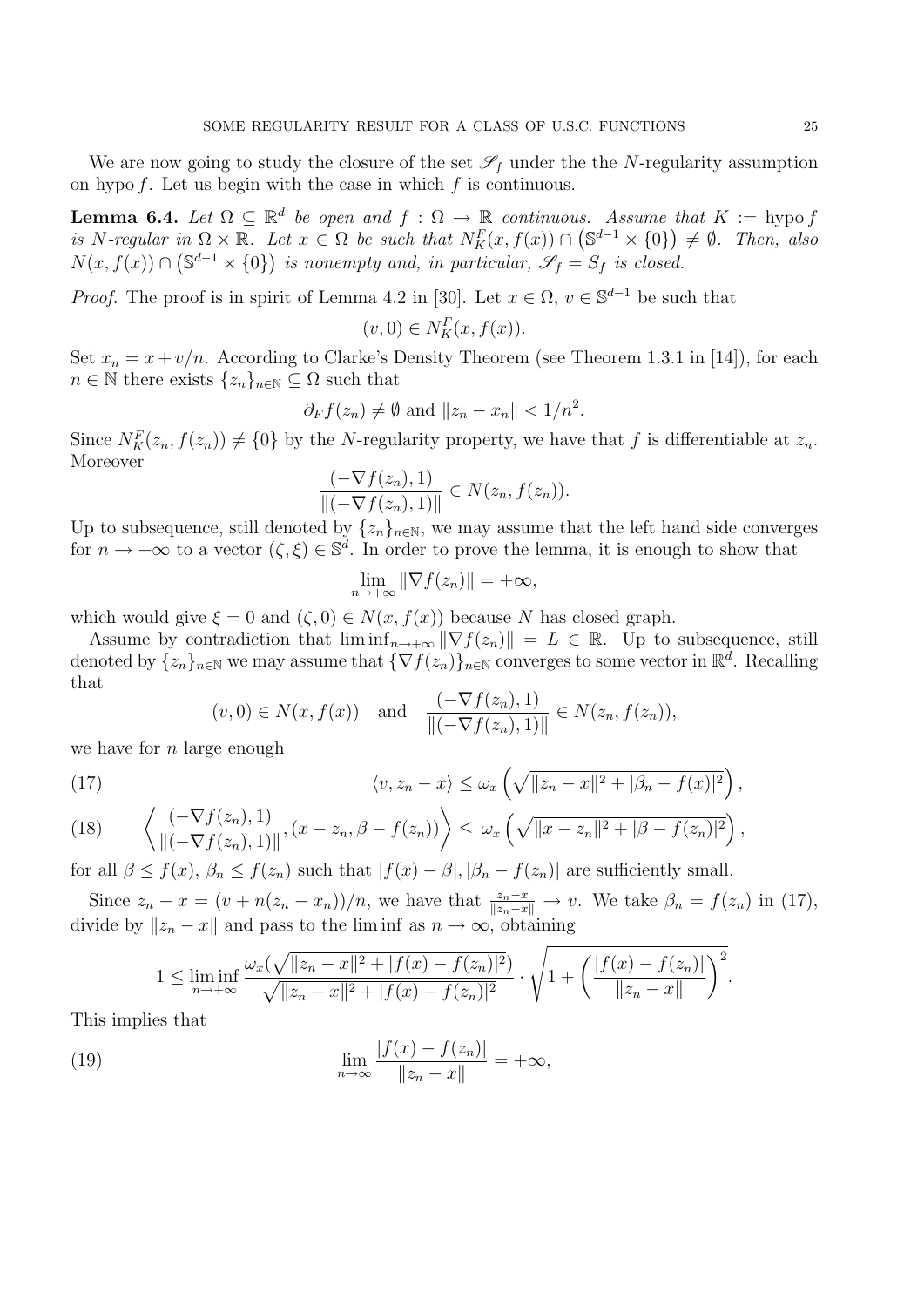otherwise the right hand side would vanish.

Now we distinguish two cases. If there exists a subsequence  $\{z_{n_k}\}_{k\in\mathbb{N}}\subseteq \{z_n\}_{n\in\mathbb{N}}$  such that  $f(x) \le f(z_{n_k})$ , we take  $\beta_{n_k} = f(x)$  in (17) and divide by  $||z_{n_k} - x||$ . We have

$$
\left\langle v, \frac{z_{n_k} - x}{\|z_{n_k} - x\|} \right\rangle \le \frac{\omega_x (\|z_{n_k} - x\|)}{\|z_{n_k} - x\|}.
$$

On passing to the limit as  $n_k \to +\infty$ , the right hand side converges to 1, while the left hand side vanishes leading to a contradiction.

Otherwise, there exists  $n_0 > 0$  such that  $f(x) \ge f(z_n)$  for all  $n > n_0$  and by (19) we have

(20) 
$$
\lim_{n \to \infty} \frac{f(x) - f(z_n)}{\|z_n - x\|} = +\infty.
$$

Using the fact that  $\|\nabla f(z_n)\|$  is bounded, we take  $\beta = f(x)$  in (18) and for n sufficiently large we get

$$
\left\langle \frac{-\nabla f(z_n)}{\sqrt{1+|\nabla f(z_n)|^2}}, x-z_n \right\rangle + \frac{f(x)-f(z_n)}{\sqrt{1+|\nabla f(z_n)|^2}} \leq \omega_x(\sqrt{\|z_n-x\|^2 + |f(x)-f(z_n)|^2}),
$$

whence

$$
\frac{f(x) - f(z_n)}{\|x - z_n\|} \le \frac{\sqrt{L^2 + 1}}{\|x - z_n\|} \omega_x(\sqrt{\|z_n - x\|^2 + |f(x) - f(z_n)|^2}) + L.
$$

Thus

$$
\frac{\frac{f(x)-f(z_n)}{\|x-z_n\|}-L}{\sqrt{1+\left(\frac{f(x)-f(z_n)}{\|z_n-x\|}\right)^2}} \leq \sqrt{L^2+1} \frac{\omega_x(\sqrt{\|z_n-x\|^2+|f(x)-f(z_n)|^2})}{\sqrt{\|z_n-x\|^2+|f(x)-f(z_n)|^2}}.
$$

and, by (20), the left hand side tends to 1, while the right hand side vanishes, leading to a contradiction.

We have thus proved that  $\|\nabla f(z_n)\|$  is not bounded and this concludes the proof.  $\Box$ 

We now weaken the regularity hypothesis on f by requiring it to be only upper semicontinuity.

**Proposition 6.5.** Let  $\Omega$  be a nonempty open subset of  $\mathbb{R}^d$  and  $f : \Omega \to \mathbb{R}$  be an upper semicontinuous function. Assume that  $K := \text{hypo } f$  is N-regular in  $\Omega \times \mathbb{R}$ . Then  $\mathscr{S}_f$  is closed in Ω.

*Proof.* Fix  $x \in \Omega \setminus \mathscr{S}_f$ . We need to prove that there exists  $r_x > 0$  such that  $x + r_x \mathbb{B}^d \subseteq \Omega \setminus \mathscr{S}_f$ . Assume by contradiction that for every  $\varepsilon > 0$  it holds

(21) 
$$
(x + \varepsilon \mathbb{B}^d) \cap \mathscr{S}_f \neq \emptyset.
$$

Recalling that  $\mathscr{S}_f = J_f \cup S_f$ , two cases can occur.

Assume that for every  $\varepsilon > 0$  we have  $(x + \varepsilon \mathbb{B}^d) \cap J_f \neq \emptyset$ . Then we can take a sequence  ${x_n}_{n\in\mathbb{N}}\subseteq J_f, x_n\to x$  such that for any n there exists  $\beta_n\in]f(x_n), f(x_n)[$ . By statement (iv) in Lemma 2.4 we have

$$
\{0\} \neq N(x_n, \beta_n) \subseteq N_K^F(x_n, \beta_n) \subseteq \mathbb{R}^d \times \{0\},\
$$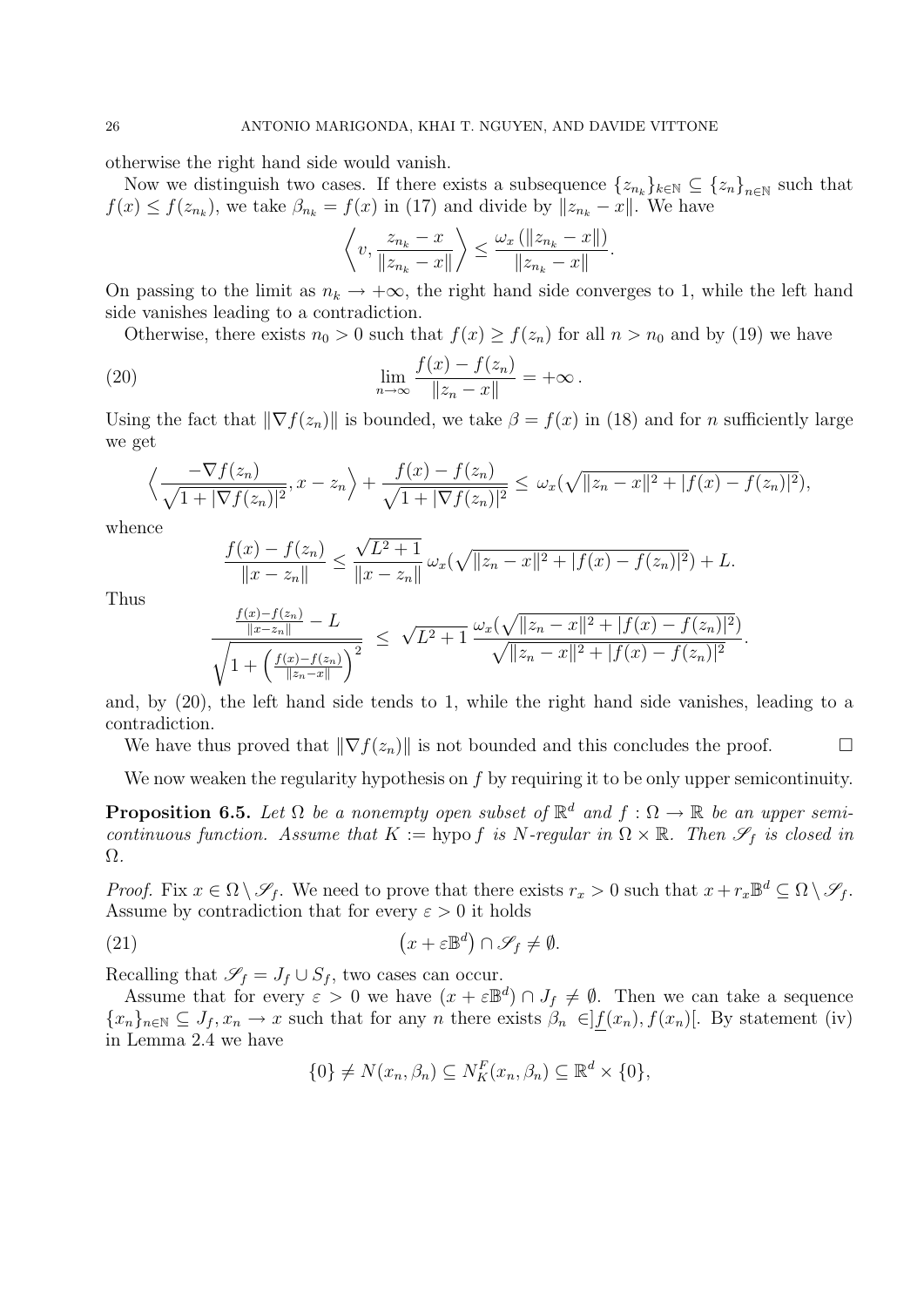hence there exists  $\{v_n\}_{n\in\mathbb{N}}\subseteq\mathbb{S}^{d-1}$  such that  $(v_n, 0)\in N(x_n, \beta_n)$ . Up to subsequences, we can assume that  $(v_n, 0) \to (v_x, 0) \in \mathbb{S}^{d-1} \times \{0\}$ . Since  $x \in \Omega \setminus \mathscr{S}_f$ , f is continuous at x, hence  $\beta_n \to f(x)$ . It follows that  $(v_x, 0) \in N(x, f(x)) \subseteq N_K^F(x, f(x))$  because N has closed graph. This implies that  $x \in S_f$  and contradicts the fact that  $x \notin \mathscr{S}_f \supseteq S_f$ .

Otherwise, there exists  $\delta > 0$  such that  $(x + \delta \mathbb{B}^d) \cap J_f = \emptyset$ , hence f is continuous in  $x + \delta \mathbb{B}^d$ . By (21), for all  $\varepsilon \in ]0, \delta[$  one has  $(x + \varepsilon \mathbb{B}^d) \cap S_f \neq \emptyset$ , hence there exist sequences  $\{x_n\}_{n \in \mathbb{N}} \subseteq S_f$ and  $\{v_n\}_{n\in\mathbb{N}}\subseteq\mathbb{S}^{d-1}$  such that

$$
(v_n, 0) \in N_K^F(x_n, f(x_n))
$$
 and  $x_n \to x$ .

According to Lemma 6.4, we can assume that  $(v_n, 0) \in N(x_n, f(x_n))$ . Since N has closed graph, up to subsequence we have

$$
(v_n, 0) \to (v_x, 0) \in N(x, f(x)) \subseteq N_K^F(x, f(x))
$$

and thus  $x \in S_f$ , which gives again a contradiction. This concludes the proof.  $\Box$ 

This result extends a similar result proved in [30] for the exterior sphere case:

**Theorem 6.6.** Let  $\Omega$  be a nonempty open subset of  $\mathbb{R}^d$  and  $f : \Omega \to \mathbb{R}$  be an upper semicontinuous function. Assume that  $K := \text{hypo } f$  is N-regular in  $\Omega \times \mathbb{R}$ . Then f is locally semiconcave with a modulus in the open set  $\Omega \setminus \mathscr{S}_f$ .

*Proof.* The set  $\Omega \setminus \mathscr{S}_f$  is open by Proposition 6.5 and f is continuous on  $\Omega \setminus \mathscr{S}_f$ . Let  $x \in \Omega \setminus \mathscr{S}_f$ ; we begin by proving that f is Lipschitz continuous in  $x + \overline{\delta}_x \mathbb{B}^d$  for some  $\overline{\delta}_x > 0$  such that  $x + \overline{\delta}_x \mathbb{B}^d \subseteq \Omega \setminus \mathscr{S}_f$ . Since K is N-regular and f is continuous in a neighbourhood of x, there exists  $\delta_x > 0$  such that, for every  $y \in x + \delta_x \mathbb{B}^d$ , there exists  $(-v_y, 1) \in N_K^F(y, f(y))$  such that

$$
\left\langle \frac{(-v_y, 1)}{\|(-v_y, 1)\|}, (z - y, \beta - f(y)) \right\rangle \leq \omega_{(x, f(x))}(\|(z - y, \beta - f(y))\|)
$$

for all  $z \in \Omega$  and  $\beta \leq f(z)$  sufficiently close to  $x, f(x)$  respectively. Since  $x \notin \mathscr{S}_f$ , there are constants  $0 < \delta_x^1 \leq \delta_x$  and  $C > 0$  such that  $||v_y|| \leq C$  for all  $y \in x + \delta_x^1 \mathbb{B}^d$ ; otherwise, we would have

$$
N(x, f(x)) \cap (\mathbb{S}^{d-1} \times \{0\}) \neq \emptyset
$$

and thus  $x \in S_f$ , a contradiction. Hence, by the continuity of f on  $x + \delta_x \mathbb{B}^d$ , there exists a modulus  $\omega_x : [0, 2\delta_x^1] \to [0, +\infty)$  such that  $\lim_{r \to 0^+} \omega_x(r) = 0$  and

$$
(22) \quad \langle -v_y, z - y \rangle + f(z) - f(y) \leq \omega_x(\|z - y\|) \left[ \|z - y\| + |f(z) - f(y)| \right] \quad \forall z, y \in x + \delta_x^1 \mathbb{B}^d.
$$

Given  $y_1, y_2 \in x + \delta_x^1 \mathbb{B}^d$  we can assume without loss of generality that  $f(y_2) > f(y_1)$  and the previous inequality can be rewritten as

$$
|f(y_2) - f(y_1)| (1 - \omega_x(||y_2 - y_1||)) \le [\omega_x(||y_2 - y_1||) + C] ||y_2 - y_1||.
$$

Since  $\lim_{r\to 0^+} \omega_x(r) = 0$  there exists  $\overline{\delta}_x > 0$  such that f is Lipschitz continuous in  $x + \overline{\delta}_x \mathbb{B}^d$ with Lipschitz constant 2C.

Using again (22), for any  $w \in x + \overline{\delta}_x \mathbb{B}^d$  there exists  $v_w \in \partial^F f(w)$  such that

$$
-\langle v_w, w'-w\rangle + f(w') - f(w) \leq \omega_x^1(\|w'-w\|) \|w'-w\| \quad \forall w' \in x + \overline{\delta}_x \mathbb{B}^d,
$$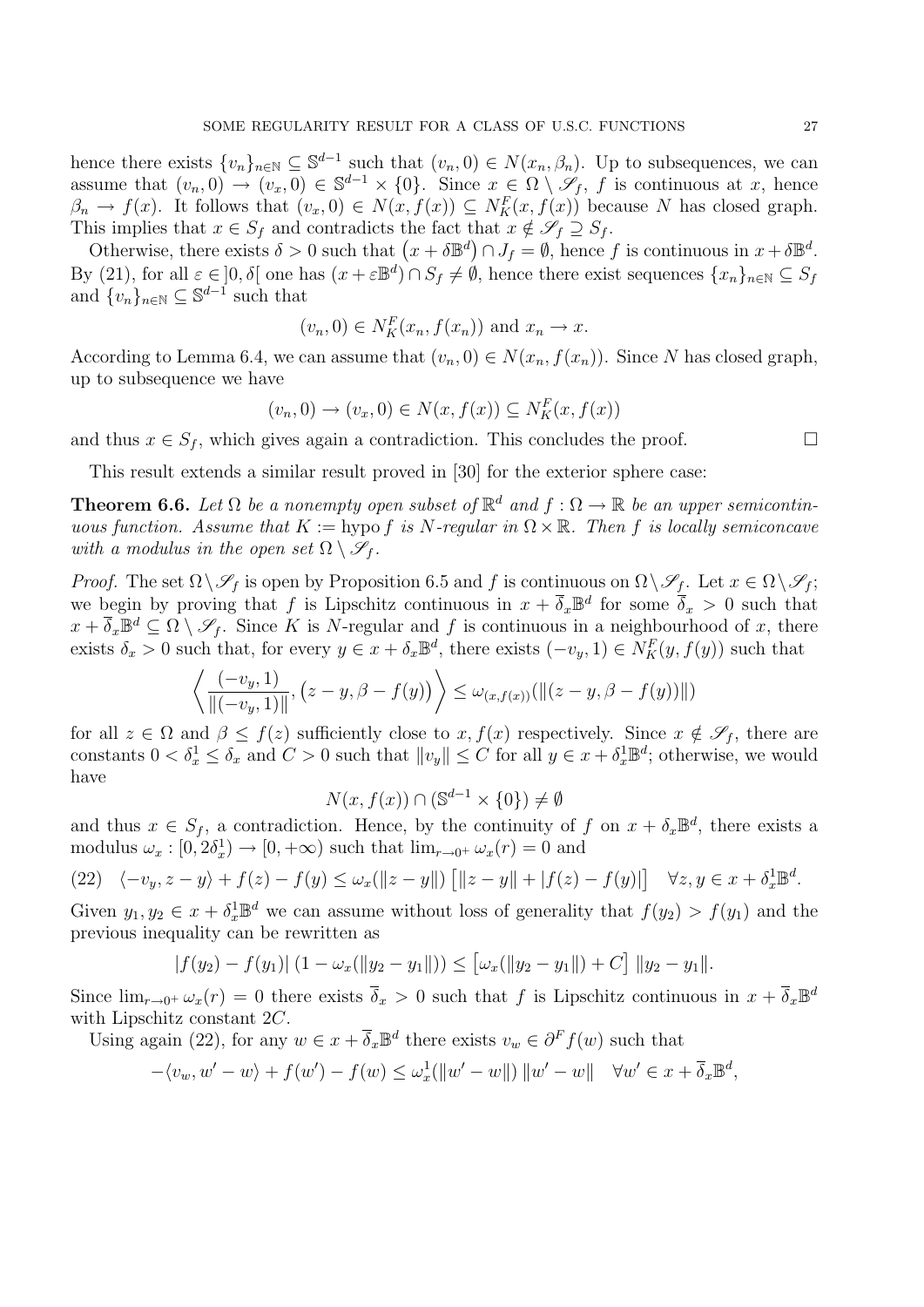where  $\omega_x^1 = (1 + 2C)\omega_x$ . Let then  $y, z \in x + \overline{\delta}_x \mathbb{B}^d$  and  $t \in [0, 1]$  be fixed; we can substitute  $w' = z$  (respectively,  $w' = y$ ) and  $w = ty + (1 - t)z$  in the previous inequality to get

$$
- t \langle v_w, z - y \rangle + f(z) - f(ty + (1 - t)z) \leq \omega_x^1(t ||(z - y)||) t ||z - y||
$$
  

$$
(1 - t) \langle v_w, z - y \rangle + f(y) - f(ty + (1 - t)z) \leq \omega_x^1((1 - t) ||(z - y)||) (1 - t) ||z - y||.
$$

Multiplying the first inequality by  $(1 - t)$ , the second one by t and summing up we obtain

$$
tf(y) + (1-t)f(z) - f(ty + (1-t)z) \le t(1-t)\overline{\omega}_x(||y-z||) ||y-z||
$$

where

$$
\overline{\omega}_x(r) := \max_{t \in [0,1]} \left\{ \omega_x^1(t \, r) + \omega_x^1((1-t) \, r) \right\}.
$$

Thus f is semiconcave with modulus  $\overline{\omega}_x$  in  $x + \overline{\delta}_x \mathbb{B}^d$ . The proof is completed by observing that, if U is an open set with  $U \subset \subset \Omega \setminus \mathscr{S}_f$ , then U can be covered by finitely many balls  $\{x_i +$  $\overline{\delta}_{x_i} \mathbb{B}^d \}_{i=1,\dots,M}$  and the semiconcavity inequality is satisfied with modulus  $\overline{\omega}_U(r) = \sum_{i=1}^M \overline{\omega}_{x_i}(r)$ .  $\Box$ 

Corollary 6.3, Theorem 1.1 (together with Remark 4.4) and the differentiability properties of locally semiconcave functions (see e.g. [10]) allow us to summarize the regularity properties of functions belonging to  $\mathscr{F}(\Omega) \cap L^{\infty}_{loc}$  in the following

**Proposition 6.7.** Assume that  $f : \Omega \to \mathbb{R}$  satisfies the assumptions in Theorem 6.6 and  $f \in L^{\infty}_{loc}(\Omega)$ . Then

- (1) f is differentiable on the open set  $\Omega \backslash \mathscr{S}_f$  out of countably  $\mathscr{H}^{d-1}$ -rectifiable set. Moreover
	- $\{x \in \Omega \setminus \mathscr{S}_f : f \text{ is differentiable at } x\} = \{x \in \Omega \setminus \mathscr{S}_f : \#\partial^F f(x) = 1\}$

and  $\nabla f$  is continuous on its domain of definition.

- (2) f is differentiable  $\mathscr{L}^d$ -a.e. in  $\Omega$ .
- (3) (Rifford) the set  $\{x \in \Omega : \text{dim (span } \partial^F f(x)) \geq k\}$  is countably  $\mathcal{H}^{d-k+1}$ -rectifiable.

#### 6.2. Reduced boundary and measure theoretic normal to  $N$ -regular hypographs.

Since N-regular sets have (locally) finite perimeter, it is natural to investigate the properties of their reduced boundary and of the measure theoretic normal.

**Proposition 6.8.** Let U be a nonempty open subset of  $\mathbb{R}^{d+1}$  and let  $K \subseteq \mathbb{R}^{d+1}$  be N-regular in U; let  $x \in U$ . Then  $x \in \partial^* K$  if and only if  $N_K^F(x) \cap \mathbb{S}^d$  contains a unique element; in this case one has

$$
N_K^F(x) \cap \mathbb{S}^d = \{-\nu_K(x)\}.
$$

*Proof.* By Corollary 4.5, K has locally finite perimeter in U. Without loss of generality we may assume that  $x = 0$ .

*Claim 1*: If  $N_K^F(0) \cap \mathbb{S}^d$  contains more than one element, then  $0 \notin \partial^* K$ .

*Proof of Claim 1.* Assume that  $N_K^F(0) \cap \mathbb{S}^d$  contains two different elements  $v_1, v_2$ . This implies that for every  $\varepsilon > 0$  there exists  $\bar{\rho} > 0$  such that

$$
\begin{aligned}\n\langle v_1, y \rangle &\leq \varepsilon \rho \\
\langle v_2, y \rangle &\leq \varepsilon \rho\n\end{aligned}\n\quad \forall y \in K \cap \rho \mathbb{B}^{d+1}, \ \rho \in ]0, \bar{\rho}[\,.
$$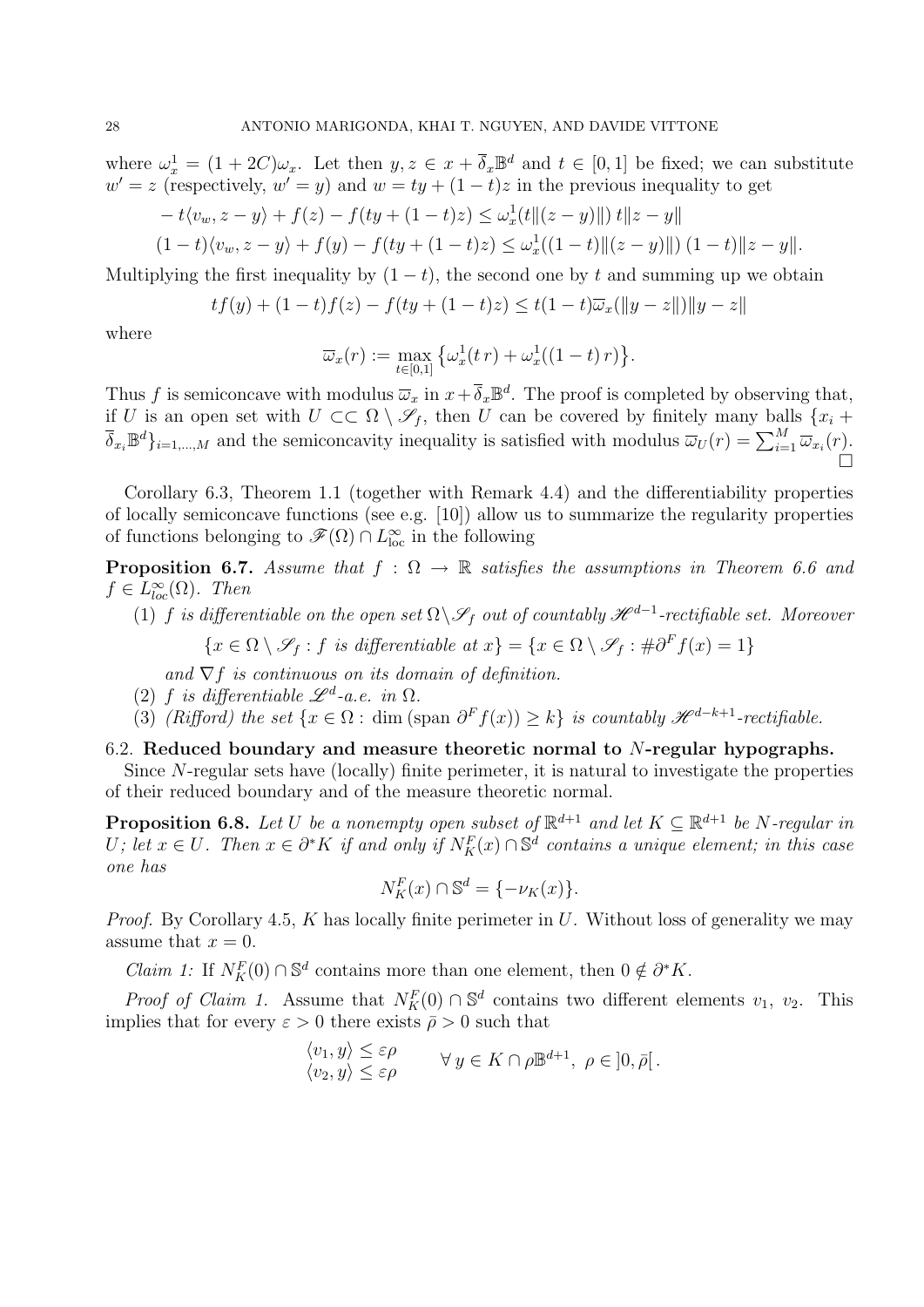In particular

$$
K \cap \rho \mathbb{B}^{d+1} \subseteq (v_1^0 \cap v_2^0 \cap \rho \mathbb{B}^{d+1}) + 2\varepsilon \rho \mathbb{B}^{d+1} \quad \forall \rho \in ]0, \bar{\rho}[
$$

where  $v_i^0 = \{z : \langle v_i, z \rangle \leq 0\}$  denotes the polar set of  $v_i$ ,  $i = 1, 2$ . Since  $v_1 \neq v_2$  we have

$$
\mathcal{L}^{d+1}(v_1^0 \cap v_2^0 \cap \rho \mathbb{B}^{d+1}) < \alpha \rho^d \omega_{d+1} \quad \forall \rho > 0
$$

for some  $0 < \alpha < 1/2$ . Let  $\tilde{\alpha} \in (\alpha, 1/2)$  be fixed; if  $\varepsilon$  is small enough we can find  $\bar{\rho} > 0$  such that

$$
\mathcal{L}^{d+1}((v_1^0 \cap v_2^0 \cap \rho \mathbb{B}^{d+1}) + 2\varepsilon \rho \mathbb{B}^{d+1}) < \tilde{\alpha}\rho^d \omega_{d+1} \quad \forall \rho \in ]0, \bar{\rho}[
$$

whence

$$
\limsup_{\rho \to 0^+} \frac{\mathscr{L}^{d+1}(K \cap \rho \mathbb{B}^{d+1})}{\omega_{d+1} \rho^{r+1}} \le \tilde{\alpha} < \frac{1}{2}
$$

which, recalling  $(6)$  in Theorem 2.17, proves Claim 1.  $\diamond$ 

*Claim 2:* If  $0 \in \partial^* K$  then  $N_K^F(0) \cap \mathbb{S}^d = N(0) = \{-\nu_K(0)\}.$ 

*Proof of Claim 2.* By Claim 1 we have  $N_K^F(0) \cap \mathbb{S}^d = N(0) = \{v\}$  for some  $v \in \mathbb{S}^d$ . For every  $\varepsilon > 0$  there exists  $\delta_{\varepsilon} > 0$  such that

$$
\{z \in \delta \mathbb{B}^{d+1} : \langle v, z \rangle \ge \varepsilon ||z||\} \subseteq \mathbb{R}^{d+1} \setminus K \quad \text{for any } 0 < \delta < \delta_{\varepsilon}.
$$

.

Thus

(23) 
$$
\lim_{\delta \to 0^+} \frac{\mathscr{L}^{d+1}(\delta \mathbb{B}^{d+1} \cap (\mathbb{R}^{d+1} \setminus K) \cap (-v)^0)}{\mathscr{L}^{d+1}(\delta \mathbb{B}^{d+1})} = \frac{1}{2}
$$

Since  $0 \in \partial^* (\mathbb{R}^{d+1} \setminus K)$  and  $\nu_{\mathbb{R}^{d+1} \setminus K}(0) = -\nu_K(0)$ , Theorem 3.59 in [2] ensures that

(24) 
$$
\lim_{\delta \to 0^+} \frac{\mathscr{L}^{d+1}(\delta \mathbb{B}^{d+1} \cap ((\mathbb{R}^{d+1} \setminus K) \triangle (\nu_K(0))^0))}{\mathscr{L}^{d+1}(\delta \mathbb{B}^{d+1})} = 0.
$$

It is not difficult to show that equalities (23) and (24) imply that  $v = -\nu_K(0)$ , as desired.  $\diamond$ 

In particular the implications

$$
\begin{cases} N_K^F(0) \cap \mathbb{S}^d = \{v\} \\ \{x_j\}_{j \in \mathbb{N}} \subseteq \partial^* K \\ x_j \to 0 \end{cases} \implies \begin{cases} N(0) = \{v\} \\ N(x_j) = \{-\nu_K(x_j)\} \\ x_j \to 0 \end{cases} \implies \nu_K(x_j) \to -v
$$

hold because N has closed graph; as a consequence we have

(25) 
$$
\lim_{\rho \to 0^+} \sup \{ |\nu_K(z) + v| : z \in \partial^* K \cap \rho \mathbb{B}^{d+1} \} = 0.
$$

*Claim 3*: If  $N_K^F(0) \cap \mathbb{S}^d$  contains a unique element v, then  $0 \in \partial^* K$  and  $\nu_K(0) = -v$ .

*Proof of Claim 3.* We have  $N(0) = N_K^F(0) \cap \mathbb{S}^d = \{v\}$ . It will be enough to show that

(26) 
$$
P(K, \rho \mathbb{B}^{d+1}) = ||D\chi_K||(\rho \mathbb{B}^{d+1}) > 0 \quad \text{for any } \rho > 0,
$$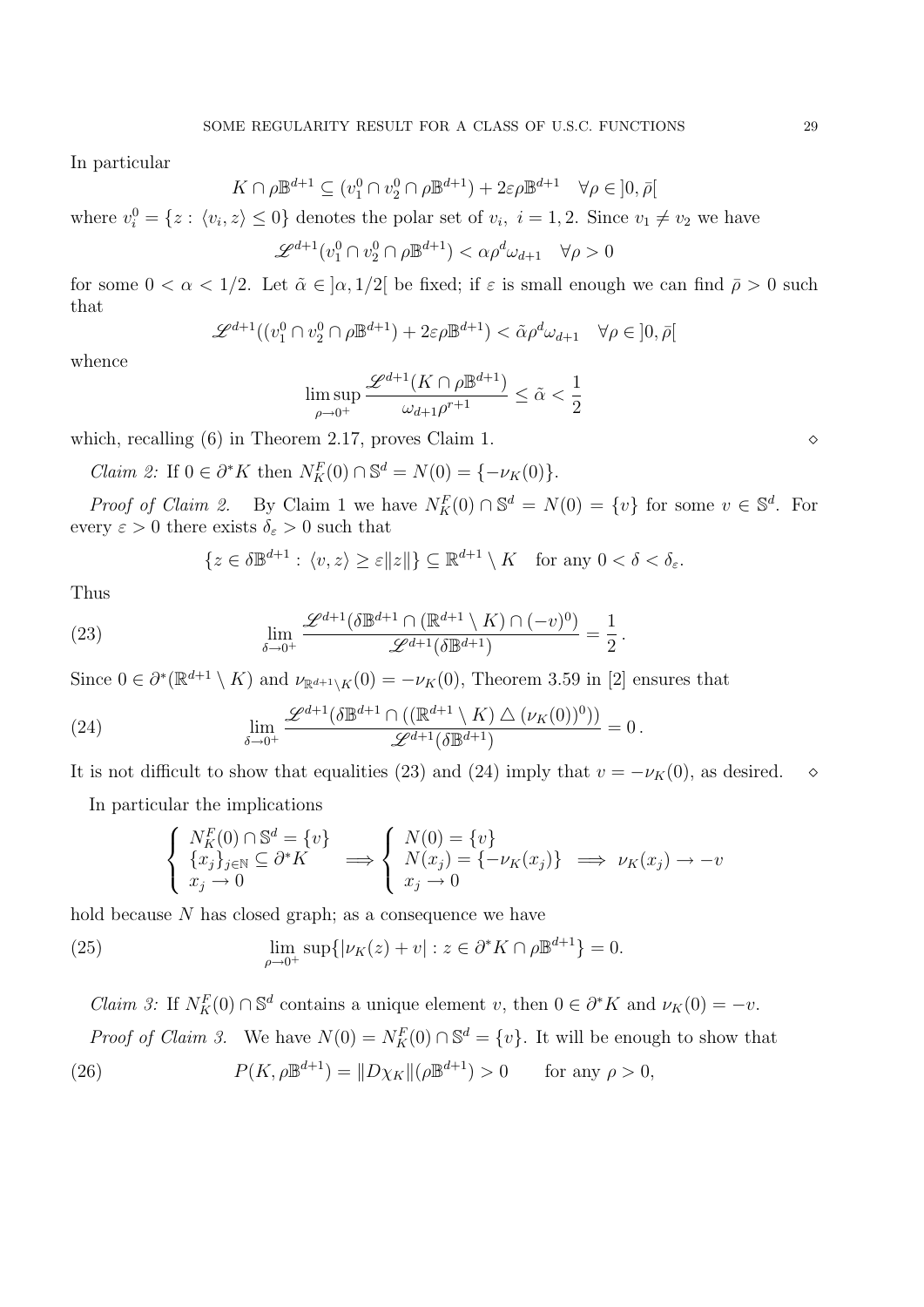because in this case one would get

(27) 
$$
\lim_{\rho \to 0^+} \frac{D\chi_K(\rho \mathbb{B}^{d+1})}{\|D\chi_K\|(\rho \mathbb{B}^{d+1})} = \lim_{\rho \to 0^+} \frac{\int_{\partial^* K \cap \rho \mathbb{B}^{d+1}} \nu_K(z) d\mathcal{H}^d(z)}{\mathcal{H}^d(\partial^* K \cap \rho \mathbb{B}^{d+1})}
$$

$$
= -v + \lim_{\rho \to 0^+} \int_{\partial^* K \cap \rho \mathbb{B}^{d+1}} (\nu_K(z) + v) d\mathcal{H}^d(z) = -v.
$$

In the previous formula the first equality comes from (4) and (5) in Theorem 2.17, while the last one is justified by (25). This would imply that  $0 \in \partial^* K$  and  $\nu_K(0,0) = -v$ , which in turn would conclude the proof.

We have to prove (26). To this aim it will be enough to show that

(28) 
$$
\mathscr{L}^{d+1}(\rho \mathbb{B}^{d+1} \setminus K) > 0
$$
 and  $\mathscr{L}^{d+1}(K \cap \rho \mathbb{B}^{d+1}) > 0 \quad \forall \rho > 0;$ 

indeed, the isoperimetric inequality (cfr. Theorem 3.46 in [2]) would give

$$
||D\chi_K||(\rho \mathbb{B}^{d+1}) \ge C \cdot \min\{\mathscr{L}^{d+1}(K \cap \rho \mathbb{B}^{d+1}), \mathscr{L}^{d+1}(\rho \mathbb{B}^{d+1} \setminus K)\}^{\frac{d}{d+1}}
$$

for a suitable  $C = C(d) > 0$ , and (26) would be proved.

Let us prove (28). Since there exists  $\bar{\rho} > 0$  such that

$$
(\rho \mathbb{B}^{d+1} \setminus K) \supseteq \{z \in \rho \mathbb{B}^{d+1} : \langle v_1, z \rangle \ge ||z||/2\} \text{ for any } 0 < \rho < \overline{\rho},
$$

we have that  $\mathscr{L}^{d+1}(\rho \mathbb{B}^{d+1} \setminus K) > 0$  for any  $\rho > 0$ .

We are only left to prove the validity of the second inequality in  $(28)$ . Assume by contradiction that there exists  $\rho > 0$  such that  $\mathscr{L}^{d+1}(K \cap \rho \mathbb{B}^{d+1}) = 0$ ; this implies that  $K \cap \rho \mathbb{B}^{d+1} = \emptyset$ , i.e., (29)  $K \cap \rho \mathbb{B}^{d+1} = \partial K \cap \rho \mathbb{B}^{d+1}.$ 

Since  $-v \notin N_K^F(0)$  there exists a sequence  $\{x_n\}_{n\in\mathbb{N}} \subseteq K$  such that  $x_n \to 0$  and

(30) 
$$
\langle -v, x_n \rangle \ge \alpha ||x_n|| \quad \forall n \in \mathbb{N}
$$

for some  $\alpha > 0$ . By (29) we have  $x_n \in \partial K$  for n large enough; the N-regularity of K ensures that for any *n* there exists  $v_n \in N(x_n)$  such that

$$
\langle v_n, -x_n \rangle \le \omega_0(||x_n||)
$$

for a suitable function  $\omega_0(r)$  such that  $\omega_0(r)/r \to 0^+$  as  $r \to 0^+$ . On the other side, since N has closed graph we have  $v_n \to v$  and thus

$$
\langle -v, x_n \rangle = \langle v_n - v, x_n \rangle + \langle v_n, -x_n \rangle \le o(||x_n||) + \omega_0(||x_n||).
$$

This contradicts (30) and concludes the proof.  $\Box$ 

The following result is an immediate application of Proposition 6.8.

**Proposition 6.9.** Let  $\Omega$  be a nonempty open subset of  $\mathbb{R}^d$  and  $f : \Omega \to \mathbb{R}$  be upper semicontinuous; assume that  $K := \text{hypo } f$  is N-regular in  $\Omega \times \mathbb{R}$ . Then

(1)  $(x, \beta) \in \partial^* K \cap (\Omega \times \mathbb{R})$  if and only if  $N_K^F(x, \beta) \cap \mathbb{S}^d$  contains a unique element; in this case we have

$$
N_K^F(x,\beta) \cap \mathbb{S}^d = \{-\nu_K(x,\beta)\}.
$$

(2) the set  $(\partial K \setminus \partial^* K) \cap (\Omega \times \mathbb{R})$  is countably  $\mathcal{H}^{d-1}$ -rectifiable.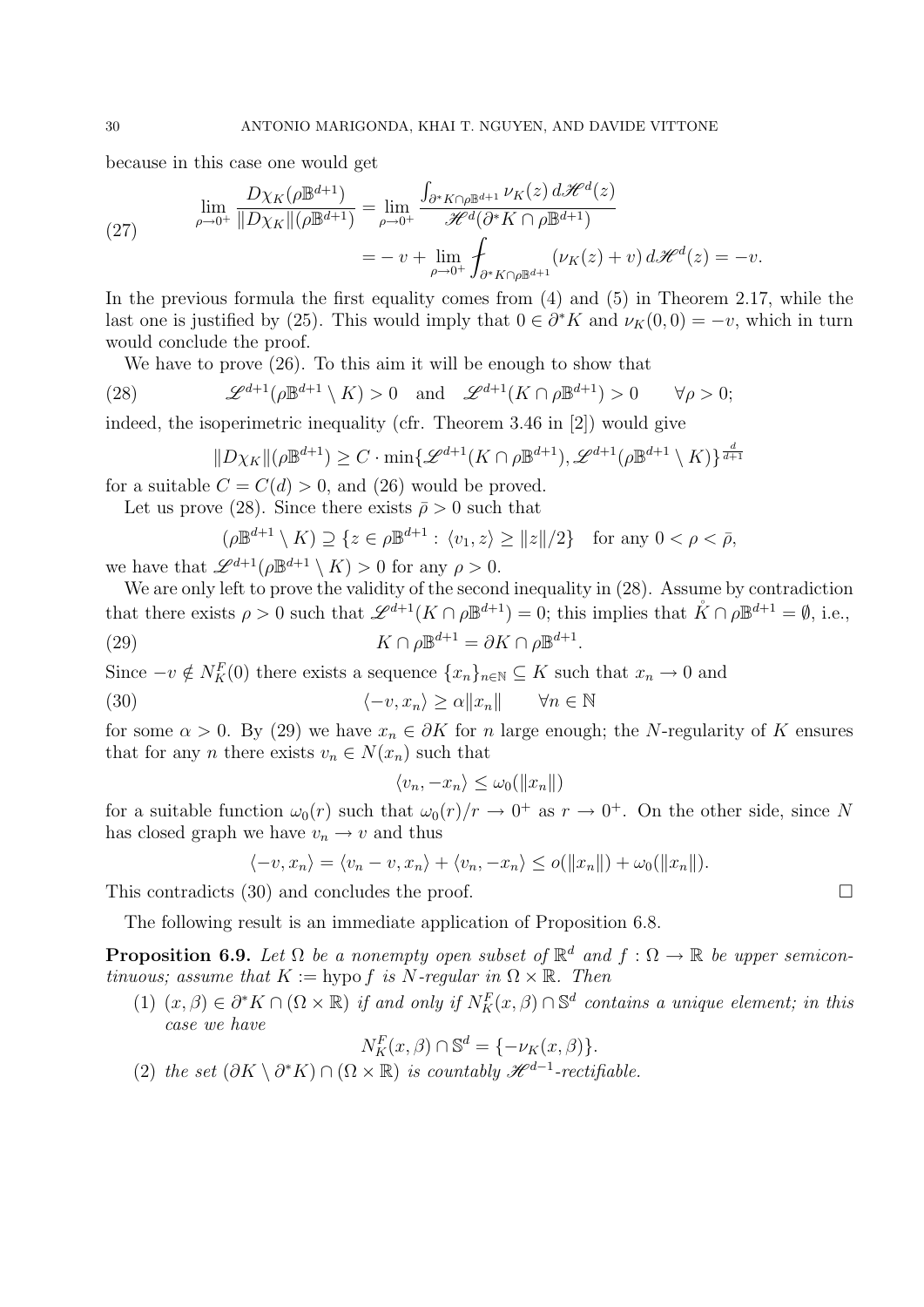Proof. Statement (1) follows from Proposition 6.8. As for (2), we set

$$
A := \{(x, \beta) \in \partial K \cap (\Omega \times \mathbb{R}) : \dim N_K^F(x, \beta) \ge 2\}
$$

 $B := \{(x, \beta) \in (\partial K \setminus A) \cap (\Omega \times \mathbb{R}) : N_K^F(x, \beta) \cap \mathbb{S}^d \text{ consists of two elements}\}.$ 

and notice that, by statement (1),  $(\partial K \setminus \partial^* K) \cap (\Omega \times \mathbb{R}) = A \cup B$ . The set A is countably  $\mathscr{H}^{d-1}$ -rectifiable according to Theorem 1.1 and Remark 4.4, and the same holds for B according to Theorem 1.1 in [31]. This concludes the proof.  $\Box$ 

7. THE UPPER ESTIMATE FOR THE HAUSDORFF DIMENSION OF  $\mathscr{S}_f$ 

The hypograph of a function  $f \in \mathscr{F}(\Omega)$  is N-regular and, consequently, f satisfies a bunch of regularity results which have been presented in the previous section. In this section, we shall give a sharp upper bound on the dimension of the singular set  $\mathscr{S}_f$  (see Definition 5.1) for  $f \in \mathscr{F}(\Omega)$ . The main tool is provided by Lemma 7.2, which gives lower estimates on the total variation of f around points of  $\mathscr{S}_f$ . We begin with a preliminary result.

**Lemma 7.1.** Let  $\Omega \subseteq \mathbb{R}^d$  be nonempty and open and let  $f \in \mathcal{F}(\Omega)$ ; then f is locally bounded from below in  $\Omega$ . In particular,  $f \in L^{\infty}_{loc}(\Omega)$ .

Proof. The second part of the Lemma easily follows from the first one because f is upper semicontinuous; therefore, it is enough to prove that f is locally bounded from below in  $\Omega$ .

Assume by contradiction that there exists a compact set  $C \subseteq \Omega$  such that  $\inf_C f = -\infty$ ; then there exists  $x \in C$  such that

$$
\underline{f}(x) = \liminf_{y \to x} f(x) = -\infty.
$$

Set  $K :=$ hypo  $f$ ; by Lemma 2.4 (ii) we have

$$
(x,\beta) \in \partial K \qquad \forall \beta < f(x) = f(x) \, .
$$

By Lemma 2.4 (iv) and the assumption that  $f \in \mathscr{F}(\Omega)$  there exist  $C, \theta$  such that the following holds: for any  $\beta < f(x)$  there exists  $v_{\beta} \in \mathbb{S}^{d-1}$  such that

$$
(v_{\beta},0) \in \hat{\mathcal{N}}_K^{C,\theta}(x,\beta).
$$

This means that for any  $\beta < f(x)$  it holds

(31) 
$$
\langle v_{\beta}, y - x \rangle \le C \left( \|y - x\|^{1+\theta} + |\beta_y - \beta|^{1+\theta} \right) \quad \forall y \in \Omega, \beta_y \le f(y).
$$

Let us fix a decreasing sequence  $\{\beta_n\}_n$  such that  $\beta_n < f(x)$  for any  $n, \beta_n \to -\infty$  and  $v_n :=$  $v_{\beta_n} \to v \in \mathbb{S}^{d-1}$ . Choose also  $\delta > 0$  so small that

$$
C\delta^{1+\theta} \le \delta/4 \quad \text{and} \quad y := x + \delta v \in \Omega
$$

and  $\bar{n} \in \mathbb{N}$  so large that

$$
\langle v_{\bar{n}}, v \rangle \ge 1/2
$$
 and  $\beta_{\bar{n}} \le f(y)$ .

We can then use (31) with  $\beta = \beta_y = \beta_{\bar{n}}$  to get

$$
\delta/2 \le \langle v_{\bar{n}}, \delta v \rangle \le C\delta^{1+\theta} \le \delta/4
$$

which gives a contradiction and proves the Lemma.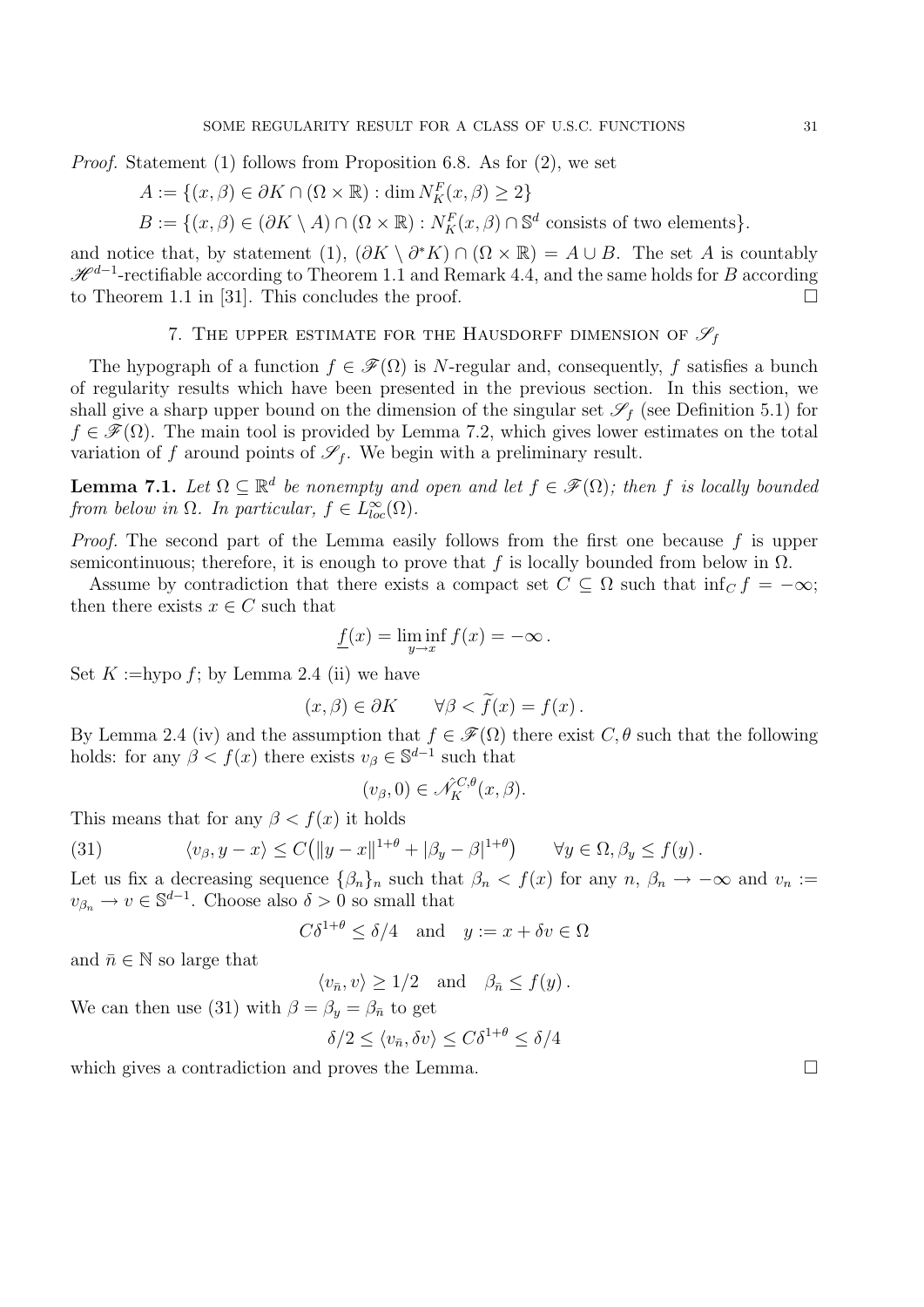**Lemma 7.2.** Let  $\Omega \subseteq \mathbb{R}^d$  be nonempty and open and let  $f \in \mathscr{F}(\Omega)$ . Let  $x \in \mathscr{S}_f$  be such that  $N^F_{\text{hypo }f}(x, \underline{f}(x)) = \mathbb{R}^+(v, 0)$  for some  $v \in \mathbb{S}^{d-1}$ . Then there exists  $\delta_0 = \delta_0(x) > 0$  such that

(32) 
$$
||Df||(\mathrm{Sq}(x,\delta)) \ge 2^{d-2} \cdot \delta^{d-\frac{\theta}{1+\theta}} \quad \text{for all } 0 < \delta < \delta_0.
$$

*Proof.* Lemma 7.1 ensures that  $f(x) > -\infty$ ; in particular, without loss of generality we may assume that

$$
x = 0 \in \Omega
$$
,  $\underline{f}(x) = 0$  and  $N^F_{\text{hypo } f}(0, 0) = \mathbb{R}^+(e_1, 0)$ .

For any  $\delta > 0$  define

$$
R_{\delta} := \{ y = (y_1, \dots, y_d) \in \text{Sq}(0, \delta) : \frac{3}{4}\delta < y_1 < \delta \},
$$
\n
$$
S_{\delta} := \{ y = (y_1, \dots, y_d) \in \text{Sq}(0, \delta) : -\delta < y_1 < -\delta/2 \} \,.
$$

*Claim:* There exist  $\delta_1, \delta_2 > 0$  such that

(33) 
$$
f(y) \leq -\frac{1}{2} \delta^{\frac{1}{1+\theta}}, \quad \forall y \in R_{\delta}, \delta < \delta_1
$$

and

(34) 
$$
f(y) > 0 \quad \forall y \in S_{\delta}, \delta < \delta_2.
$$

*Proof of Claim:* Let us prove (33). For  $y \in R_\delta$  we have

$$
\frac{3}{4}\delta < \langle (e_1, 0), (y, \beta) \rangle \le C \cdot \left( \|y\|^{1+\theta} + |\beta|^{1+\theta} \right) \quad \forall \beta \le f(y)
$$

whence

(35) 
$$
\frac{3}{4}\delta \le C\left(d^{\frac{1+\theta}{2}}\delta^{1+\theta} + |\beta|^{1+\theta}\right), \quad \forall \beta \le f(y).
$$

Notice that, for  $\delta$  small enough, it holds

 $f(y) < 0$  for any  $y \in R_\delta$ ;

indeed, by contradiction, if  $f(y) \geq 0$  one could choose  $\beta = 0$ , thus violating (35) for  $\delta$  sufficiently small. Formula (33) easily follows for a small enough  $\delta_1$  on taking  $\beta = f(y) < 0$  in (35).

Let us prove (34). Assume by contradiction that there exist sequences  $\{\delta_n\}_n$  and  $\{y^n\}_n$  such that

$$
\delta_n \to 0^+, \quad y^n \in S_{\delta_n}
$$
 and  $f(y^n) \leq 0$ .

Since  $y^n \to 0$  and  $\underline{f}(0) = 0$  we get  $\lim_{n\to\infty} f(y^n) = \underline{f}(0) = 0$ . Hence, by the upper semicontinuity of N, there exists a sequence  $\{(v^n, \alpha^n)\}_{n\in\mathbb{N}}$  such that  $(v^n, \alpha^n) \in N(y^n, f(y^n))$  and  $(v^n, \alpha^n) \to (e_1, 0)$  (we recall that if  $(v^n, \alpha^n) \in N(y^n, f(y^n))$  then  $||(v^n, \alpha^n)|| = 1$ ); in particular,  $v^n \to e_1$ . Moreover, for all  $\beta \leq 0 = \underline{f}(0)$  it holds

$$
\langle (v^n, \alpha^n), (0, \beta) - (y^n, f(y^n)) \rangle \leq C \cdot (||y^n||^{1+\theta} + |\beta - f(y^n)|^{1+\theta}).
$$

Since  $f(y^n) \leq \underline{f}(0) = 0$  we can choose  $\beta = f(y^n)$  in the above inequality and get

$$
\langle v^n, -y^n \rangle \le C \cdot ||y^n||^{1+\theta}.
$$

Thus

$$
\frac{\delta_n}{2} - \|v^n - e_1\| \sqrt{d} \, \delta_n \le \langle e_1, -y^n \rangle + \langle v^n - e_1, -y^n \rangle = \langle v^n, -y^n \rangle \le C d^{\frac{1+\theta}{2}} \, \delta_n^{1+\theta}.
$$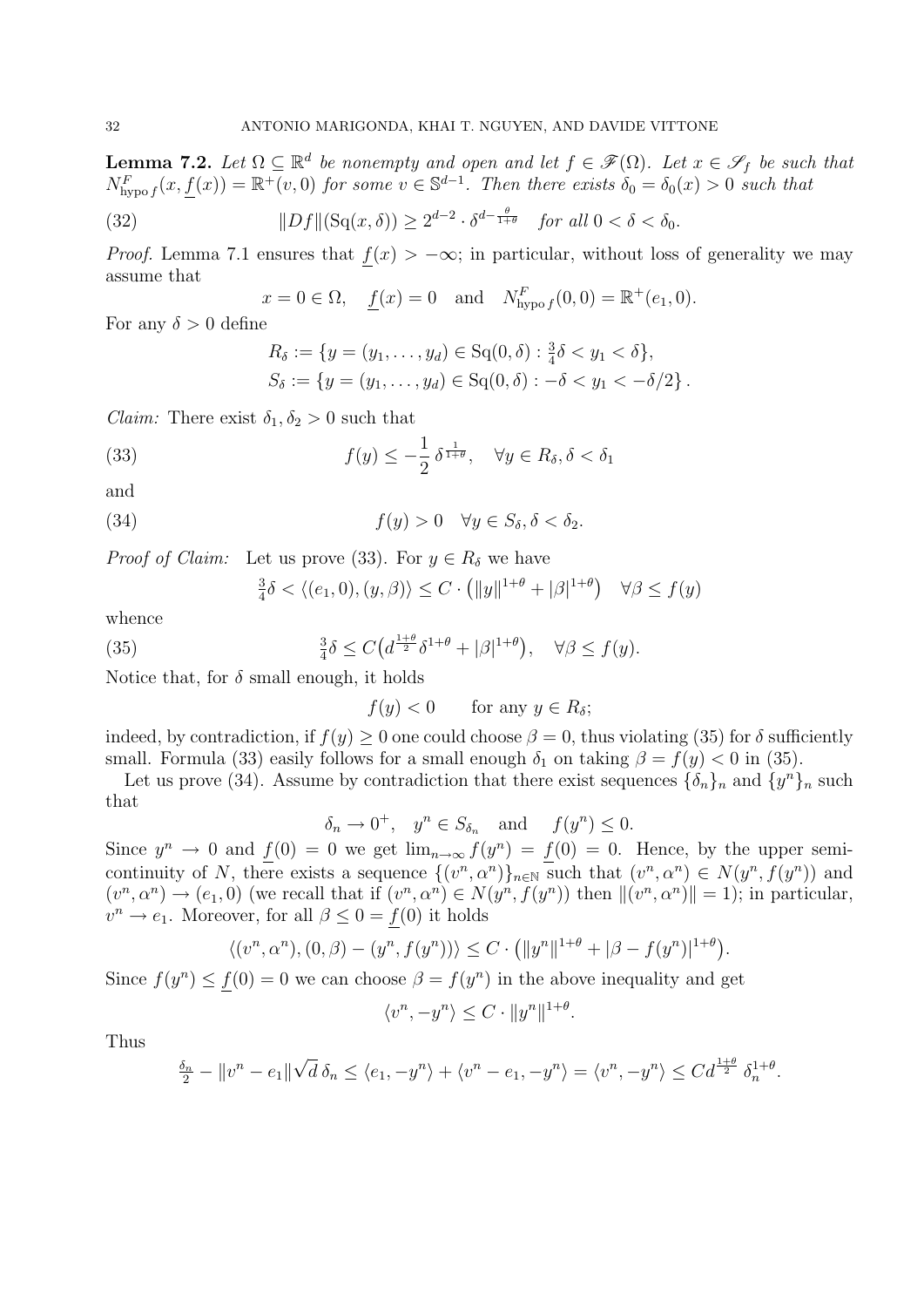Dividing both sides by  $\delta_n$  and passing to the limit as  $n \to \infty$  we obtain a contradiction. This concludes the proof of the Claim concludes the proof of the Claim.

The Claim allows us to conclude: indeed, for any  $\delta < \delta_0 := \min\{\delta_1, \delta_2\}$  and any  $z \in (-\delta, \delta)^{d-1}$ we get

$$
|f(y_a, z) - f(y_b, z)| \ge \frac{1}{2}\delta^{\frac{1}{1+\theta}} \quad \forall y_a \in ]\frac{3}{4}\delta, \delta[, y_b \in ]-\delta, -\delta/2[.
$$

By virtue of Lemma 2.18, for any  $z \in (-\delta, \delta)^{d-1}$  there exist  $y_a(z) \in ]\frac{3}{4}$  $\frac{3}{4}\delta$ ,  $\delta$ [ and  $y_b(z) \in ]-\delta, -\delta/2[$ such that

$$
||Df_z||(-\delta, \delta) \ge |f(y_a(z), z) - f(y_b(z), z)| \ge \frac{1}{2}\delta^{\frac{1}{1+\theta}}
$$

where  $f_z := f(\cdot, z)$ . By [2, Theorem 3.103] we obtain

$$
\|Df\|(\text{Sq}(0,\delta)) \ge \int_{]-\delta,\delta[^{d-1}} \|D_{e_1}f\|(z+]-\delta,\delta[e_1)dz
$$
  
= 
$$
\int_{]-\delta,\delta[^{d-1}} \|Df_z\|(-\delta,\delta)dz
$$
  

$$
\ge (2\delta)^{d-1} \cdot \frac{1}{2}\delta^{\frac{1}{1+\theta}} = 2^{d-2}\delta^{d-\frac{\theta}{1+\theta}},
$$

where we have denoted by  $D_{e_1}f$  the distributional derivative of f along  $e_1$  and by  $z+$   $]-\delta, \delta[e_1]$ the line segment joining  $(-\delta, z)$  and  $(\delta, z)$ . This concludes the proof of the Lemma.

We are ready to prove the third main result of the paper.

*Proof of Theorem 1.3.* Set  $K = \text{hypo } f$ ; by Proposition 6.1, without loss of generality we may assume  $U = \Omega$  and  $f \in BV(\Omega)$ .

Let  $\pi : \mathbb{R}^{d+1} \to \mathbb{R}^d$  be the projection  $\pi(x_1, \ldots, x_{d+1}) = (x_1, \ldots, x_d)$ . The set  $(\partial K \setminus \partial^* K) \cap$  $(\Omega \times \mathbb{R})$  is countably  $\mathcal{H}^{d-1}$ -rectifiable by Proposition 6.9 (2); since  $\pi$  is Lipschitz continuous, also  $\mathscr{S}_f \setminus \pi(\partial^* K)$  is countably  $\mathscr{H}^{d-1}$ -rectifiable because

$$
\mathscr{S}_f \setminus \pi(\partial^* K) \subseteq \Omega \setminus \pi(\partial^* K) = \pi((\partial K \setminus \partial^* K) \cap (\Omega \times \mathbb{R})).
$$

In particular  $\mathscr{H}^{d-\frac{\theta}{1+\theta}}(\Omega \setminus \pi(\partial^*K)) = 0$  and it will be enough to show that

$$
\mathscr{H}^{d-\frac{\theta}{1+\theta}}(\mathscr{S}_f \cap \pi(\partial^*K)) < +\infty.
$$

According to Proposition 6.9 (1) and the estimates given by Lemma 7.2, there exists a constant  $C > 0$  depending only on  $d, \theta$  such that

$$
\limsup_{\delta \to 0^+} \frac{\|Df\|(x + \delta \mathbb{B}^d)}{\omega_{d - \frac{\theta}{1 + \theta}}} \ge C
$$

for all  $x \in \mathscr{S}_f \cap \pi(\partial^* K)$ . By Theorem 2.10 we get

$$
||Df||(\mathcal{S}_f \cap \pi(\partial^* K)) \ge C\mathcal{H}^{d - \frac{\theta}{1+\theta}}(\mathcal{S}_f \cap \pi(\partial^* K))
$$

and we can conclude because  $||Df||(\Omega) < +\infty$ .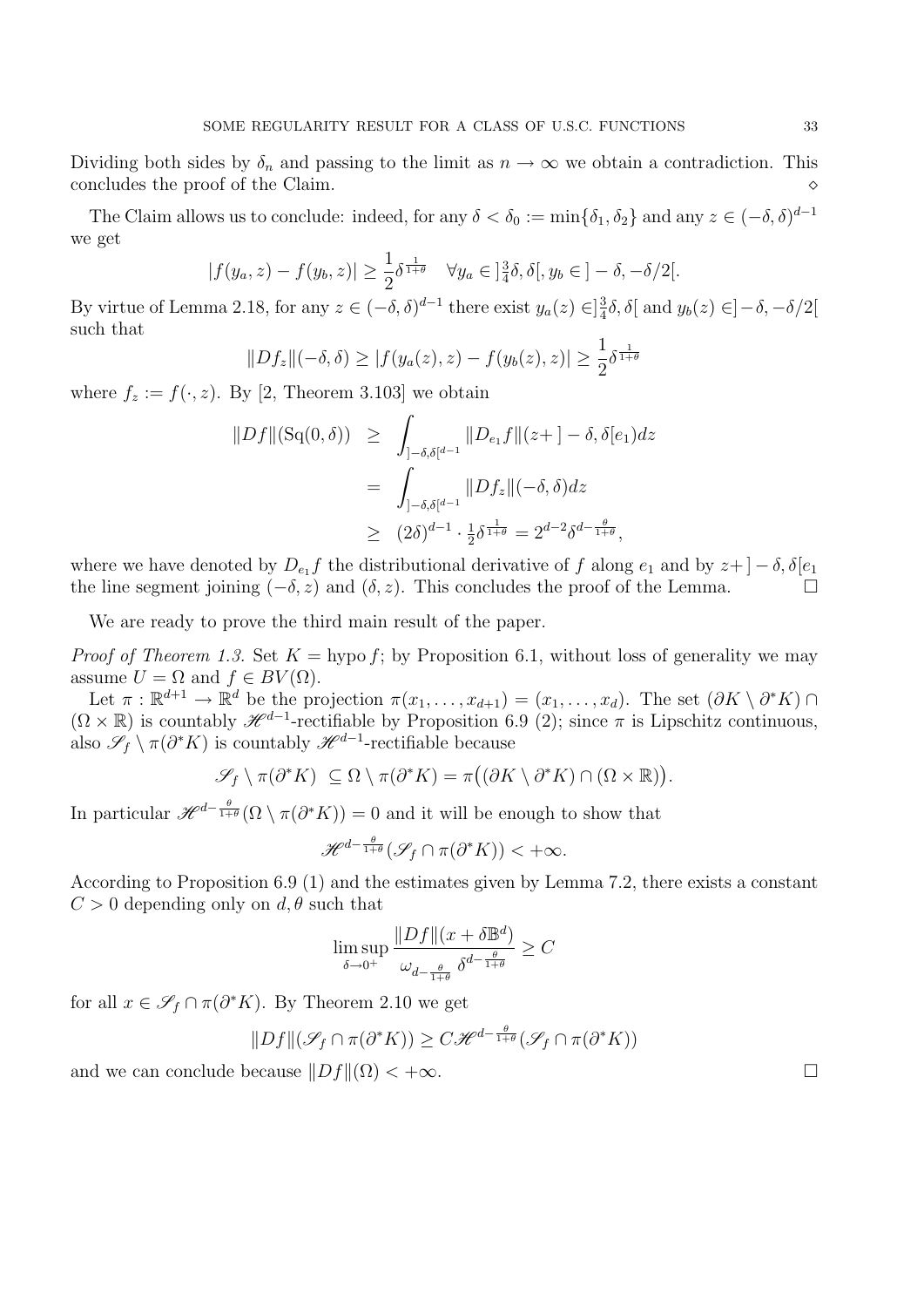The following result shows that the bound dim<sub>H</sub>  $\mathscr{S}_f \leq d - \frac{6}{1+}$  $\frac{\theta}{1+\theta}$  is sharp. We will focus on the case  $d = 1, \theta = 1$ , i.e., when hypo f satisfies an uniform external ball condition, but our construction can be easily adapted to cover more general cases.

**Proposition 7.3.** For every  $\varepsilon > 0$  there exists a continuous map  $f : [0, 1] \to \mathbb{R}$  such that for any  $x \in [0, 1]$  there exist  $v_x \in N^F_{\text{hypo } f}(x, f(x)) \cap \mathbb{S}^1$  with

$$
\langle v_x, y - x \rangle \le |y - x|^2 + |f(y) - f(x)|^2 \quad \text{for every } y \in [0, 1]
$$

and dim<sub>H</sub>  $\mathscr{S}_f \geq \frac{1}{2} - \varepsilon$ .

*Proof.* Fix  $\varepsilon > 0$  and let  $\lambda \in [0, 1/4]$  be such that

$$
\frac{1}{2} - \varepsilon \le \log_{\lambda} \frac{1}{2} = \log_{1/\lambda} 2 < \frac{1}{2}.
$$

Consider the Cantor set  $C_{\lambda}$  constructed in this way:

- Step 0: remove from  $I := [0, 1]$  an open interval  $I_1^0$  of lenght  $1 2\lambda$  centered at the middle point of I, i.e.  $1/2$ . We are left with 2 closed intervals of lenght  $\lambda$ .
- Step 1: From each of the two remaining intervals, remove an open interval of lenght  $\lambda(1-2\lambda)$ centered on its midpoint. In this way we are removing two intervals  $I_1^1$  and  $I_2^1$  and we are left with  $2^2 = 4$  closed intervals of lenght  $\lambda^2$ .
- Step n: From each of the  $2^n$  remaining closed intervals of lenght  $\lambda^n$ , remove open intervals  $I_1^n, \ldots, I_{2^n}^n$  of lenght  $\lambda^n(1-2\lambda)$  centered in their midpoints. We are left with  $2^{n+1}$ closed intervals of lenght  $\lambda^{n+1}$ .

We define  $C_{\lambda}$  as the intersection of all the closed intervals we are left with at each step or, equivalently,

$$
C_{\lambda} = [0, 1] \setminus \bigcup_{n=0}^{\infty} \bigcup_{i=1}^{2^n} I_i^n.
$$

It is well known (see e.g. [23]) that

$$
\dim_{\mathscr{H}} C_{\lambda} = \log_{1/\lambda} 2 \ge \frac{1}{2} - \varepsilon.
$$

We are going to provide a continuous function  $f : [0,1] \to \mathbb{R}$  such that  $\mathscr{S}_f = C_\lambda$  and for every  $x \in [0,1]$  there exists  $v_x \in N^F_{\text{hypo}}(x, f(x)) \cap \mathbb{S}^1$  with

$$
\langle v_x, y - x \rangle \le |y - x|^2 + |f(y) - f(x)|^2
$$
 for every  $y \in [0, 1]$ .

Let  ${b_i^n}_{i=1,\dots,2^n} \subseteq ]0,1[$  be such that

$$
I_i^n = \left[b_i^n - \lambda^n (1 - 2\lambda), b_i^n\right]
$$

and define

$$
g(x) := \begin{cases} \left( -\sqrt{1 - (x - b_i^n + 1)^2} \right)' = \frac{x - b_i^n + 1}{\sqrt{1 - (x - b_i^n + 1)^2}} & \text{if } x \in I_i^n, \\ 0 & \text{otherwise.} \end{cases}
$$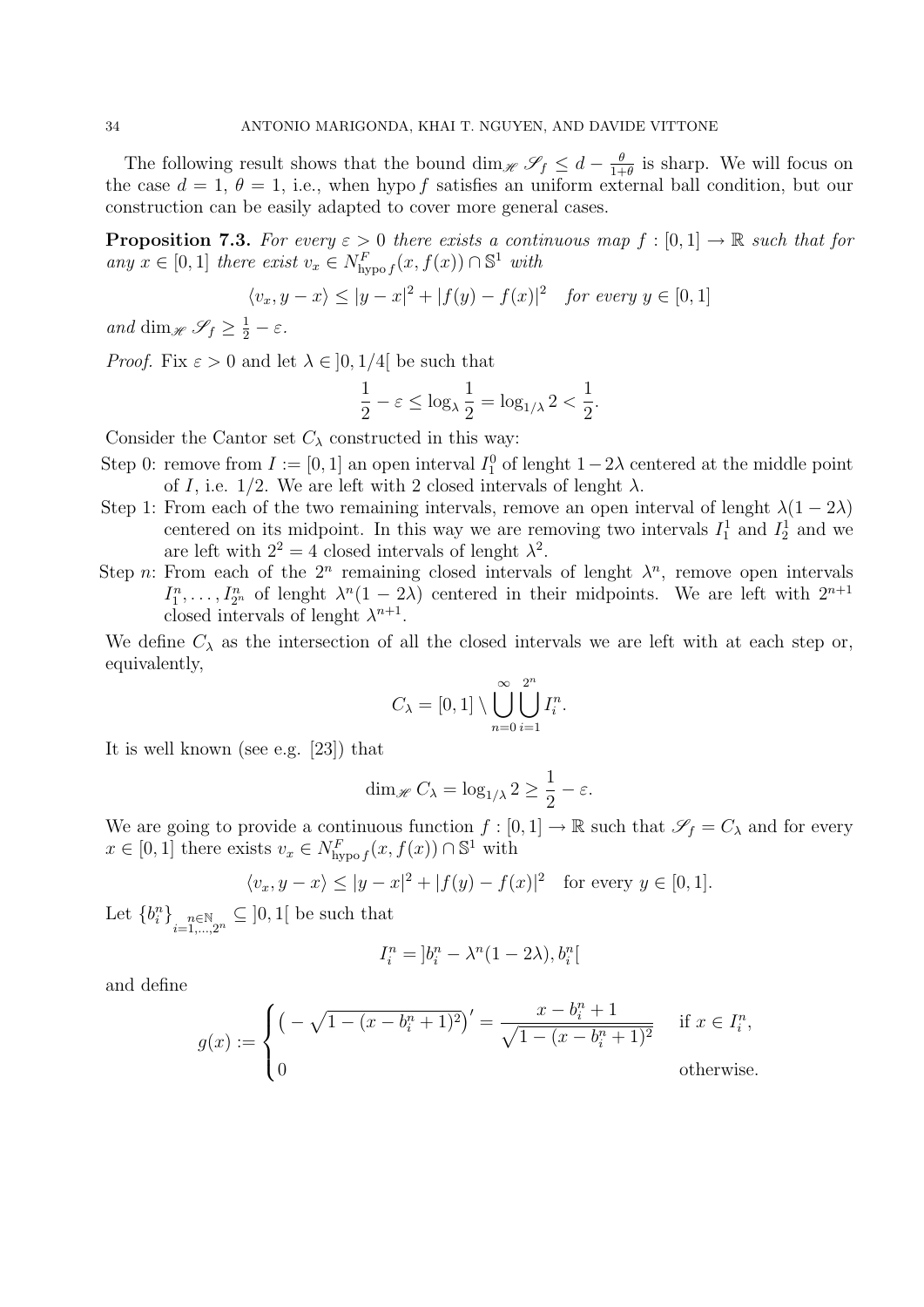We have that  $q(x) \geq 0$  and

$$
\int_{I_i^n} g(x) dx = \left[ -\sqrt{1 - (x - b_i^n + 1)^2} \right]_{x = b_i^n - \lambda^n (1 - 2\lambda)}^{x = b_i^n}
$$
  
=  $\sqrt{2\lambda^n (1 - 2\lambda) - \lambda^{2n} (1 - 2\lambda)^2} \le \sqrt{2(1 - 2\lambda)} \lambda^{n/2} \le \sqrt{2} \lambda^{n/2}.$ 

This implies that  $g \in L^1(0,1)$  because

$$
\int_0^1 g(x) dx = \sum_{n=0}^\infty \sum_{i=1}^{2^n} \int_{I_i^n} g(x) dx \le \sqrt{2} \sum_{n=0}^\infty \sum_{i=1}^{2^n} \lambda^{n/2} = \sqrt{2} \sum_{n=0}^\infty (2\sqrt{\lambda})^n,
$$

which is finite because  $\lambda < 1/4$ . Thus the function  $f : [0, 1] \to \mathbb{R}$  defined by

$$
f(x) := \int_0^x g(t) \, dt
$$

belongs to  $AC([0, 1])$  and, in particular, is BV and continuous on [0, 1], and of class  $C^1$  on each interval  $I_i^n$ . Let  $y \in I_i^n$ ; we have

$$
f(y) - f(b_i^n) = \int_{b_i^n}^y g(x)dx = -\sqrt{1 - (y - b_i^n + 1)^2}
$$

whence

$$
(f(y) - f(b_i^n))^2 + (y - b_i^n + 1)^2 = 1 \qquad \forall y \in I_i^n.
$$

Thus the graph of f restricted to each  $I_i^n$  corresponds to an arc of unit circle centered at  $(b_i^n - 1, f(b_i^n))$  and it is not difficult to see that hypo f satisfies an external ball condition of radius 1. Moreover

$$
\{(-1,0)\}\in N^F_{\text{hypo }f}(b_i^n,f(b_i^n))\cap \mathbb{S}^1,
$$

because  $g(y) \to +\infty$  as  $y \to (b_i^n)^-$ . So  $\mathscr{S}_f \supseteq \{b_i^n : n \in \mathbb{N}, i = 1, \ldots, 2^n\}$  and, since  $\mathscr{S}_f$  is closed and

$$
\overline{\{b_i^n : n \in \mathbb{N}, i = 1, \dots, 2^n\}} = C_{\lambda},
$$

we have  $\mathscr{S}_f \supseteq C_\lambda$ . Moreover we have also  $\mathscr{S}_f \subseteq C_\lambda$  because  $\mathscr{S}_f \cap I_i^n = \emptyset$  for every  $n \in \mathbb{N}$ ,  $i = 1, \ldots, 2^n$ ; thus  $\mathscr{S}_f = C_\lambda$ , as desired.

Remark 7.4. The previous result corrects Example 5.2 in [15].

#### Appendix: an example in Optimal Control

We resume the discussion of the example described in the Introduction. We were considering the constant control system (3) together with the target  $\mathcal{T} = e$  pi f, where

$$
f(x) = \chi_{]-\infty,0]}(x) - |x|^{2/3} \chi_{]0,+\infty[}(x).
$$

The minimum time T to reach target  $\mathcal T$  subject to the above control system can be explicitly computed. Given  $(x, y) \notin \overline{T}$ , we have

(36) 
$$
T(x,y) = \begin{cases} 1-y & \text{if } x \le 0, \\ -x^{2/3} - y, & \text{if } x > 0. \end{cases}
$$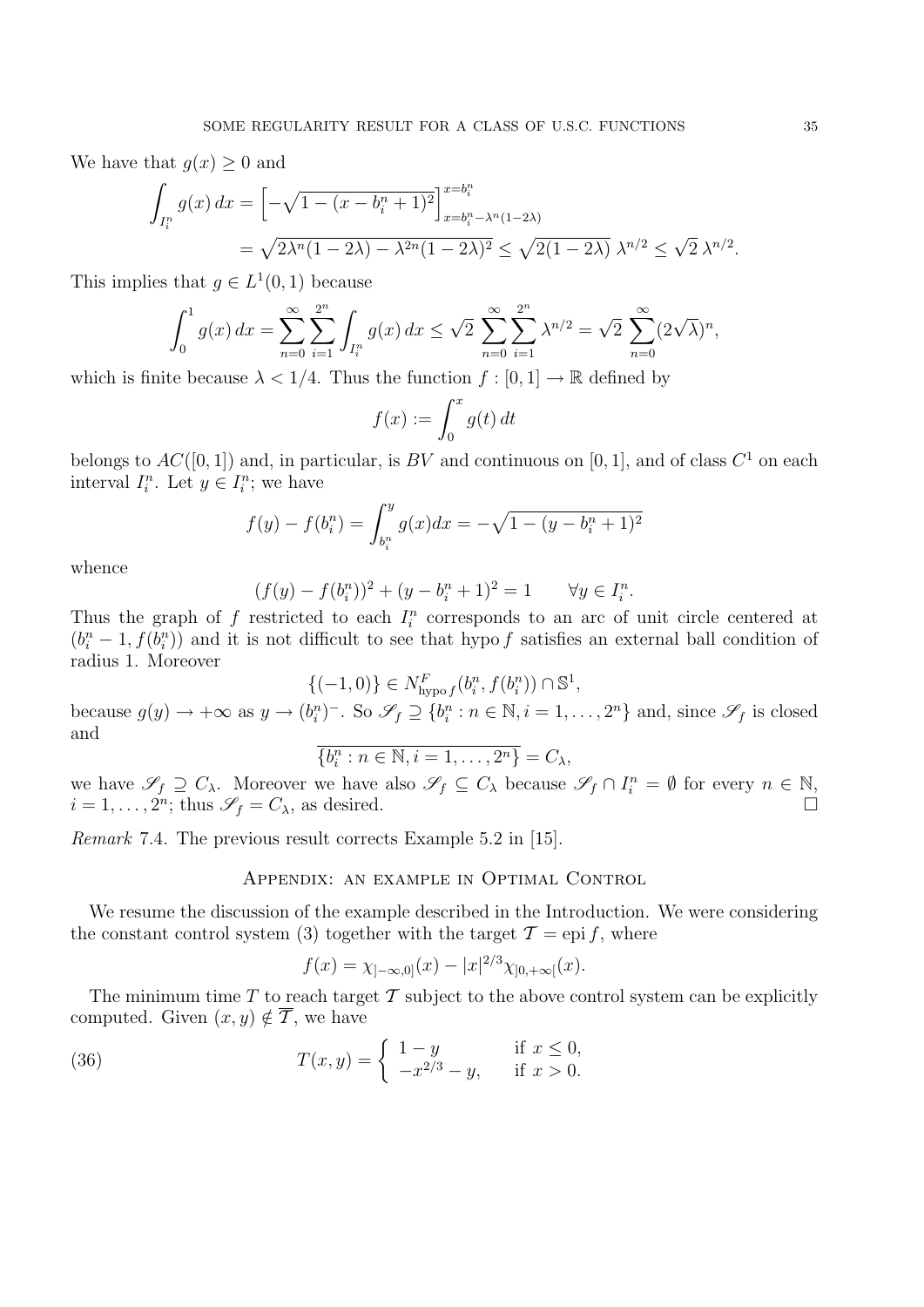Clearly, T is discontinuous on the set  $\{(0, y) \in \mathbb{R}^2 : y \le 0\}$ . Moreover, for every  $r > 0$ , the closure of the sublevel  $\{(x, y) : T(x, y) < r\}$  does not satisfy an exterior sphere condition at  $(0, -r)$ . Hence, such condition does not hold for the hypograph of T at the point  $(0, -r, r)$ either. Similarly, the exterior sphere condition does not hold for epi  $f$  at the origin.



FIGURE 3. The graph of the minimum time function  $T$ .

However, T belongs to the class  $\mathscr{F}(\Omega)$  for  $\Omega := \mathbb{R}^2 \setminus \overline{\mathcal{T}}$ . Indeed, one can first see from (36) that T is upper-semicontinuous on  $\Omega$ , thus we need only to check that hypo  $T \in \mathscr{F}^{\Omega \times \mathbb{R}}$ . To this aim, it suffices to prove that  $\overline{\text{hypo }T_{\vert\Omega}} \in \mathscr{F}$ .

Define

$$
S_1 := \{(x, y, z) \in \mathbb{R}^3 : z + y - 1 \le 0 \text{ and } x \le 0\}
$$
  
\n
$$
S_2 := \{(x, y, z) \in \mathbb{R}^3 : (z + y)^3 + x^2 \le 0 \text{ and } x \ge 0\}
$$
  
\n
$$
S_3 := \{(x, y, z) \in \mathbb{R}^3 : x \le 0 \text{ or } y \le -x^{2/3}\} = \{(x, y, z) \in \mathbb{R}^3 : x \le \max\{0, y\}^{3/2}\}
$$
  
\n
$$
S_4 := \{(x, y, z) \in \mathbb{R}^3 : y \le 1\}.
$$

and notice that

$$
\overline{\text{hypo }T_{|\Omega}} = (S_1 \cup S_2) \cap S_3 \cap S_4.
$$

Since the class  $\mathscr F$  is closed under intersection, in order to prove that  $\overline{\text{hypo }T_{\vert\Omega}} \in \mathscr F$  it is enough to prove that  $S_1 \cup S_2$ ,  $S_3$  and  $S_4$  belong to  $\mathscr{F}$ .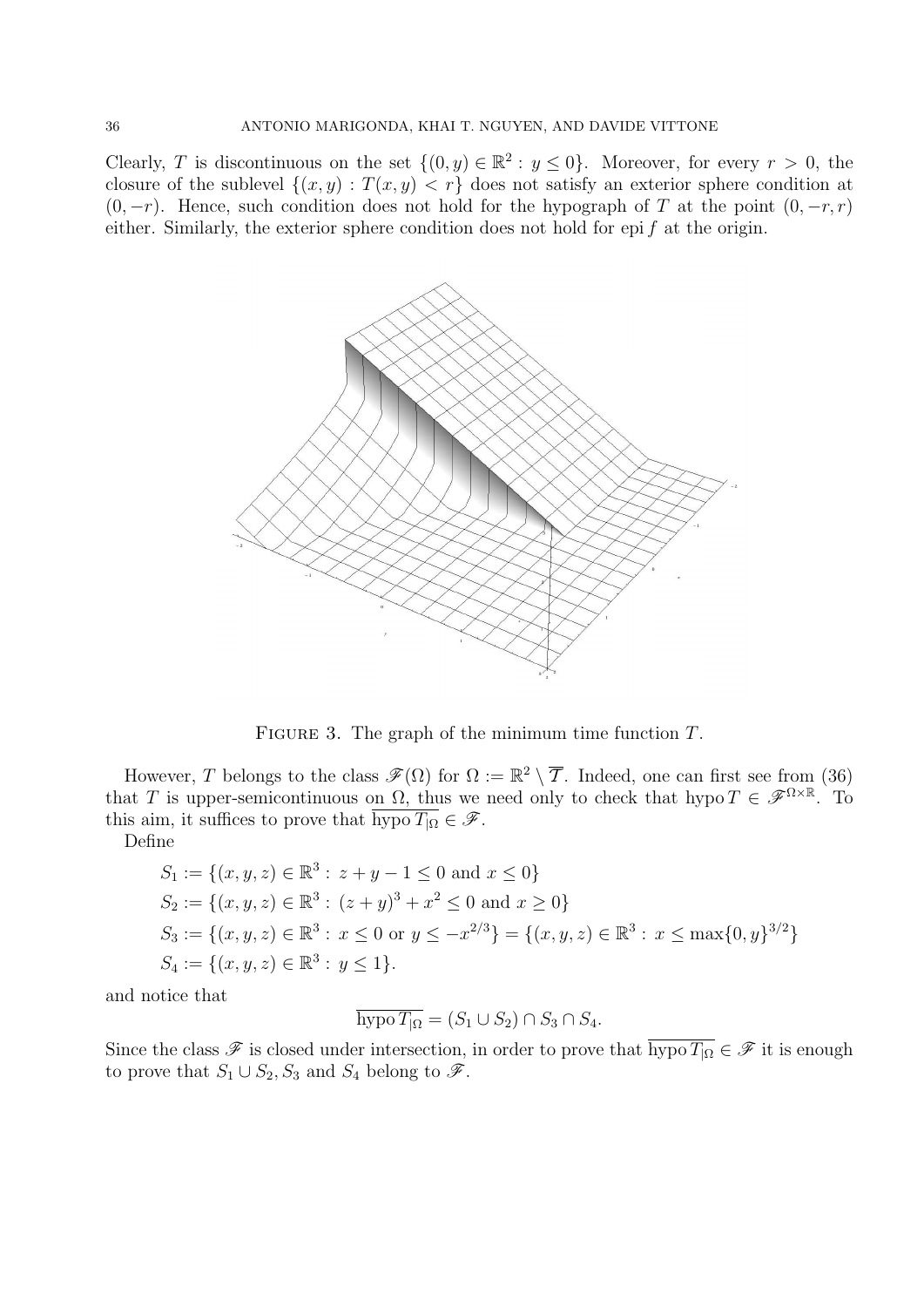Using the fact that the map  $y \mapsto \max\{0, y\}^{3/2}$  is of class  $C^{1,1/2}$ , it is not difficult to show that

$$
\mathcal{N}_{S_3}^{C,1/2}(x,y,z) \neq \{0\} \qquad \forall (x,y,z) \in \partial S_3
$$

for a suitable  $C = C(S_3) > 0$ ; in particular,  $S_3 \in \mathcal{F}$ . The halfspace  $S_4$  clearly belongs to  $\mathcal{F}$ . Finally, under the linear invertible change of coordinates

$$
(u, v, w) = F(x, y, z) = (x, z + y, z - y),
$$

under which  $\mathscr F$  is clearly closed, we have

$$
F(S_1) = \{(u, v, w) \in \mathbb{R}^3 : v \le 1 \text{ and } u \le 0\}
$$
  

$$
F(S_2) = \{(u, v, w) \in \mathbb{R}^3 : v^3 \le -u^2 \text{ and } u \le 0\}.
$$

This means that  $F(S_1 \cup S_2) = (hypo\ g) \times \mathbb{R}$ , where

$$
g(v) = \begin{cases} -\infty, & v > 1 \\ 0, & v \in [0, 1] \\ |v|^{3/2}, & v < 0. \end{cases}
$$

In order to prove that  $F(S_1 \cup S_2) \in \mathscr{F}$  it is enough to show that hypo  $g \in \mathscr{F}^{\mathbb{R}^2}$ , and this can be easily checked using the fact that  $g \in C^{1,1/2}(-\infty,1]$ ). We have that hypo g is N-regular and

$$
\mathcal{N}_{\text{hypog}}^{C,1/2}(u,v) \neq \{0\} \qquad \forall (u,v) \in \partial \text{hypo } g.
$$

This is enough to conclude.

#### **REFERENCES**

- [1] Jean-Pierre Aubin and Arrigo Cellina, Differential inclusions, Grundlehren der Mathematischen Wissenschaften [Fundamental Principles of Mathematical Sciences], vol. 264, Springer-Verlag, Berlin, 1984. Set-valued maps and viability theory. MR755330 (85j:49010)
- [2] Luigi Ambrosio, Nicola Fusco, and Diego Pallara, Functions of bounded variation and free discontinuity problems, Oxford Mathematical Monographs, The Clarendon Press Oxford University Press, New York, 2000. MR1857292 (2003a:49002)
- [3] Martino Bardi and Italo Capuzzo-Dolcetta, Optimal control and viscosity solutions of Hamilton-Jacobi-Bellman equations, Systems & Control: Foundations & Applications, Birkhäuser Boston Inc., Boston, MA, 1997. With appendices by Maurizio Falcone and Pierpaolo Soravia. MR1484411 (99e:49001)
- [4] Guy Barles, Pierre Cardaliaguet, Olivier Ley, and Aurélien Monteillet, Uniqueness results for nonlocal Hamilton-Jacobi equations, Journal of Functional Analysis 257 (2009), no. 5, 1261–1287, DOI 10.1016/j.jfa.2009.04.014.
- [5] Joël Benoist, *The size of the Dini subdifferential*, Proc. Amer. Math. Soc. 129 (2001), no. 2, 525–530, DOI 10.1090/S0002-9939-00-05549-0. MR1707505 (2001e:26006)
- [6] F. Bernard and L. Thibault, Uniform prox-regularity of functions and epigraphs in Hilbert spaces, Nonlinear Anal. 60 (2005), no. 2, 187–207, DOI 10.1016/j.na.2004.04.015. MR2101873 (2005h:49035)
- [7] James V. Burke, Adrian S. Lewis, and Michael L. Overton, Approximating subdifferentials by random sampling of gradients, Math. Oper. Res. 27 (2002), no. 3, 567–584, DOI 10.1287/moor.27.3.567.317. MR1926659 (2003g:49024)
- [8] Annamaria Canino, On p-convex sets and geodesics, J. Differential Equations 75 (1988), no. 1, 118–157, DOI 10.1016/0022-0396(88)90132-5. MR957011 (90b:58044)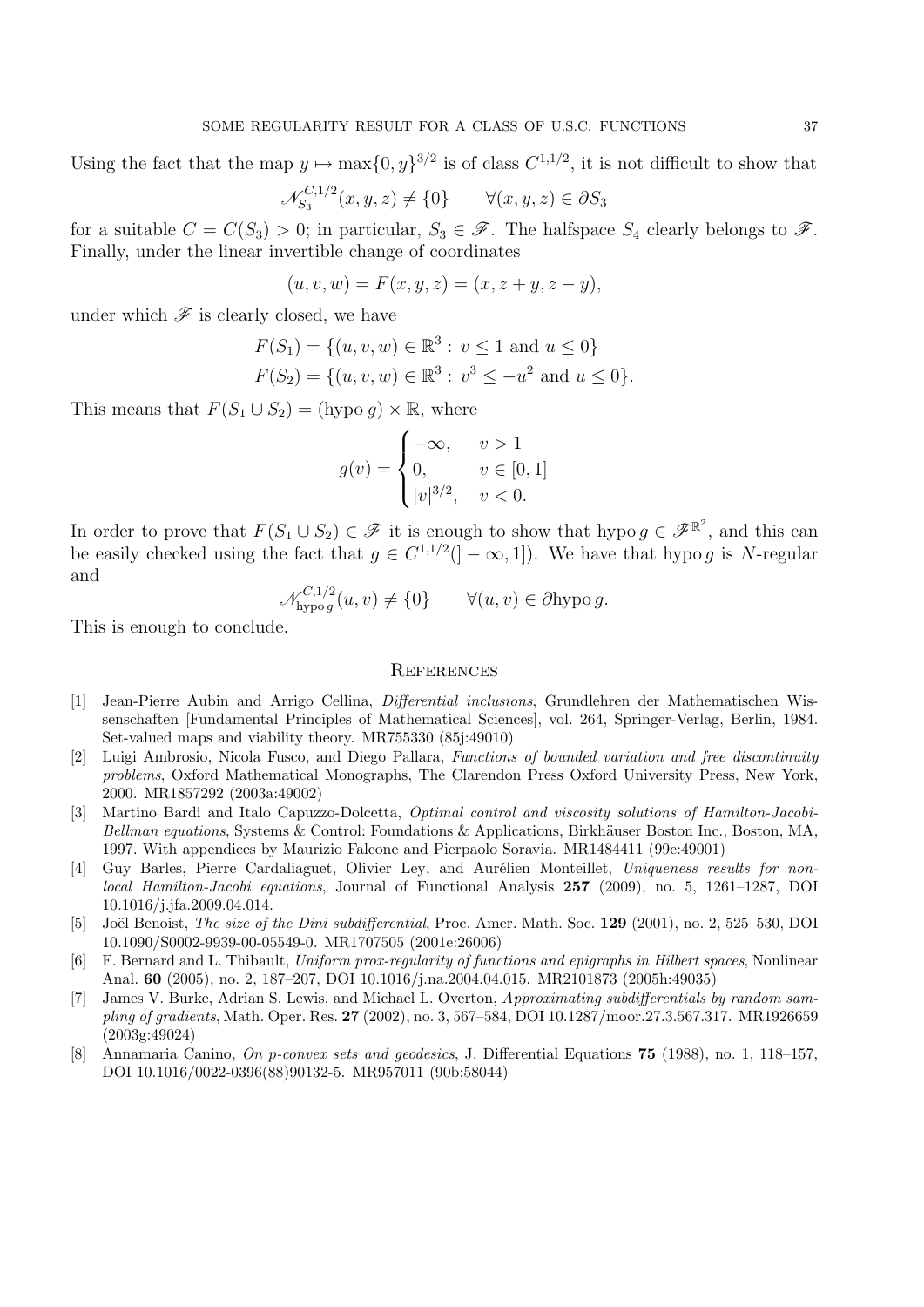- [9] Piermarco Cannarsa and Carlo Sinestrari, Convexity properties of the minimum time function, Calc. Var. Partial Differential Equations 3 (1995), no. 3, 273–298, DOI 10.1007/s005260050016. MR1385289 (97f:49032)
- [10] , Semiconcave functions, Hamilton-Jacobi equations, and optimal control, Progress in Nonlinear Differential Equations and their Applications, 58, Birkhäuser Boston Inc., Boston, MA, 2004. MR2041617 (2005e:49001)
- [11] Piermarco Cannarsa and Khai T. Nguyen, Exterior sphere condition and time optimal control for differential inclusions, SIAM J. Control Optim., to appear.
- [12] Miroslav Chlebík, Andrea Cianchi, and Nicola Fusco, The perimeter inequality under Steiner symmetrization: cases of equality, Ann. of Math. (2)  $162$  (2005), no. 1, 525–555, DOI 10.4007/annals.2005.162.525. MR2178968 (2006m:49032)
- [13] Francis H. Clarke, Optimization and nonsmooth analysis, 2nd ed., Classics in Applied Mathematics, vol. 5, Society for Industrial and Applied Mathematics (SIAM), Philadelphia, PA, 1990. MR1058436 (91e:49001)
- [14] Francis H. Clarke, Yuri S. Ledyaev, Ronald J. Stern, and Peter R. Wolenski, Nonsmooth analysis and control theory, Graduate Texts in Mathematics, vol. 178, Springer-Verlag, New York, 1998. MR1488695 (99a:49001)
- [15] Giovanni Colombo and Antonio Marigonda, Differentiability properties for a class of non-convex functions, Calc. Var. Partial Differential Equations 25 (2006), no. 1, 1–31, DOI 10.1007/s00526-005-0352-7. MR2183853 (2006h:49027)
- [16] , Singularities for a class of non-convex sets and functions, and viscosity solutions of some Hamilton-Jacobi equations, J. Convex Anal. 15 (2008), no. 1, 105–129. MR2389006 (2009i:49023)
- [17] Giovanni Colombo, Antonio Marigonda, and Peter R. Wolenski, Some new regularity properties for the minimal time function, SIAM J. Control Optim. 44 (2006), no. 6, 2285–2299 (electronic), DOI 10.1137/050630076. MR2248184 (2008d:49021)
- [18] , The Clarke generalized gradient for functions whose epigraph has positive reach (2011), submitted.
- [19] Giovanni Colombo and Khai T. Nguyen, On the structure of the minimum time function, SIAM J. Control Optim. 48 (2010), no. 7, 4776–4814, DOI 10.1137/090774549. MR2720234
- [20]  $\ldots$ , On the Minimum Time Function Around the Origin, preprint 2011, arXiv:1110.0088.
- [21] Giovanni Colombo and Lionel Thibault, Prox-regular sets and applications, in Handbook of Nonconvex Analysis, D.Y. Gao, D. Motreanu eds., International Press, Somerville, MA, 2010.
- [22] Lawrence C. Evans and Ronald F. Gariepy, Measure theory and fine properties of functions, Studies in Advanced Mathematics, CRC Press, Boca Raton, FL, 1992. MR1158660 (93f:28001)
- [23] Kenneth J. Falconer, *The geometry of fractal sets.*, Cambridge Tracts in Mathematics, vol. 85, Cambridge University Press, Cambridge, 1986. MR0867284 (88d:28001)
- [24] Herbert Federer, Curvature measures, Trans. Amer. Math. Soc. **93** (1959), 418–491. MR0110078 (22 #961)
- [25] , Geometric measure theory, Die Grundlehren der mathematischen Wissenschaften, Band 153, Springer-Verlag New York Inc., New York, 1969. MR0257325 (41 #1976)
- [26] Nicola Fusco, Maria Stella Gelli, and Giovanni Pisante, On a Bonnesen type inequality involving the spherical deviation, preprint 2011.
- [27] Enrico Giusti, Minimal surfaces and functions of bounded variation, Monographs in Mathematics, vol. 80, Birkhäuser Verlag, Basel, 1984. MR775682 (87a:58041)
- [28] Mario Miranda, Superfici cartesiane generalizzate ed insiemi di perimetro localmente finito sui prodotti cartesiani., Ann. Scuola Norm. Sup. Pisa 18 (1964), 515–542 (Italian). MR0174706 (30 #4906)
- [29] Boris S. Mordukhovich, Variational analysis and generalized differentiation. I, Grundlehren der Mathematischen Wissenschaften [Fundamental Principles of Mathematical Sciences], vol. 330, Springer-Verlag, Berlin, 2006. Basic theory. MR2191744 (2007b:49003a)
- [30] Khai T. Nguyen, Hypographs satisfying an external sphere condition and the regularity of the minimum time function, J. Math. Anal. Appl. **372** (2010), 611–628, DOI 10.1016/j.jmaa.2010.07.010.